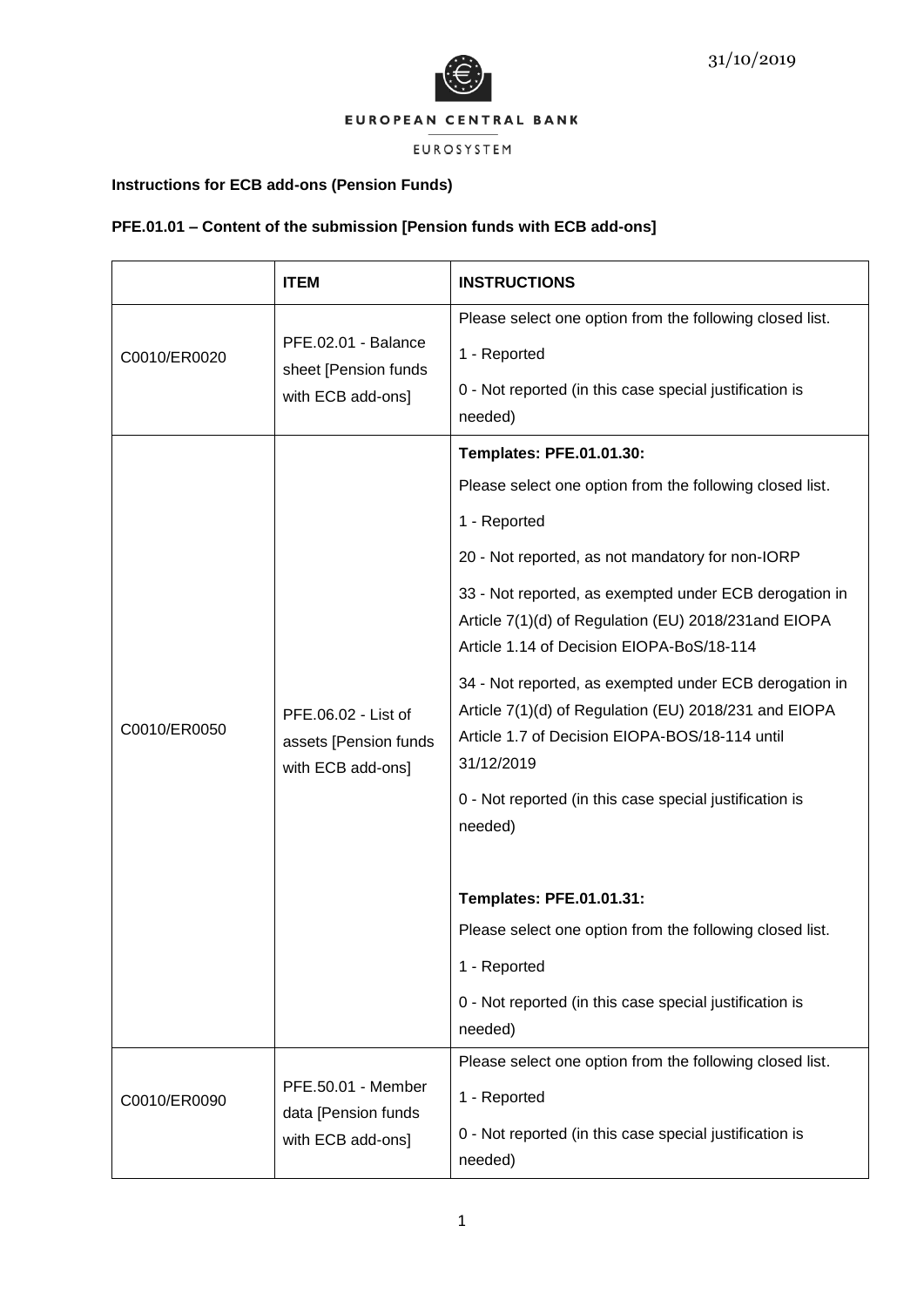

## EUROSYSTEM

|              |                                                    | <b>Templates: PFE.01.01.30:</b>                                                              |
|--------------|----------------------------------------------------|----------------------------------------------------------------------------------------------|
|              |                                                    | Please select one option from the following closed list.                                     |
|              |                                                    | 1 - Reported                                                                                 |
|              |                                                    | 31 - Not reported, as exempted under ECB derogation in<br>Article 7(1)(d) of Regulation (EU) |
| C0010/ER1100 | EP.02.01 - Pension<br>fund reserves                | 0 - Not reported (in this case special justification is<br>needed)                           |
|              |                                                    | Templates: PFE.01.01.31:                                                                     |
|              |                                                    | Please select one option from the following closed list.                                     |
|              |                                                    | 1 - Reported                                                                                 |
|              |                                                    | 0 - Not reported (in this case special justification is                                      |
|              |                                                    | needed)                                                                                      |
|              |                                                    | Please select one option from the following closed list.                                     |
|              |                                                    | 1 - Reported                                                                                 |
|              |                                                    | 32 - Not reported, as exempted under ECB derogation in                                       |
| C0010/ER1200 | EP.03.01 - Liabilities                             | Article 7(1)(c) of Regulation (EU) 2018/231                                                  |
|              | for statistical purposes                           | 31 - Not reported, as exempted under ECB derogation in                                       |
|              |                                                    | Article 7(1)(d) of Regulation (EU) 2018/231                                                  |
|              |                                                    | 0 - Not reported (in this case special justification is                                      |
|              |                                                    | needed)                                                                                      |
|              |                                                    | Please select one option from the following closed list.                                     |
|              |                                                    | 1 - Reported                                                                                 |
|              |                                                    | 32 - Not reported, as exempted under ECB derogation in                                       |
| C0010/ER1300 | EP.04.01 - Liabilities -<br>Pension entitlements - | Article 7(1)(c) of Regulation (EU) 2018/231                                                  |
|              | country split                                      | 31 - Not reported, as exempted under ECB derogation in                                       |
|              |                                                    | Article 7(1)(d) of Regulation (EU) 2018/231                                                  |
|              |                                                    | 0 - Not reported (in this case special justification is<br>needed)                           |

# **PFE.01.02 – Basic Information [Pension funds with ECB add-ons]**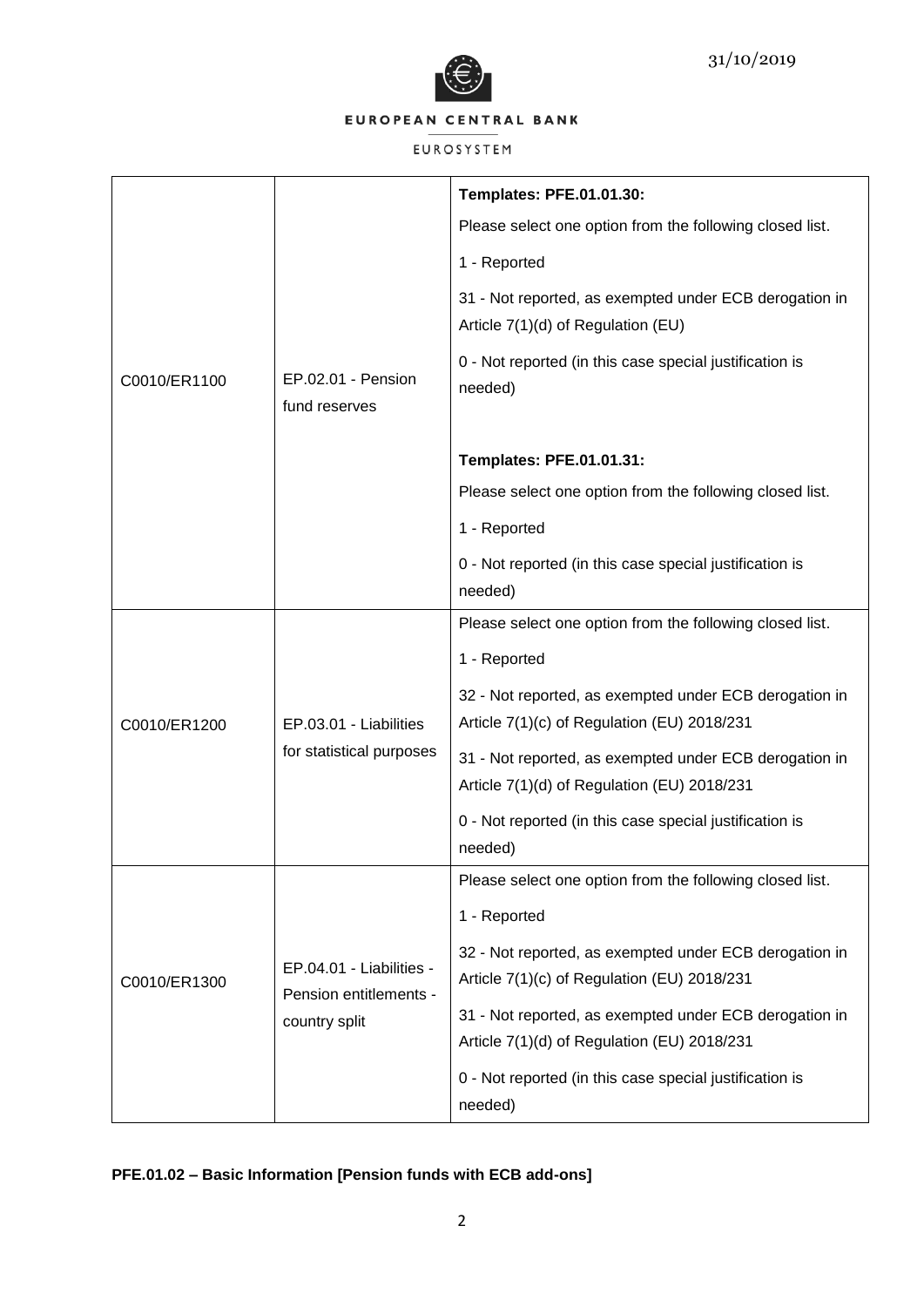

|        | <b>ITEM</b>                                                                                 | <b>INSTRUCTIONS</b>                                                                                                                                                                                                                                                                                                   |
|--------|---------------------------------------------------------------------------------------------|-----------------------------------------------------------------------------------------------------------------------------------------------------------------------------------------------------------------------------------------------------------------------------------------------------------------------|
| ER0255 | Exemptions from<br>EIOPA BoS/18 114<br>applied to the reporting<br>entity                   | Please select one option from the following closed list.<br>1 - No exemptions<br>2 - Exemption based on Section 1.14 of Decision EIOPA-<br>BOS/18-114<br>3 - Exemption based on Article 1.15 of Decision EIOPA-<br>BOS/18-114<br>4 - Exemption based on Article 1.7 of Decision EIOPA-<br>BOS/18-114 until 31/12/2019 |
| ER0256 | <b>Exemptions from ECB</b><br>regulation<br>(ECB/2018/2) applied<br>to the reporting entity | Please select one option from the following closed list.<br>1 - No exemptions<br>5 - Exemption based on ECB derogation in Article 7(1)(c)<br>of Regulation (EU) 2018/231<br>6 - Exemption based on ECB derogation in Article 7(1)(d)<br>of Regulation (EU) 2018/231                                                   |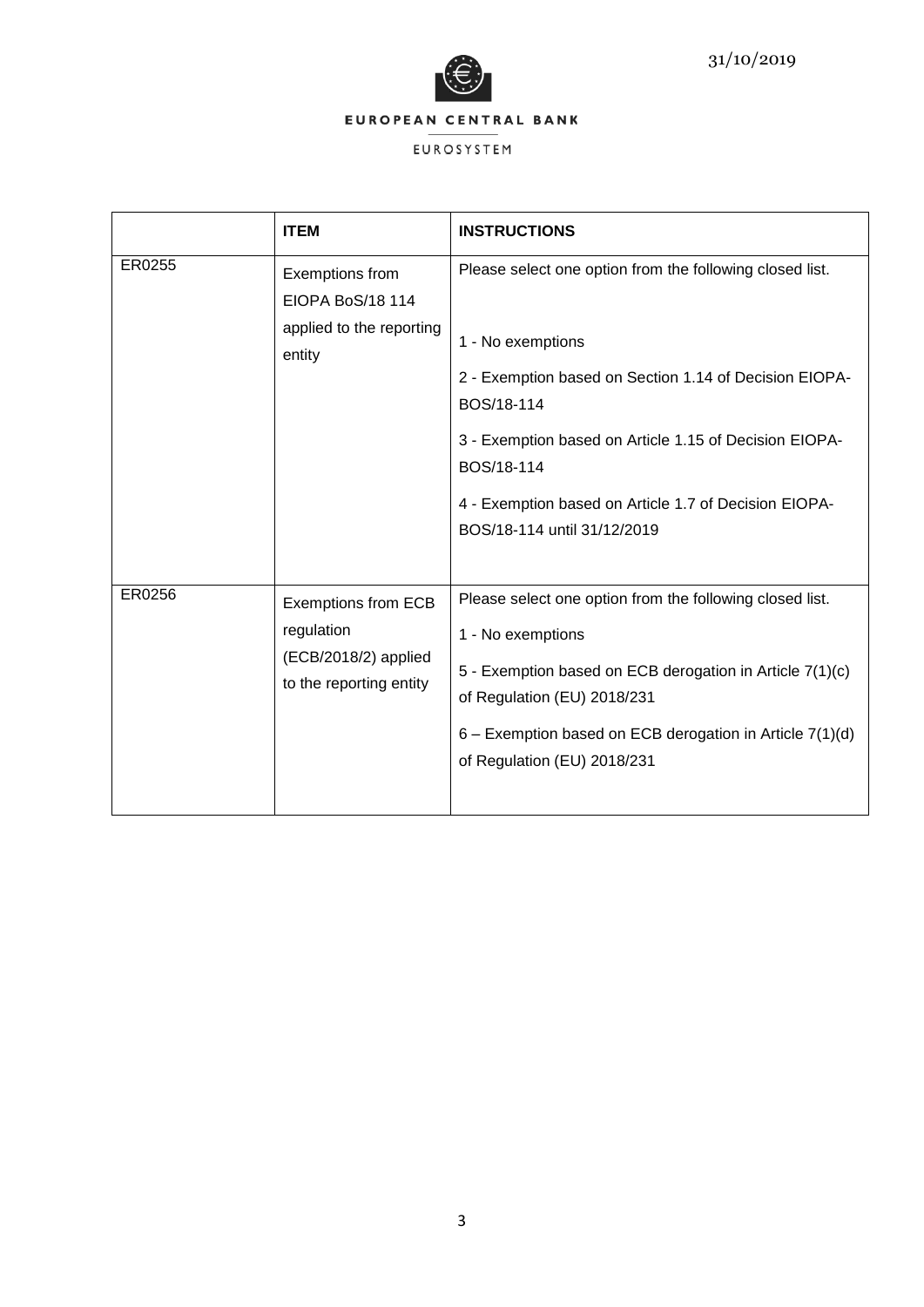

# EUROSYSTEM

# **PFE.02.01 – Balance sheet [Pension Funds with ECB add-ons]**

|        | <b>ITEM</b>      | <b>INSTRUCTIONS</b>                                                                                                                                                                                                                                                                                                                                                                                                                                                                                                                                                                                                                                                                                                                                                                                                                                                                                                                                                                                                 |                                                                                 |                  |  |
|--------|------------------|---------------------------------------------------------------------------------------------------------------------------------------------------------------------------------------------------------------------------------------------------------------------------------------------------------------------------------------------------------------------------------------------------------------------------------------------------------------------------------------------------------------------------------------------------------------------------------------------------------------------------------------------------------------------------------------------------------------------------------------------------------------------------------------------------------------------------------------------------------------------------------------------------------------------------------------------------------------------------------------------------------------------|---------------------------------------------------------------------------------|------------------|--|
| EC0041 | Reclassification | Ideally, corrections of erroneous data (resubmissions) should be submitted; if this is                                                                                                                                                                                                                                                                                                                                                                                                                                                                                                                                                                                                                                                                                                                                                                                                                                                                                                                              |                                                                                 |                  |  |
|        | adjustments      | not possible, reclassification adjustments can be submitted instead.                                                                                                                                                                                                                                                                                                                                                                                                                                                                                                                                                                                                                                                                                                                                                                                                                                                                                                                                                |                                                                                 |                  |  |
|        |                  | The "reclassification adjustments" column (EC0041) should include any change in                                                                                                                                                                                                                                                                                                                                                                                                                                                                                                                                                                                                                                                                                                                                                                                                                                                                                                                                     |                                                                                 |                  |  |
|        |                  | value (compared with the previous period) as a result of reporting errors. If there are                                                                                                                                                                                                                                                                                                                                                                                                                                                                                                                                                                                                                                                                                                                                                                                                                                                                                                                             |                                                                                 |                  |  |
|        |                  | no reporting errors the cells will remain empty.                                                                                                                                                                                                                                                                                                                                                                                                                                                                                                                                                                                                                                                                                                                                                                                                                                                                                                                                                                    |                                                                                 |                  |  |
|        |                  |                                                                                                                                                                                                                                                                                                                                                                                                                                                                                                                                                                                                                                                                                                                                                                                                                                                                                                                                                                                                                     | Every reclassification adjustment must be recorded at least twice in PFE.02.01. |                  |  |
|        |                  | There are two types of reclassification adjustment: (i) those where the financial                                                                                                                                                                                                                                                                                                                                                                                                                                                                                                                                                                                                                                                                                                                                                                                                                                                                                                                                   |                                                                                 |                  |  |
|        |                  | instrument has been wrongly classified leaving total assets/liabilities unchanged; and                                                                                                                                                                                                                                                                                                                                                                                                                                                                                                                                                                                                                                                                                                                                                                                                                                                                                                                              |                                                                                 |                  |  |
|        |                  |                                                                                                                                                                                                                                                                                                                                                                                                                                                                                                                                                                                                                                                                                                                                                                                                                                                                                                                                                                                                                     | (ii) those where the value of a certain balance sheet item changes.             |                  |  |
|        |                  | In the first case, a financial instrument has been wrongly allocated to a certain<br>balance sheet item. Total assets/liabilities do not change, but reclassification<br>adjustments are required either on the assets side or on the liabilities side. A negative<br>value corrects an amount that was incorrectly attributed to a certain balance sheet<br>item, while a positive value corrects the value of the balance sheet item to which the<br>amount should actually have been attributed.<br><b>Example, case 1:</b> A listed share at a value of 100 is misclassified as a financial<br>corporate bond which can be corrected by means of a reclassification. In this case,<br>on the assets side a negative entry for "financial corporate bonds"<br>(R0090/EC0041) (also to be reported in "corporate bonds" (R0080/EC0041) and<br>"bonds" (R0060/EC0041)) and a positive entry for "equity-listed" (R0040/EC0041)<br>(also to be reported in "equity" (R0030/EC0041)), with the same absolute amounts |                                                                                 |                  |  |
|        |                  | but with opposite signs, should be reported.                                                                                                                                                                                                                                                                                                                                                                                                                                                                                                                                                                                                                                                                                                                                                                                                                                                                                                                                                                        |                                                                                 |                  |  |
|        |                  | The following entries should therefore be reported in PFE.02.01.                                                                                                                                                                                                                                                                                                                                                                                                                                                                                                                                                                                                                                                                                                                                                                                                                                                                                                                                                    |                                                                                 |                  |  |
|        |                  |                                                                                                                                                                                                                                                                                                                                                                                                                                                                                                                                                                                                                                                                                                                                                                                                                                                                                                                                                                                                                     |                                                                                 | Reclassification |  |
|        |                  |                                                                                                                                                                                                                                                                                                                                                                                                                                                                                                                                                                                                                                                                                                                                                                                                                                                                                                                                                                                                                     |                                                                                 | EC0041           |  |
|        |                  | Equities                                                                                                                                                                                                                                                                                                                                                                                                                                                                                                                                                                                                                                                                                                                                                                                                                                                                                                                                                                                                            | R0030                                                                           | $+100$           |  |
|        |                  | Equities - listed                                                                                                                                                                                                                                                                                                                                                                                                                                                                                                                                                                                                                                                                                                                                                                                                                                                                                                                                                                                                   | R0040                                                                           | $+100$           |  |
|        |                  | <b>Bonds</b>                                                                                                                                                                                                                                                                                                                                                                                                                                                                                                                                                                                                                                                                                                                                                                                                                                                                                                                                                                                                        | R0060                                                                           | $-100$           |  |
|        |                  | Corporate Bonds                                                                                                                                                                                                                                                                                                                                                                                                                                                                                                                                                                                                                                                                                                                                                                                                                                                                                                                                                                                                     | R0080                                                                           | $-100$           |  |
|        |                  | Financial                                                                                                                                                                                                                                                                                                                                                                                                                                                                                                                                                                                                                                                                                                                                                                                                                                                                                                                                                                                                           | R0090                                                                           | $-100$           |  |
|        |                  |                                                                                                                                                                                                                                                                                                                                                                                                                                                                                                                                                                                                                                                                                                                                                                                                                                                                                                                                                                                                                     |                                                                                 |                  |  |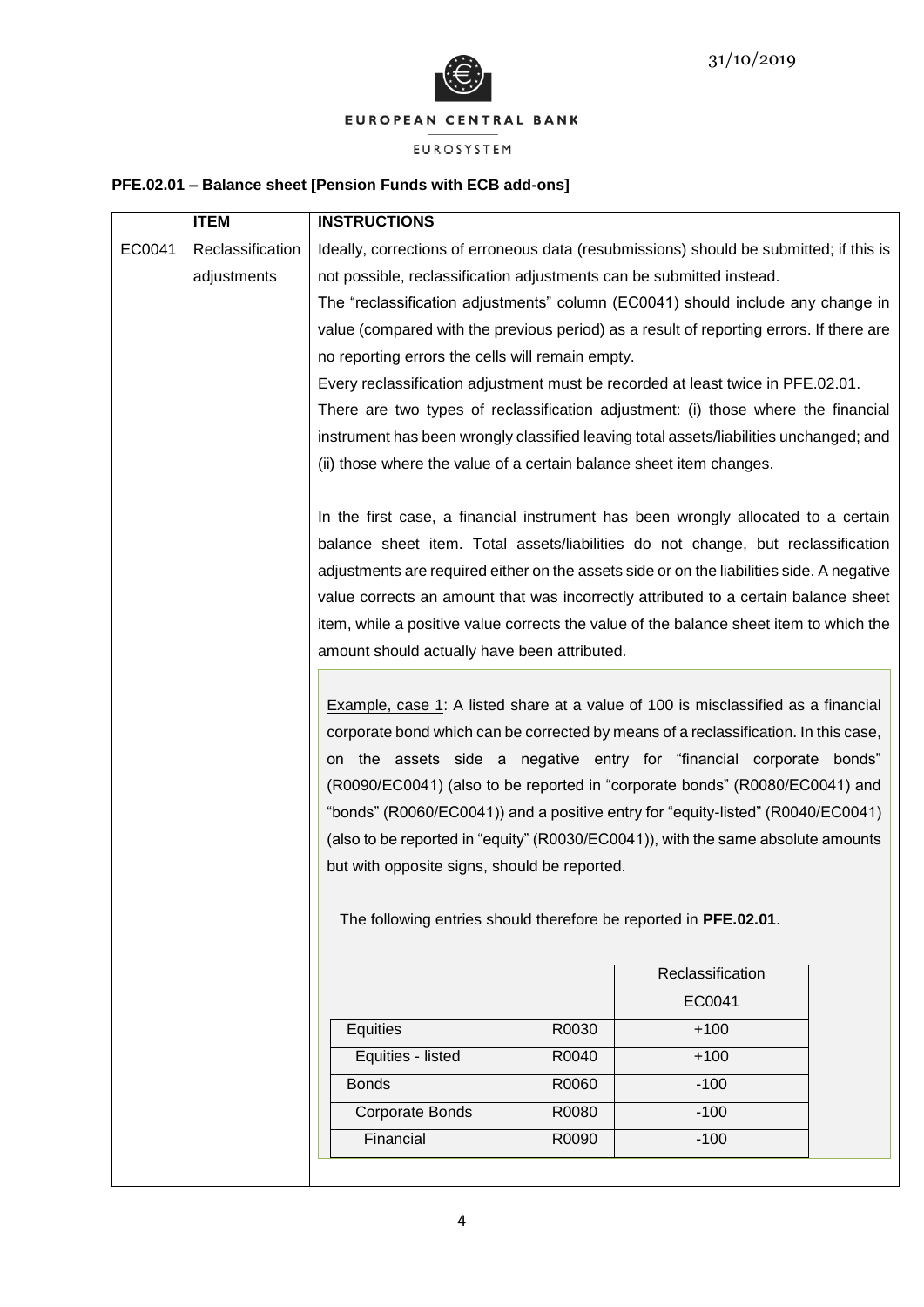

**FUROSYSTEM** 

In the second case, stocks of total assets/liabilities change as a result of reclassification adjustments meaning that reclassification adjustments need to be reported for both assets and liabilities. This type of reclassification may be submitted, for instance, when the value of a financial instrument has been erroneously reported as being lower than it actually is, as a result of, for example, miscalculation or misreporting (e.g. the value has been reported as being 15 instead of 150).

Example, case 2: A change from 15 to 150 in listed equity may affect, for example, a defined contribution scheme pension entitlement on the sector "domestic household or non-profit institution serving households", which is part of "technical provisions" **PFE.02.01** (R0280). The category of the balance sheet item stays the same. This type of reclassification, which changes total assets and liabilities, would involve a positive entry of 135 for "equity-listed" (R0040/EC0041) (also to be reported in "equity" (R0030/EC0041) and "total assets" (R0270/EC0041)) and a positive entry of 135 on the liabilities side for "technical provisions" (R0280/EC0041) and "total liabilities" (R0320/EC0041). The higher market value in this example impacts on technical provisions, resulting in a positive reclassification also being reported for this item. Hence, a positive entry of 135 on the liabilities side for "technical provisions" (R0280/EC0041) and "total liabilities" (R0320/EC0041).

The following entries should therefore be reported in PFE.02.01.

|                             |       | Reclassification |
|-----------------------------|-------|------------------|
|                             |       | EC0041           |
| Equities                    | R0030 | $+135$           |
| Equities - listed           | R0040 | $+135$           |
| <b>Total assets</b>         | R0270 | $+135$           |
| <b>Technical provisions</b> | R0280 | $+135$           |
| <b>Total liabilities</b>    | R0320 | $+135$           |

In this case, reclassification adjustments are also required for template **EP.03.01**. Since technical provisions PFE.02.01 (R0280) are part of "technical reserves" EP.03.01 (ER0080) a reclassification should also be reported in EP.03.01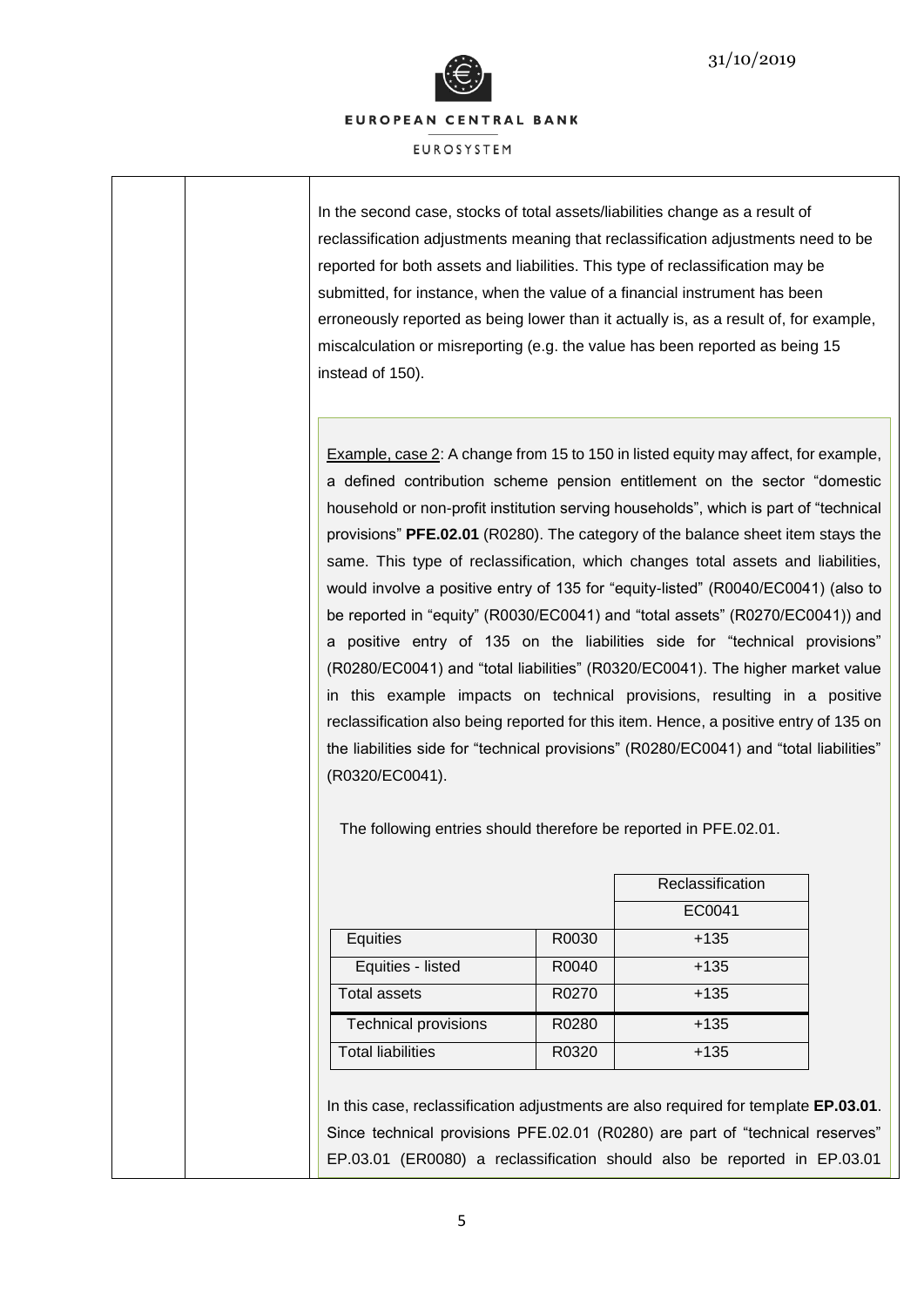



| (EZ0010 "5 - reclassification adjustment"). In this example, the change in the<br>value in listed equity affects a defined contribution scheme pension entitlement in<br>the sector "domestic household or non-profit institution serving households"<br>(EP.03.01.30 ER0100/EC0120) (also to be reported<br>EP.03.01.30<br>in<br>(ER0080/EC0010, EC0020) and (ER0090, ER0100/EC010, EC020, EC0120)) by<br>$+135.$<br>The following entries should also be reported in $EP.03.01$ (EZ0010 $*5$ -<br>reclassification adjustment"). |        |        |        |              |
|------------------------------------------------------------------------------------------------------------------------------------------------------------------------------------------------------------------------------------------------------------------------------------------------------------------------------------------------------------------------------------------------------------------------------------------------------------------------------------------------------------------------------------|--------|--------|--------|--------------|
|                                                                                                                                                                                                                                                                                                                                                                                                                                                                                                                                    |        |        | Total  |              |
|                                                                                                                                                                                                                                                                                                                                                                                                                                                                                                                                    |        |        |        | Domestic     |
|                                                                                                                                                                                                                                                                                                                                                                                                                                                                                                                                    |        |        |        | Households + |
|                                                                                                                                                                                                                                                                                                                                                                                                                                                                                                                                    |        |        |        | nonprofit    |
|                                                                                                                                                                                                                                                                                                                                                                                                                                                                                                                                    |        |        |        | institutions |
|                                                                                                                                                                                                                                                                                                                                                                                                                                                                                                                                    |        |        |        | serving      |
|                                                                                                                                                                                                                                                                                                                                                                                                                                                                                                                                    |        |        |        | households   |
| 13. Technical reserves (ESA                                                                                                                                                                                                                                                                                                                                                                                                                                                                                                        |        | EC0010 | EC0020 | EC0120       |
| 2010: F.6)                                                                                                                                                                                                                                                                                                                                                                                                                                                                                                                         | ER0080 | $+135$ | $+135$ |              |
| 13.1 Pension entitlements<br>(ESA 2010: F.63)                                                                                                                                                                                                                                                                                                                                                                                                                                                                                      | ER0090 | $+135$ | $+135$ | $+135$       |
| o/w defined contribution<br>schemes                                                                                                                                                                                                                                                                                                                                                                                                                                                                                                | ER0100 | $+135$ | $+135$ | $+135$       |
| EP.03.01 will be explained in more detail in section "EP.03.01 - Liabilities for<br>statistical purposes"<br>In the event that a reclassification adjustment is reported, additional information<br>(such as the sectoral or maturity breakdown) may be requested by the national<br>central bank (NCB).                                                                                                                                                                                                                           |        |        |        |              |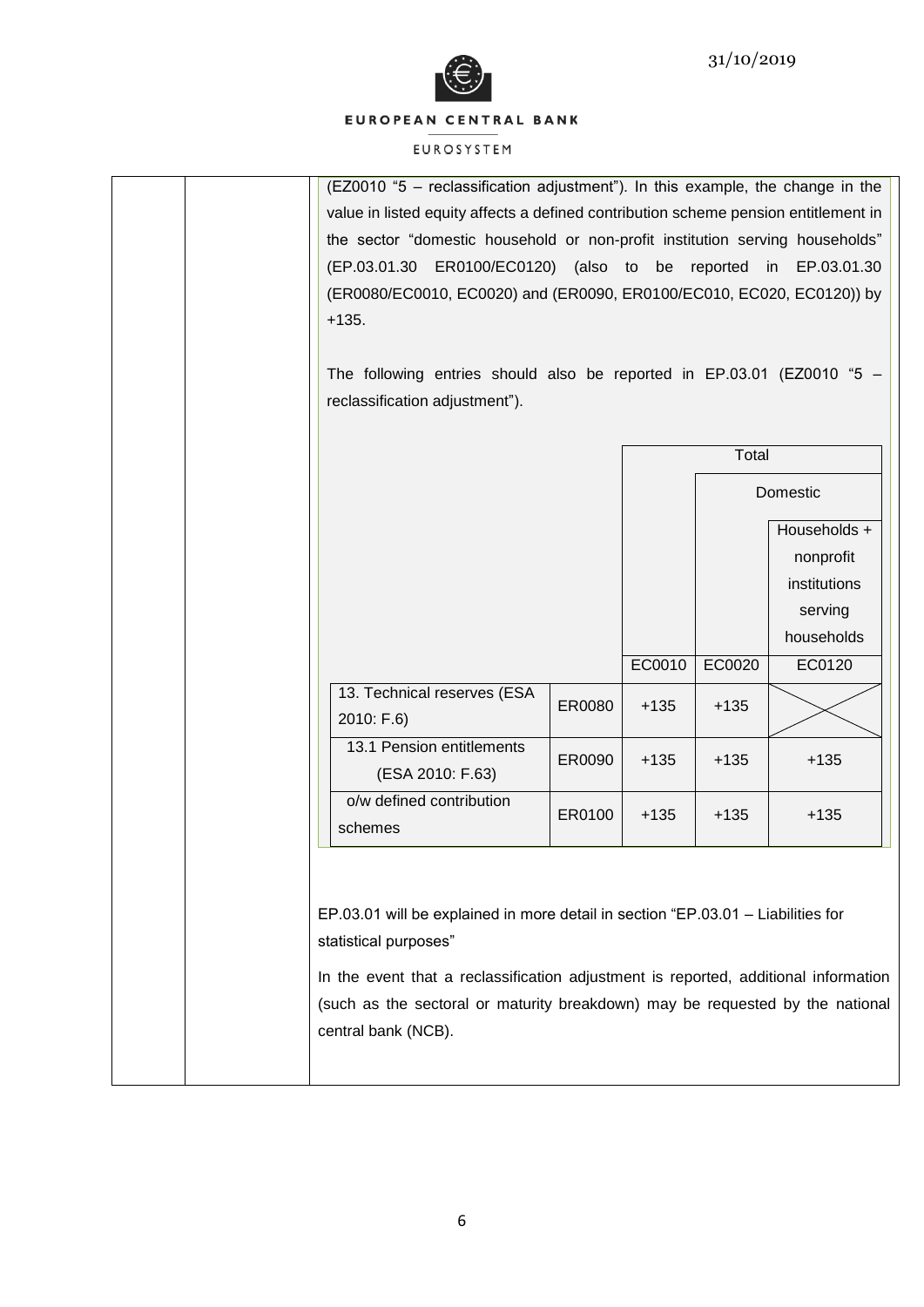

|        | <b>ITEM</b>                                                                                                                             | <b>INSTRUCTIONS</b>                                                                                                                                                                                                                                                                                                                                                                                                                                                                                                                                                                                                                                                                                                                                                                                                                                                                                                                                                      |
|--------|-----------------------------------------------------------------------------------------------------------------------------------------|--------------------------------------------------------------------------------------------------------------------------------------------------------------------------------------------------------------------------------------------------------------------------------------------------------------------------------------------------------------------------------------------------------------------------------------------------------------------------------------------------------------------------------------------------------------------------------------------------------------------------------------------------------------------------------------------------------------------------------------------------------------------------------------------------------------------------------------------------------------------------------------------------------------------------------------------------------------------------|
| ER0061 | o/w borrower's notes,<br>non-negotiable debt<br>securities and money<br>market securities and<br>registered bonds<br>issued by MFIs     | These consist of borrower's notes<br>(Schuldscheindarlehen), non-negotiable debt securities<br>and money market securities (nicht handelbare<br>Schuldverschreibungen and Geldmarktpapiere) and<br>registered bonds (Namensschuldverschreibungen, "N-<br>bonds", or equivalent instruments issued in Germany that<br>are not negotiable) issued by MFIs.<br>MFIs are defined in Article 1 of Regulation (EU) No<br>1071/2013 (ECB/2013/33). This sector consists of NCBs<br>(S.121), credit institutions as defined in Union law, MMFs<br>(S.123), other financial institutions whose business is to<br>receive deposits and/or close substitutes for deposits from<br>entities other than MFIs and, for their own account, at<br>least in economic terms, to grant loans and/or make<br>investments in securities, and electronic money<br>institutions that are principally engaged in financial<br>intermediation in the form of issuing electronic money<br>(S.122). |
| ER0062 | o/w borrower's notes,<br>non-negotiable debt<br>securities and money<br>market securities and<br>registered bonds<br>issued by non-MFIs | These consist of borrower's notes<br>(Schuldscheindarlehen), non-negotiable debt securities<br>and money market securities (nicht handelbare<br>Schuldverschreibungen and Geldmarktpapiere) and<br>registered bonds (Namensschuldverschreibungen "N-<br>bonds", or equivalent instruments issued in Germany that<br>are not negotiable) issued by non-MFIs.<br>Non-MFIs include all issuers other than MFIs.                                                                                                                                                                                                                                                                                                                                                                                                                                                                                                                                                             |
| ER0261 | o/w claims of pension<br>funds on pension<br>managers                                                                                   | This category includes pension funds' claims on pension<br>managers as defined in ESA 2010, paragraphs 5.186 and<br>17.78                                                                                                                                                                                                                                                                                                                                                                                                                                                                                                                                                                                                                                                                                                                                                                                                                                                |
| ER0321 | Excess of assets over<br>liabilities                                                                                                    | This item is the total of the undertaking's excess of assets<br>over liabilities. Value of the assets minus liabilities. Excess                                                                                                                                                                                                                                                                                                                                                                                                                                                                                                                                                                                                                                                                                                                                                                                                                                          |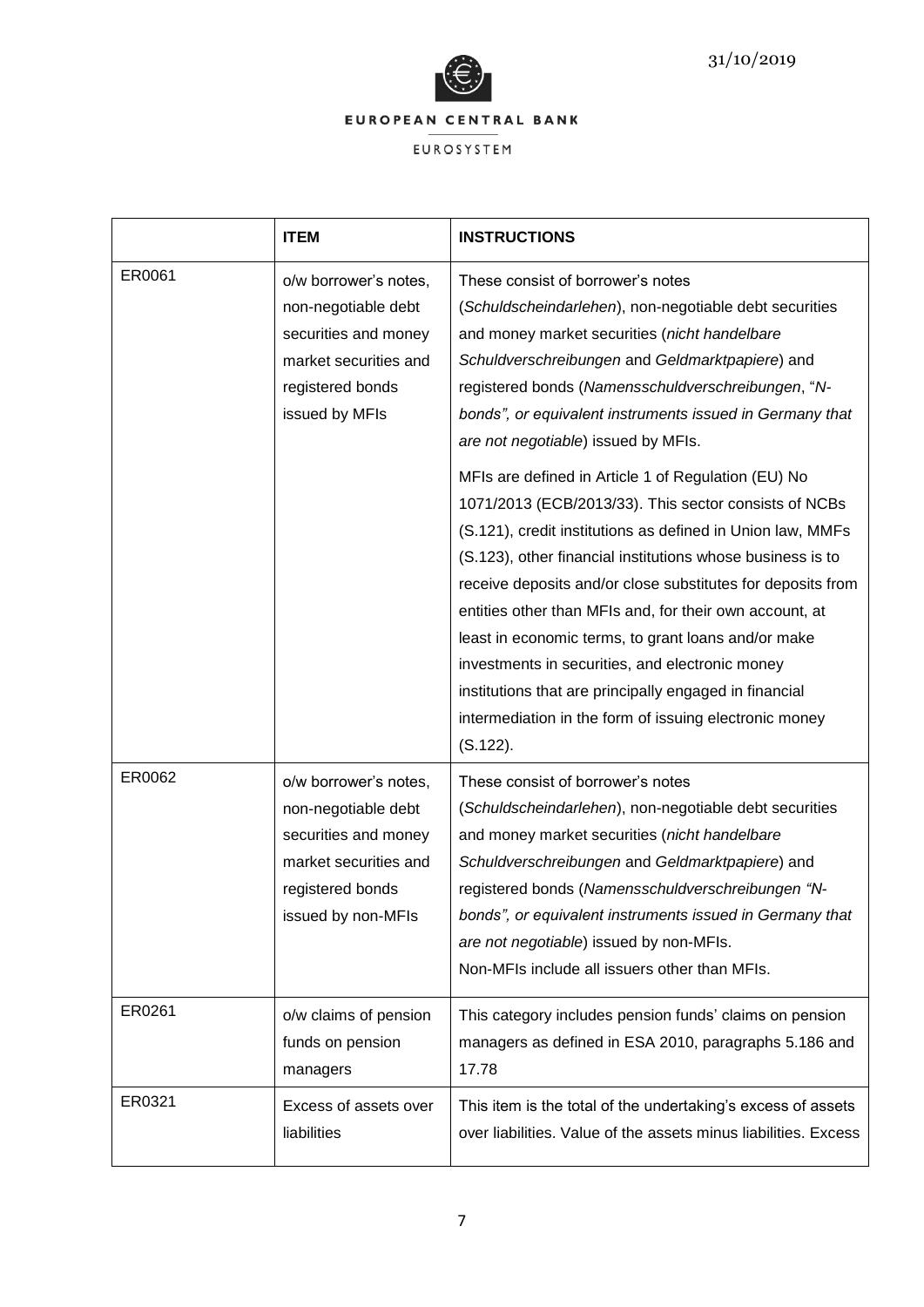



# EUROSYSTEM

|        |                                          | of assets over liabilities should include the following items<br>reported in EP.03.01.<br>Equity (ESA 2010: F.5, F.519) (ER0070)<br>Net worth (ESA 2010: B90) (ER0160)                                                                                                                                                                                                                                                                                                                                         |
|--------|------------------------------------------|----------------------------------------------------------------------------------------------------------------------------------------------------------------------------------------------------------------------------------------------------------------------------------------------------------------------------------------------------------------------------------------------------------------------------------------------------------------------------------------------------------------|
| ER0381 | o/w other accounts<br>receivable/payable | This is the residual item on the asset side of the balance<br>sheet, defined as "assets not included elsewhere". NCBs<br>may require the reporting of specific sub-positions<br>included in this category, such as:<br>- dividends receivable;<br>- accrued interest receivable on deposits;<br>- accrued interest receivable on loans;<br>- accrued interest receivable on debt securities;<br>- accrued rent receivable;<br>- amounts receivable which do not relate to the<br>pension fund's main business. |

# **PFE.06.02 - List of assets [Pension funds with ECB add-ons]**

|        | <b>ITEM</b>            | <b>INSTRUCTION</b>                                                                                                                                                                                                                                                                                                                                                                                                                                                                                                                                                                                  |
|--------|------------------------|-----------------------------------------------------------------------------------------------------------------------------------------------------------------------------------------------------------------------------------------------------------------------------------------------------------------------------------------------------------------------------------------------------------------------------------------------------------------------------------------------------------------------------------------------------------------------------------------------------|
| EC0141 | Write-offs/write-downs | NCBs may decide that the collection of information on<br>write-offs/write-downs is not required if the total volume of<br>loans (CIC 8#) of resident pension funds at the national<br>level is deemed insignificant.<br>Reduction in the "par amount" (C0070) of a loan due to its<br>impairment. This refers to the reduction which has<br>occurred since the last reporting took place (i.e. the<br>previous quarterly report in the case of quarterly reporting<br>and the previous annual report in the case of annual<br>reporting). The reduction should be expressed as a<br>positive value. |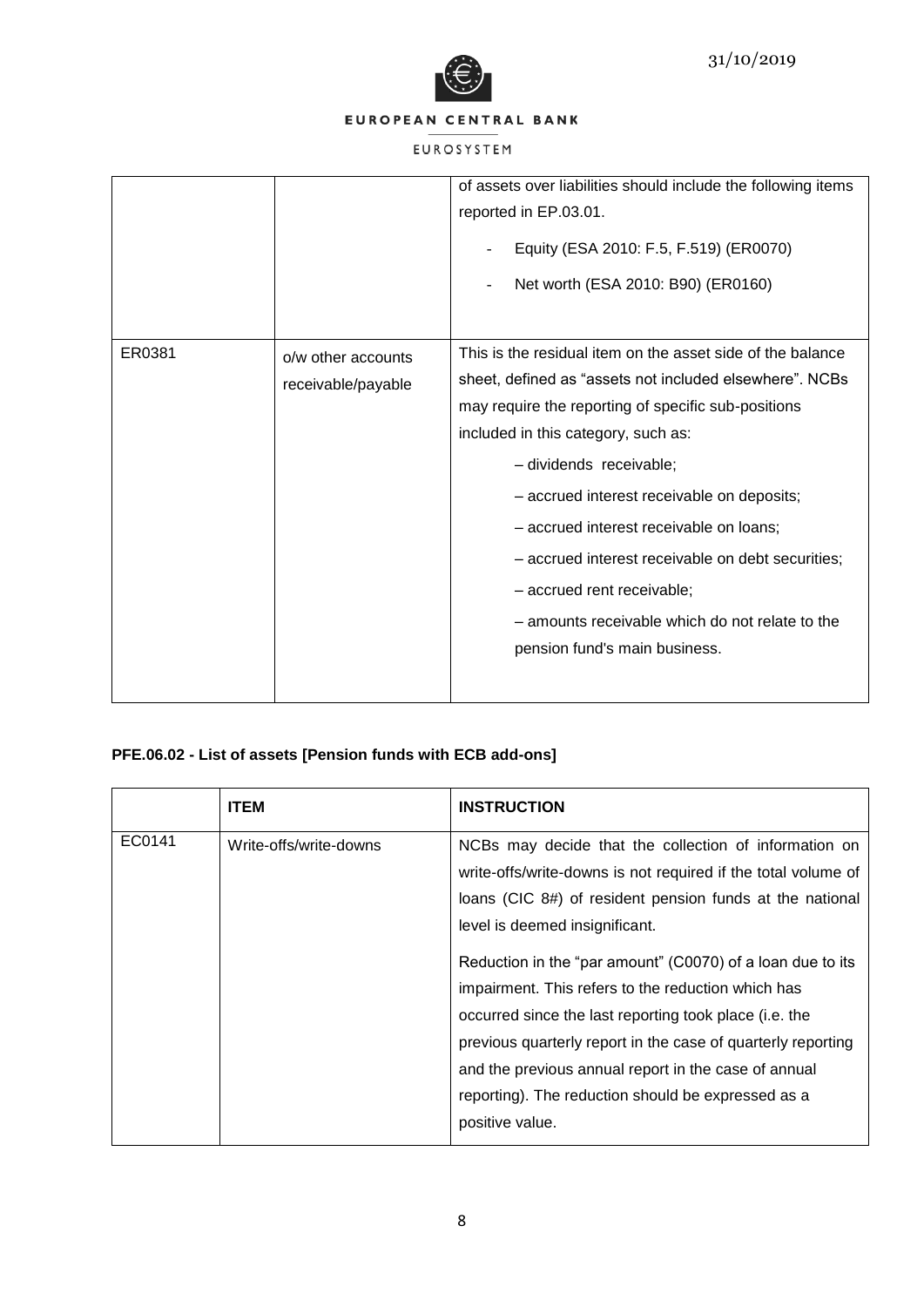

|        |                                              | A reverse write-off (write-up) should be expressed as a<br>negative value. Write-offs should be reported net of<br>reverse write-offs (write-ups).<br>The loan should be reported in this template for the period<br>when the write-off occurs, even if the undertaking no<br>longer records the loan as an asset.<br>This item is applicable to CIC category 8 and all<br>instruments for which the value in column EC0232 -<br>Instrument classification according to ESA 2010 is<br>reported as "1" or "2".                                                                                                                                                                                                                                                                                                                                                                                                                                                                                                                                                                                                                                                                                                                                                                                                                                 |
|--------|----------------------------------------------|------------------------------------------------------------------------------------------------------------------------------------------------------------------------------------------------------------------------------------------------------------------------------------------------------------------------------------------------------------------------------------------------------------------------------------------------------------------------------------------------------------------------------------------------------------------------------------------------------------------------------------------------------------------------------------------------------------------------------------------------------------------------------------------------------------------------------------------------------------------------------------------------------------------------------------------------------------------------------------------------------------------------------------------------------------------------------------------------------------------------------------------------------------------------------------------------------------------------------------------------------------------------------------------------------------------------------------------------|
| EC0172 | Counterparty sector according<br>to ESA 2010 | Identify the economic sector of the reporting undertaking's<br>counterparty according to the classification set out in the<br>ESA 2010. One of the options in the following closed list<br>should be used for CIC category 8, as well as for the<br>following CIC categories if the instrument does not have<br>an ISIN code (i.e. if Asset ID Code and Type of code<br>C0010 does not start with either "ISIN/" or "CAU/ISIN/"):<br>CIC category 1, CIC category 2, CIC category 3, CIC<br>category 5 and CIC category 6:<br>1 - central bank (ESA 2010 sector S.121)<br>2 - deposit-taking corporations except the central bank<br>(ESA 2010 sector S.122)<br>3 - money market funds (ESA 2010 sector S.123)<br>4 – investment funds other than money market funds<br>(ESA 2010 sector S.124)<br>5 - other financial intermediaries, except insurance<br>corporations and pension funds (excluding financial<br>vehicle corporations engaged in securitisation<br>$transactions$ ) + financial auxiliaries + captive financial<br>institutions and money lenders (ESA 2010 sector S.125<br>excluding FVCs + ESA 2010 sector S.126 + ESA 2010<br>sector S.127)<br>6 - financial vehicle corporations engaged in securitisation<br>transactions (a subdivision of ESA 2010 sector S.125)<br>7 - insurance corporations (ESA 2010 sector S.128) |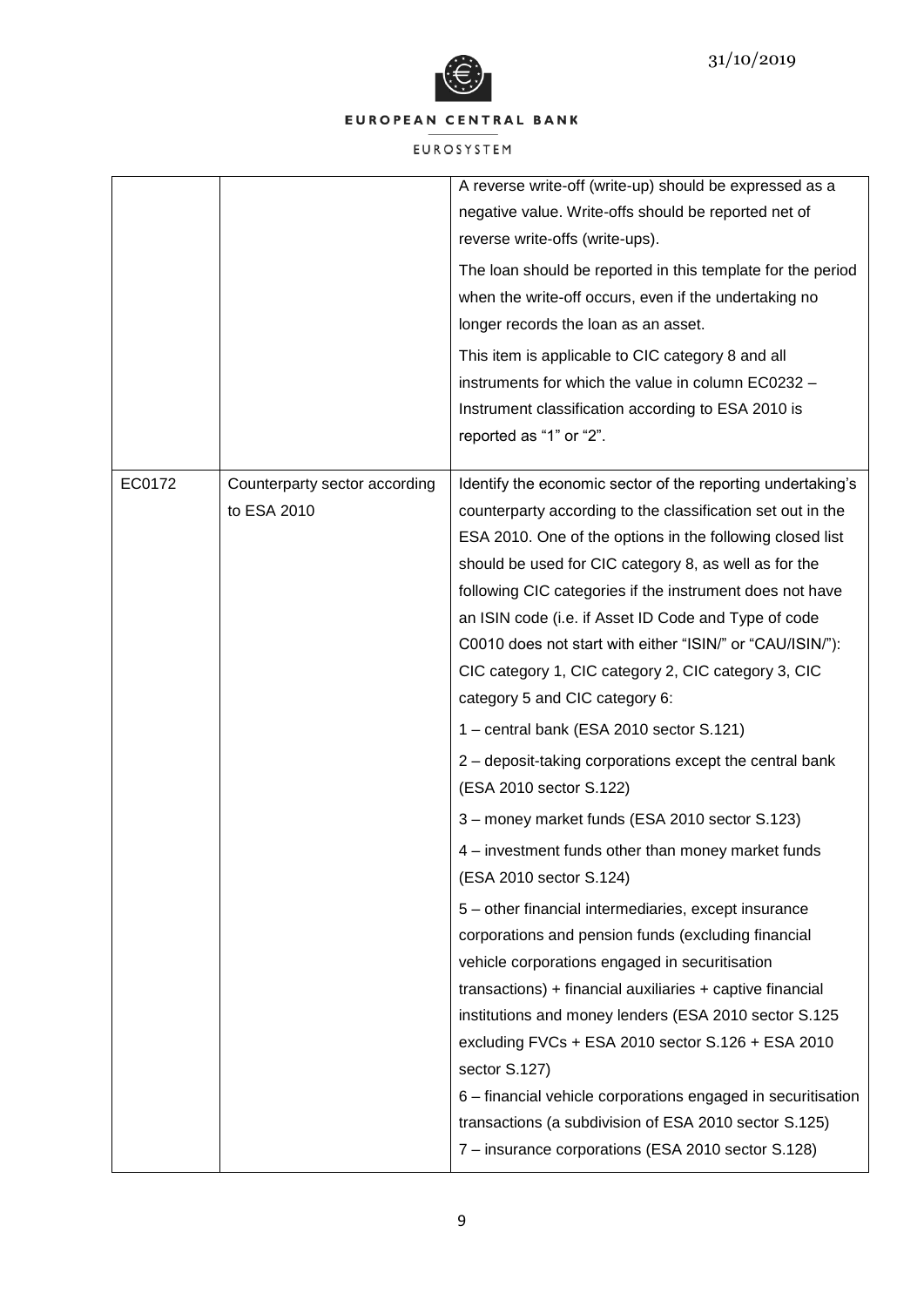

|        |                           | 8 - pension funds (ESA 2010 sector S.129)                     |
|--------|---------------------------|---------------------------------------------------------------|
|        |                           | 9 - non-financial corporations (ESA 2010 sector S.11)         |
|        |                           | 10 - general government (ESA 2010 sector S.13)                |
|        |                           | 11 - households and non-profit institutions serving           |
|        |                           | households (ESA 2010 sector S.14 + ESA 2010 sector            |
|        |                           | S.15)                                                         |
|        |                           |                                                               |
|        |                           | For CIC category 7, one of the options in the following       |
|        |                           | closed list should be selected:                               |
|        |                           | 12 - central bank (ESA 2010 sector S.121), deposit-taking     |
|        |                           | corporations except the central bank (ESA 2010 sector         |
|        |                           | S.122) and money market funds (ESA 2010 sector S.123)         |
|        |                           | 13 - non-MFIs, not included under 12                          |
|        |                           |                                                               |
| EC0211 | Country of residence for  | The country of residence of the collective investment         |
|        | collective investment     | undertaking, i.e. the country where the collective            |
|        | undertakings              | investment undertaking is legally authorised/licensed.        |
|        |                           | This item is only applicable to CIC category 4 and only in    |
|        |                           | cases where the instrument does not have an ISIN code         |
|        |                           | (i.e. if Asset ID Code and Type of code C0010 does not        |
|        |                           | start with either "ISIN/" or "CAU/ISIN/").                    |
| EC0232 | Instrument classification | Identification of instruments which are classified as debt    |
|        | according to ESA 2010     | securities or equity for supervisory reporting purposes but   |
|        |                           | which may be classified differently for statistical reporting |
|        |                           | purposes. These consist of: (i) borrower's notes              |
|        |                           | ("Schuldscheindarlehen"); (ii) non-negotiable debt            |
|        |                           | securities; (iii) non-negotiable money market securities;     |
|        |                           | (iv) registered bonds (i.e.                                   |
|        |                           | "Namensschuldverschreibungen", "N-bonds", or                  |
|        |                           | equivalent instruments issued in Germany that are not         |
|        |                           | negotiable); (v) registered participation certificates (i.e.  |
|        |                           | "Namensgenussscheine" or equivalent instruments) and          |
|        |                           | (vi) subscription rights.                                     |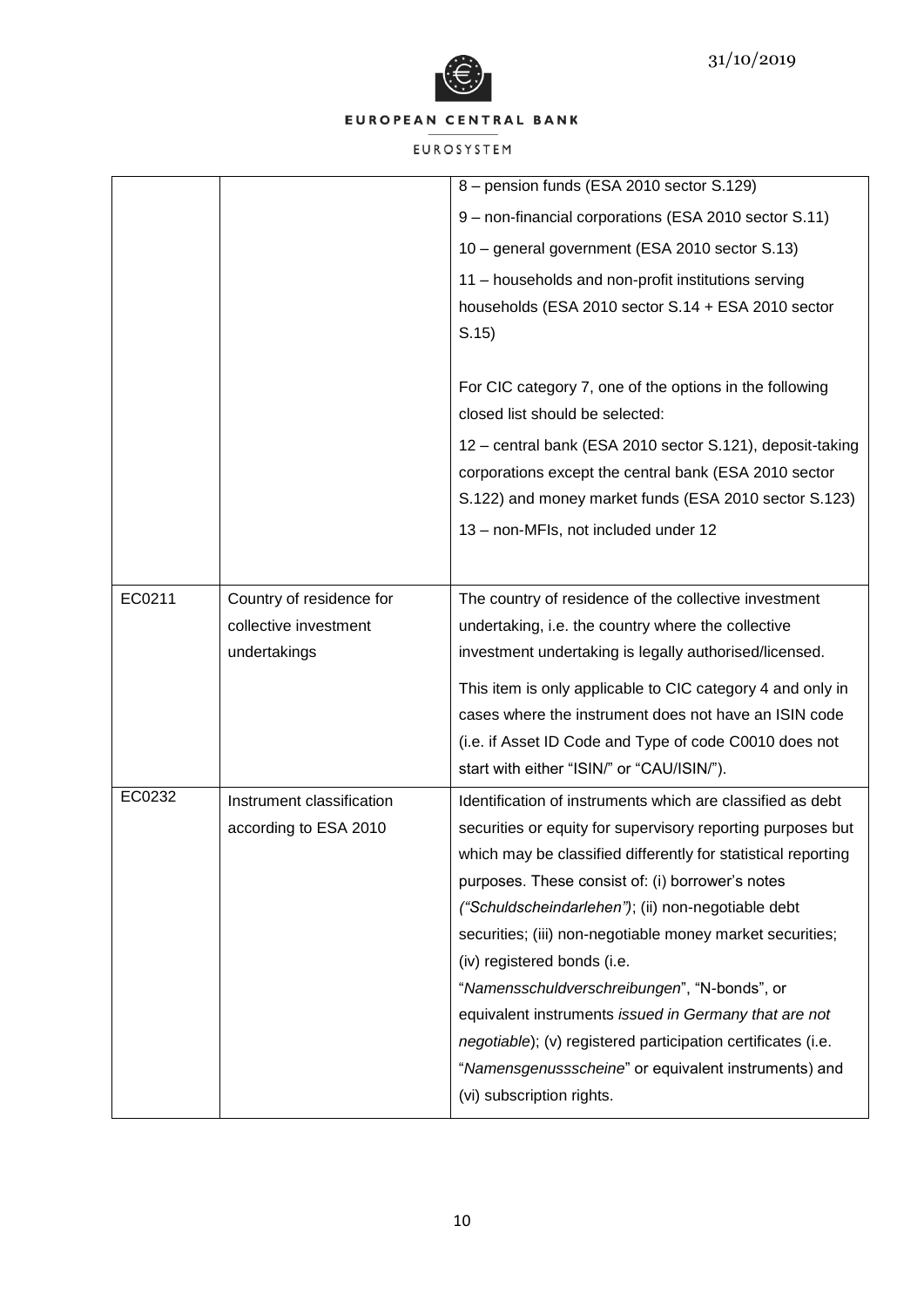

|        |            | Items (i), (ii) and (iii) are classified as loans/deposits for<br>statistical reporting purposes in line with Regulation (EU)<br>2018/231.                                                                                                                                                                                   |
|--------|------------|------------------------------------------------------------------------------------------------------------------------------------------------------------------------------------------------------------------------------------------------------------------------------------------------------------------------------|
|        |            | The classification of item (iv) for statistical purposes                                                                                                                                                                                                                                                                     |
|        |            | depends on the specific features of the instrument.                                                                                                                                                                                                                                                                          |
|        |            | Items (v) and (vi) are classified as equity for the purpose<br>of Regulation (EU) 2018/231. Their identification, as                                                                                                                                                                                                         |
|        |            | reported in this column, may be used for the purpose of<br>Regulation (EU) No 1011/2012 (ECB/2012/24).                                                                                                                                                                                                                       |
|        |            | Please select one option from the following closed list.                                                                                                                                                                                                                                                                     |
|        |            | 1 – instrument is $(i)$ , $(ii)$ or $(iii)$                                                                                                                                                                                                                                                                                  |
|        |            | $2 -$ instrument is (iv)                                                                                                                                                                                                                                                                                                     |
|        |            | $3$ – instrument is (v) or (vi)                                                                                                                                                                                                                                                                                              |
|        |            | 9 - any other instrument                                                                                                                                                                                                                                                                                                     |
|        |            |                                                                                                                                                                                                                                                                                                                              |
|        |            | This field applies to CIC categories 1, 2, 3, 5 and 6.                                                                                                                                                                                                                                                                       |
| EC0271 | Issue date | The date on which the instrument was issued.                                                                                                                                                                                                                                                                                 |
|        |            | This item should be reported for CIC category 8, as well<br>as for the following CIC categories if the instruments do<br>not have an ISIN code (i.e. if Asset ID Code and Type of<br>code C0010 does not start with either "ISIN/" or<br>"CAU/ISIN/"): CIC category 1, CIC category 2, CIC<br>category 5 and CIC category 6. |
|        |            | For loans and mortgages to individuals, included within                                                                                                                                                                                                                                                                      |
|        |            | CIC category 8, the weighted issue date (based on the                                                                                                                                                                                                                                                                        |
|        |            | loan amount) is to be reported.                                                                                                                                                                                                                                                                                              |
|        |            |                                                                                                                                                                                                                                                                                                                              |
| EC0290 | Split date | The date on which the last stock split or reverse split took<br>place.                                                                                                                                                                                                                                                       |
|        |            | Stock splits are operations that split existing shares,                                                                                                                                                                                                                                                                      |
|        |            | thereby reducing the share price and increasing the                                                                                                                                                                                                                                                                          |
|        |            | number of shares available on the market in the same                                                                                                                                                                                                                                                                         |
|        |            | proportion.                                                                                                                                                                                                                                                                                                                  |
|        |            | This field applies to CIC categories 3 and 4.                                                                                                                                                                                                                                                                                |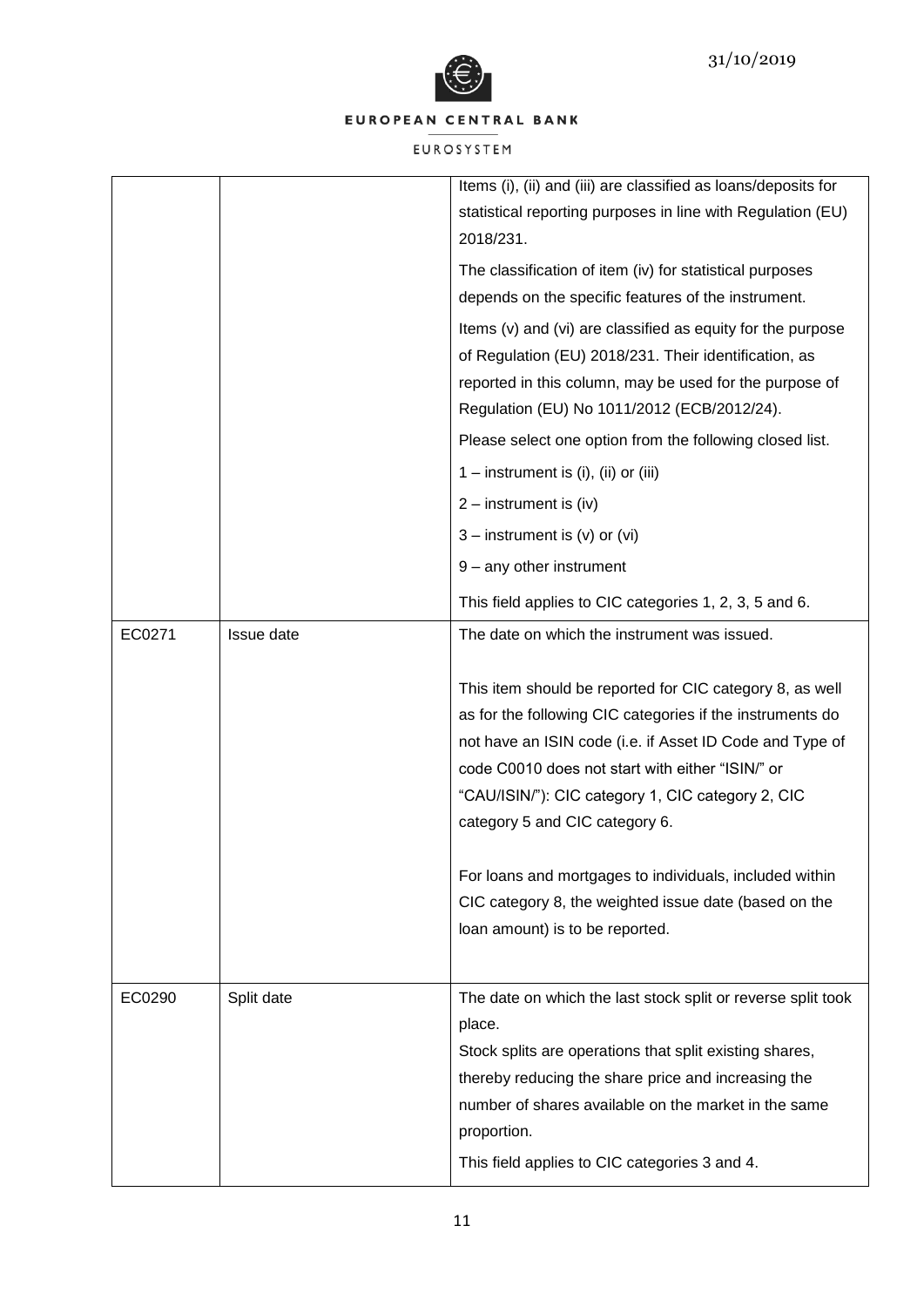

#### **EUROSYSTEM**

| EC0300 | Split factor | The split factor is calculated as the number of shares after |
|--------|--------------|--------------------------------------------------------------|
|        |              | the split divided by the number of shares before the split.  |
|        |              | This field applies to CIC categories 3 and 4.                |

# **PFE.50.01 - Member data [Pension funds with ECB add-ons]**

|               | <b>ITEM</b>     | <b>INSTRUCTIONS</b>                                                                                                                                                                                                                      |
|---------------|-----------------|------------------------------------------------------------------------------------------------------------------------------------------------------------------------------------------------------------------------------------------|
| C0040/ ER0001 | Members         | The total number of members of pension schemes. This<br>amount equals the sum of active members, deferred<br>members and retired members.                                                                                                |
| C0040/ER0031  | Retired members | Number of retired members of the pension scheme. A<br>retired member is a pension scheme member who no<br>longer contributes to or accrues benefits from the scheme<br>and has begun to receive retirement benefits from that<br>scheme. |

# **EP.02.01 – Pension fund reserves (assets)**

### **General comments:**

"Stocks" are holdings of assets (and liabilities) at a point in time expressed in monetary terms and must be reported on a gross basis. Stocks should always be reported.

"Reclassification adjustments" should include any change in value (compared with the previous period) reported in "1 – Stocks" that arises from the correction of reporting errors. If there are no reporting errors, the cells will remain empty.

Ideally, corrections of erroneous data (resubmissions) should be submitted; if this is not possible, reclassification adjustments can be submitted instead.

There are three types of reclassification adjustment that should be reported under EZ0010 "5 – reclassification adjustment": (i) those where a classification in "pension fund reserves" needs to be corrected; (ii) those where the counterparty breakdown needs to be corrected; and (iii) those where the total outstanding amounts change as a result of reclassification adjustments of "pension fund reserves".

In the first case, a financial instrument (i.e. "pension fund reserves") has not been reported correctly. A negative sign corrects an amount that has been incorrectly attributed to "pension fund reserves", while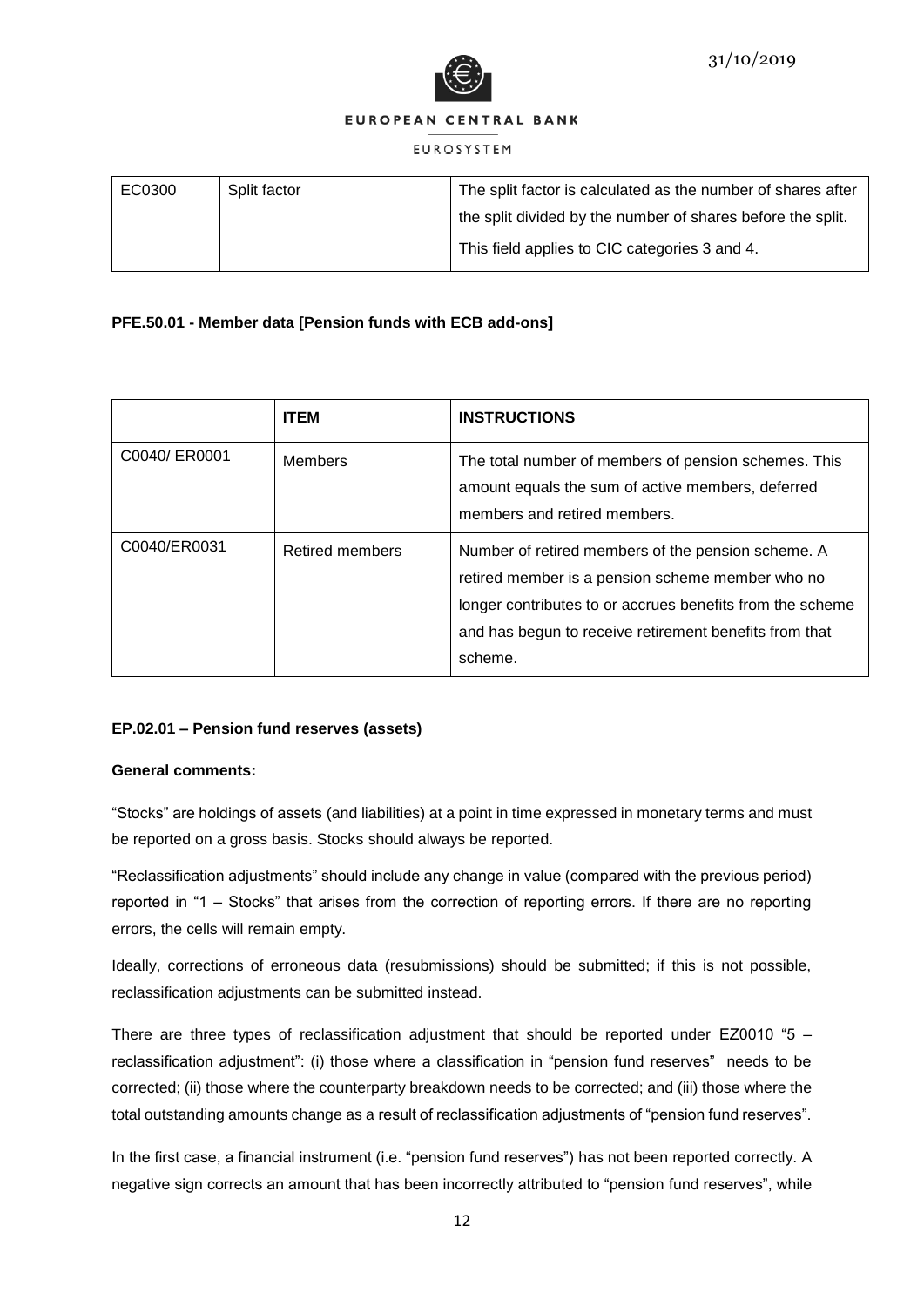



#### **FUROSYSTEM**

a positive sign corrects an amount that has not been attributed to "pension fund reserves" even though it should have been. If a positive entry is recorded for "pension fund reserves", then a negative entry is required for one of the following positions: PFE.02.01 (R0010-R0261/EC0041 except for R0240 or ER0261). In addition, a positive entry is required in template PFE.02.01 for either "reinsurance recoverables" (R0240) or "claims of pension funds on pension managers" (ER0261).

Example, case 1a: Claims of pension funds on domestic pension managers that are MFIs (**EP.02.01** ER0260/EC0030) at a value of 100 are misclassified as a loan (cannot be seen in template EP.02.01 but only in **PFE.02.01** (R0210, R0230/EC0041). This can be corrected by means of a reclassification. In this case, +100 should be reported for claims of pension funds on domestic pension managers that are MFIs (EP.02.01 ER0260/EC0030) (also to be reported in (ER0250, ER0260/EC0010, EC0020)) and -100 should be reported for PFE.02.01 "loans" (R0230/EC0041) (and also for "loans and mortgages" PFE.02.01 R0210/EC0041). In addition, +100 should be reported for "Claims of pension funds on pension managers" PFE.02.01 (ER0261/EC0041) and also for "any other assets, not elsewhere shown" PFE.02.01 (R0260/EC0041).

The following entries should be reported in EP.02.01 (EZ0010 "5 – reclassification adjustment"):

|                                                                 |        |        | Total  |               |
|-----------------------------------------------------------------|--------|--------|--------|---------------|
|                                                                 |        |        |        | Domestic      |
|                                                                 |        |        |        | <b>MFIs</b>   |
|                                                                 |        |        |        | $(S.121+122)$ |
|                                                                 |        | EC0010 | EC0020 | EC0030        |
| 6. Pension fund reserves (ESA 2010: F.<br>6)                    | ER0250 | $+100$ | $+100$ |               |
| Claims of pension funds on pension<br>managers (ESA 2010: F.64) | ER0260 | $+100$ | $+100$ | $+100$        |

The following entries should also be reported in PFE.02.01.

|                                       |       | Reclassification |
|---------------------------------------|-------|------------------|
|                                       |       | EC0041           |
| Loans and mortgages                   | R0210 | $-100$           |
| Loans                                 | R0230 | $-100$           |
| Any other assets, not elsewhere shown | R0260 | $+100$           |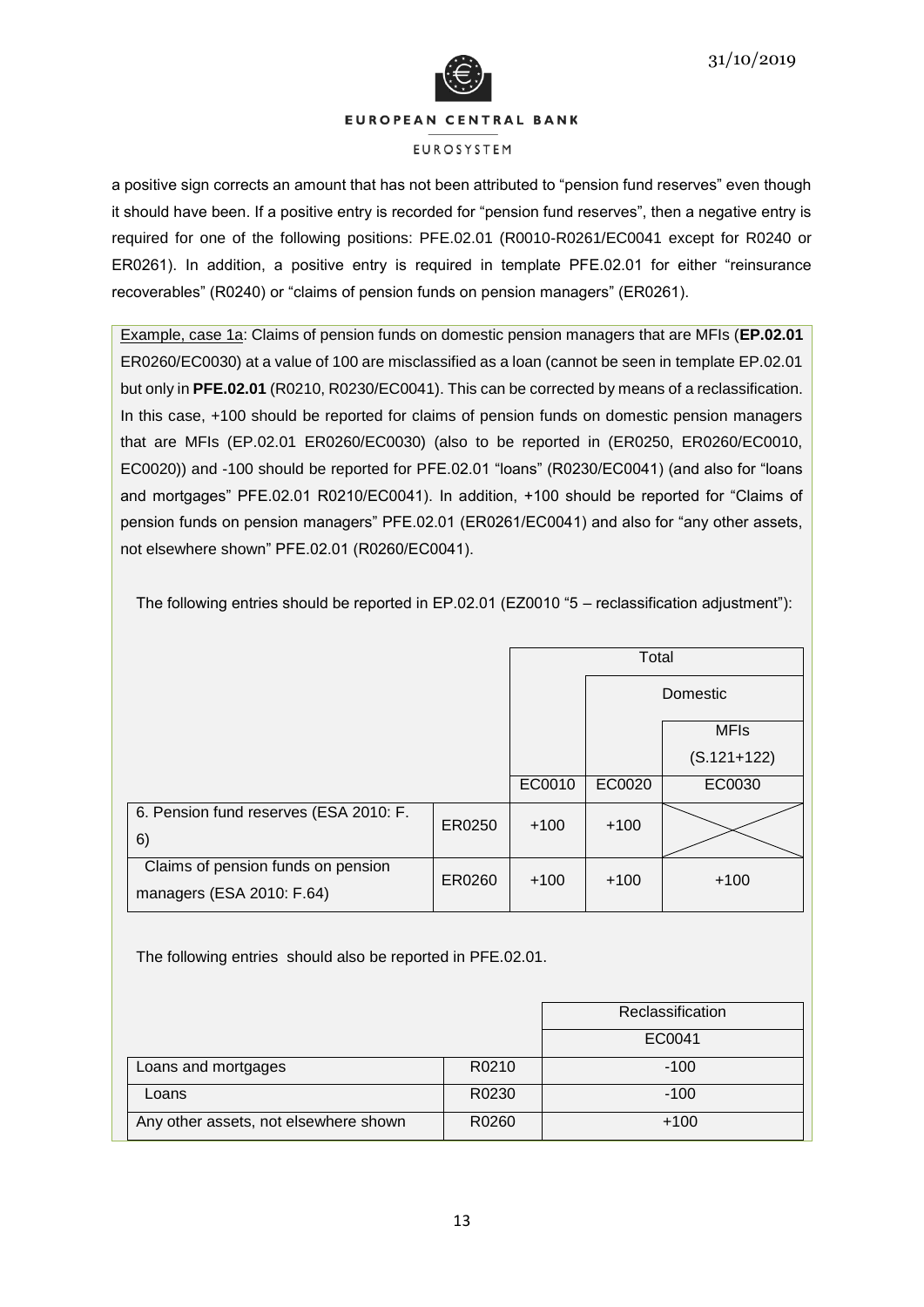

#### **FUROSYSTEM**

| of which claims of pension funds on<br>ER0261<br>pension managers | $+100$ |
|-------------------------------------------------------------------|--------|
|-------------------------------------------------------------------|--------|

In the event of a shift between "claims of pension funds on pension managers" and "reinsurance recoverables", reclassifications are required in PFE.02.01 (R0240/EC0041 and ER0261/EC0041) (with opposite signs) and also in EP.02.01 (ER0260 and ER0270 and corresponding columns) (also with opposite signs).

Example, case 1b: Claims of pension funds on domestic pension managers that are MFIs (EP.02.01 ER0260/EC0030) at a value of 100 are misclassified as "reinsurance recoverables" (EP.02.01 ER0270/EC0010). In this case, +100 for claims of pension funds on domestic pension managers that are MFIs (EP.02.01 ER0260/EC0030) (also to be reported in (ER0260/EC0010, EC0020)) should be reported for EZ0010 "5 – reclassification adjustment", and -100 should be reported for "reinsurance recoverables" EP.02.01 (ER0270/EC0010). In addition, in template **PFE.02.01**, +100 should be reported for "claims of pension funds on pension managers" PFE.02.01 (ER0261/EC0041) and -100 should be reported for "reinsurance recoverables" (R0240/EC0041) and "any other assets, not elsewhere shown" (R0260/EC0041)

The following entries should therefore be reported in EP.02.01 (EZ0010 "5 – reclassification adjustment").

|                                                                 |        |        | Total  |                  |
|-----------------------------------------------------------------|--------|--------|--------|------------------|
|                                                                 |        |        |        | Domestic         |
|                                                                 |        |        |        | MFIs (S.121+122) |
|                                                                 |        | EC0010 | EC0020 | EC0030           |
| 6. Pension fund reserves (ESA 2010: F. 6)                       | ER0250 |        |        |                  |
| Claims of pension funds on pension<br>managers (ESA 2010: F.64) | ER0260 | $+100$ | $+100$ | $+100$           |
| Reinsurance recoverables (ESA 2010:<br>F.61)                    | ER0270 | $-100$ |        |                  |

The following entries should also be reported in PFE.02.01.

| Reclassification |  |
|------------------|--|
| EC0041           |  |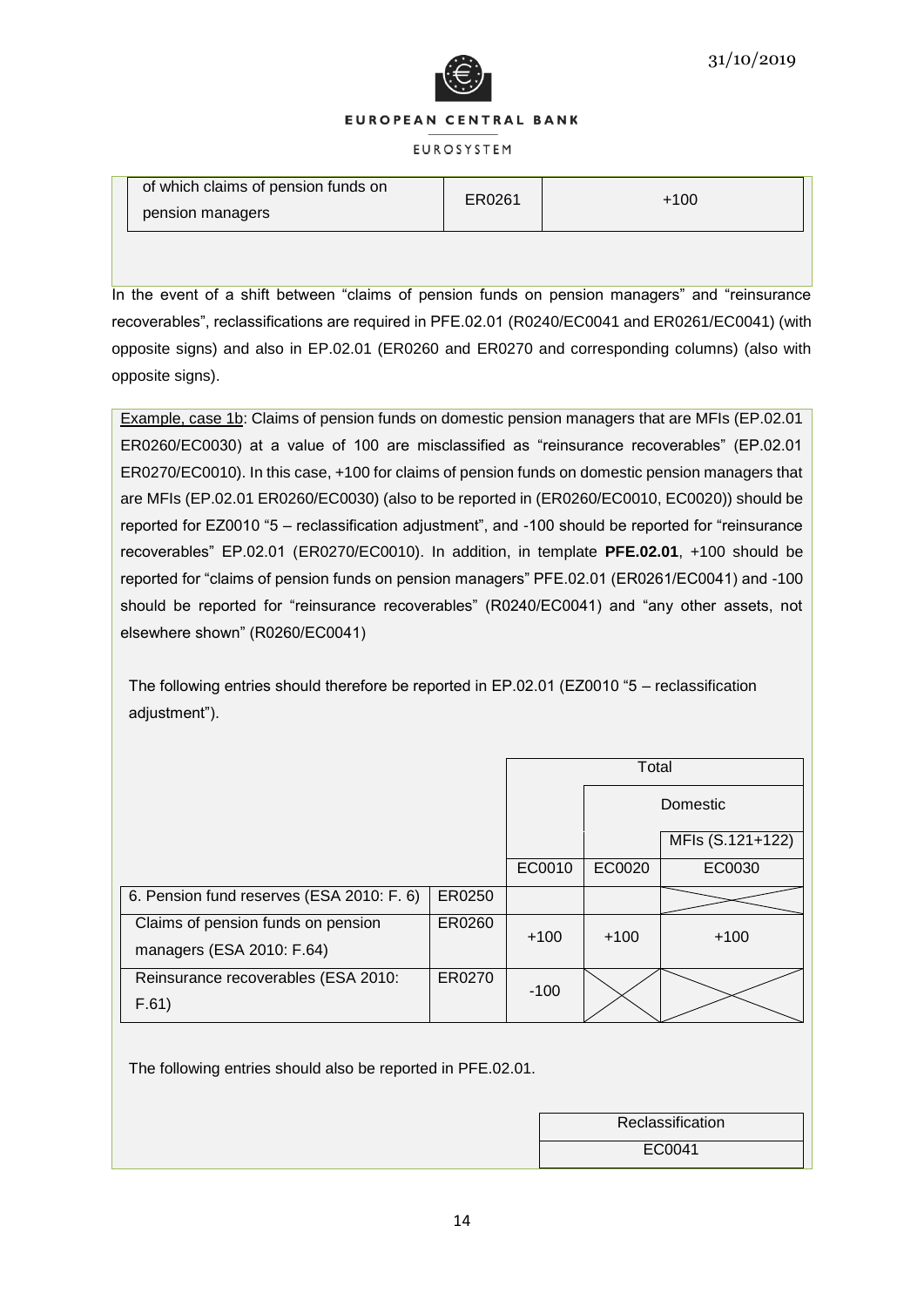



#### **EUROSYSTEM**

| Reinsurance recoverables                       | R0240  | $-100$ |
|------------------------------------------------|--------|--------|
| Any other assets, not elsewhere shown          | R0260  | $+100$ |
| Claims of pension funds on pension<br>managers | ER0261 | $+100$ |
|                                                |        |        |

In the second case, the counterparty breakdown needs to be corrected.

Example, case 2: A claim on pension managers at a value of 100 may need to be reclassified as on a domestic other financial intermediary and not on a euro area Member State other than domestic non-financial corporation. In this case, a negative entry would be recorded in **EP.02.01** (ER0260/EC0220) and a positive entry in EP.02.01 (ER0260/EC0080).

The following entries should therefore be reported in EP.02.01 (EZ0010 "5 – reclassification adjustment"):

|                   |        |        |                            | Euro area Member    |
|-------------------|--------|--------|----------------------------|---------------------|
|                   |        | Total  | Domestic                   | States other than   |
|                   |        |        |                            | domestic (total)    |
|                   |        |        | Other financial            |                     |
|                   |        |        | intermediaries (S.125),    |                     |
|                   |        |        | financial auxiliaries      | Non-financial       |
|                   |        |        | (S.126), captive financial | corporations (S.11) |
|                   |        |        | institutions and money     |                     |
|                   |        |        | lenders (S.127)            |                     |
|                   |        | EC0010 | EC0080                     | EC0220              |
| Claims of pension |        |        |                            |                     |
| funds on pension  | ER0260 |        | $+100$                     | $-100$              |
| managers          |        |        |                            |                     |
|                   |        |        |                            |                     |

In the third case, stocks of total assets/liabilities change as a result of reclassification adjustments in "pension fund reserves". This type of reclassification may be submitted, for instance, when the value has been erroneously reported as being lower than it actually is, as a result of, for example, miscalculation or misreporting (e.g. the value has been reported as being 15 instead of 150). In addition,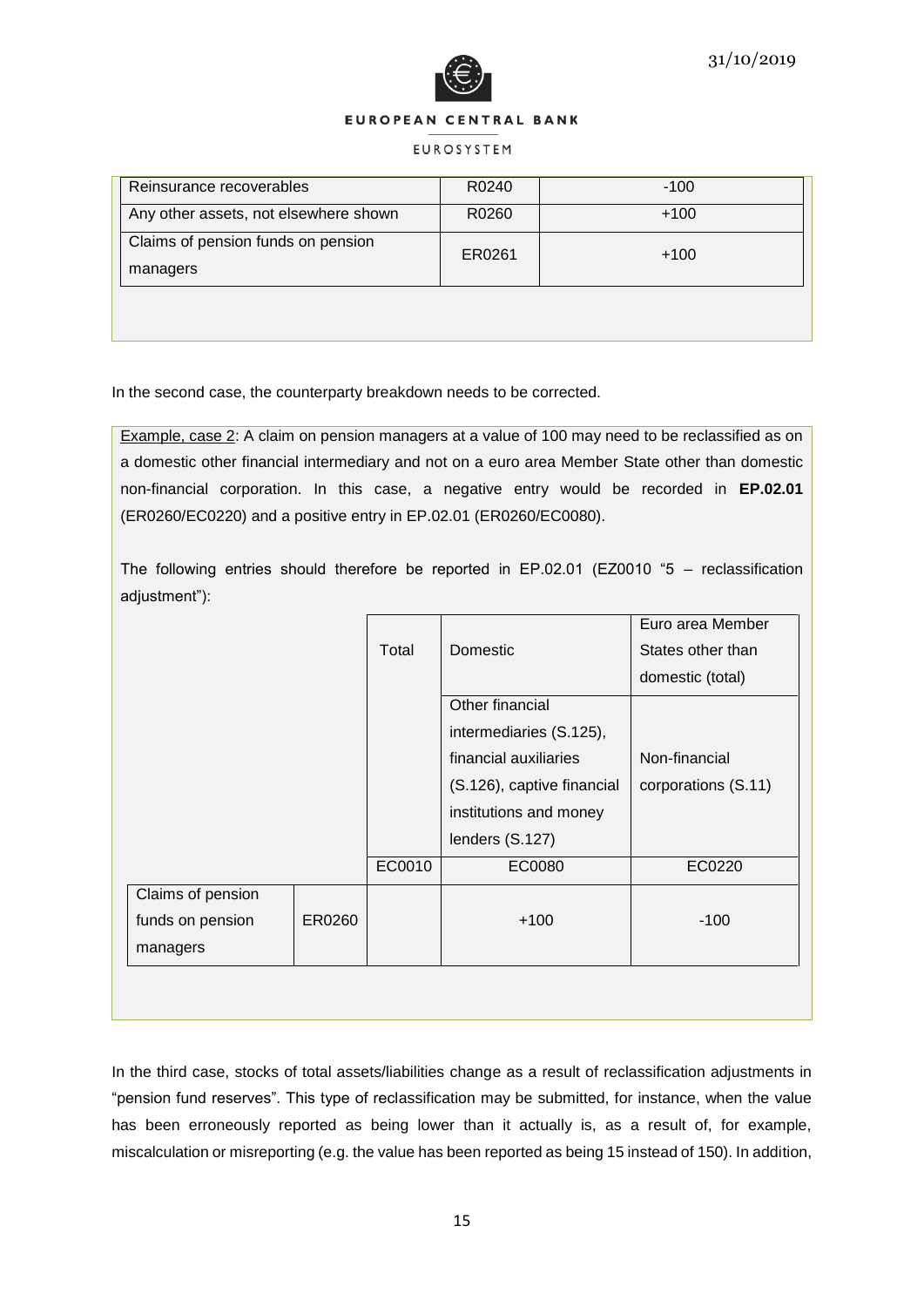

#### **EUROSYSTEM**

a positive entry for liabilities in PFE.02.01 (R0280-ER0321/EC0041) and a positive entry for EP.03.01 would be required.

Example, case 3: A change from 15 to 150 in "reinsurance recoverables" vis-à-vis a domestic reinsurer **EP.02.01** ER0270/EC0010 also involves a positive entry for "pension fund reserves" EP.02.01 (ER0250/EC0010, EC0020, EC0090) and **PFE.02.01** (R0240/EC0041). Hence, a positive entry of 135 on the liabilities side for "technical provisions" PFE.02.01 (R0280/EC0041). It also changes total assets and liabilities in PFE.02.01 (R0270, R0320/C0041). The higher value in this example impacts on technical provisions, resulting in a positive reclassification also being reported for this item.

The following entries should therefore be reported in EP.02.01 (EZ0010 "5 – reclassification adjustment"):

|                                              |        |        | Total  |                   |
|----------------------------------------------|--------|--------|--------|-------------------|
|                                              |        |        |        | Domestic          |
|                                              |        |        |        | Insurance (S.128) |
|                                              |        | EC0010 | EC0020 | EC0090            |
| 6. Pension fund reserves (ESA 2010: F.<br>6) | ER0250 | $+135$ | $+135$ | $+135$            |
| Reinsurance recoverables (ESA 2010:<br>F.61) | ER0270 | $+135$ |        |                   |

And the following entries have to be reported in PFE.02.01:

|                             |       | Reclassification |
|-----------------------------|-------|------------------|
|                             |       | EC0041           |
| Reinsurance recoverables    | R0240 | $+135$           |
| <b>Total assets</b>         | R0270 | $+135$           |
| <b>Technical provisions</b> | R0280 | $+135$           |
| <b>Total liabilities</b>    | R0320 | $+135$           |

"Financial transactions" should be reported as set out in Paragraph 1 of Part 5 of Annex II of Regulation (EU) 2018/231.

"Revaluation adjustments" should be reported as set out in Paragraph 2 of Part 5 of Annex II of Regulation (EU) 2018/231.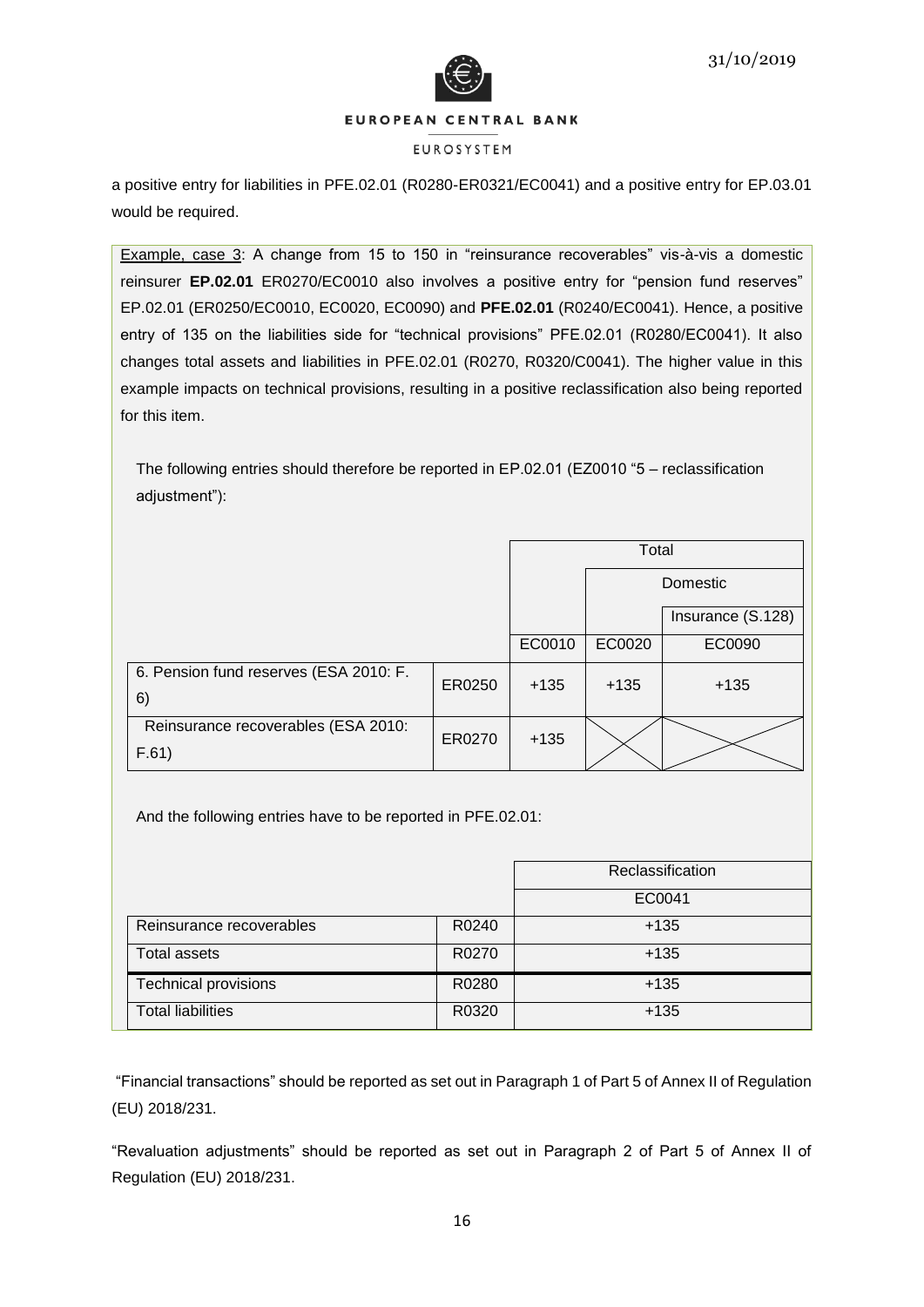



| <b>ITEM</b>                                                                                                                                                                                                                                     | <b>INSTRUCTIONS</b>                                                                                                                                                                                                                                                                                                                                                                                                                                                                                                                                                                                                                                                                                                                                                     |
|-------------------------------------------------------------------------------------------------------------------------------------------------------------------------------------------------------------------------------------------------|-------------------------------------------------------------------------------------------------------------------------------------------------------------------------------------------------------------------------------------------------------------------------------------------------------------------------------------------------------------------------------------------------------------------------------------------------------------------------------------------------------------------------------------------------------------------------------------------------------------------------------------------------------------------------------------------------------------------------------------------------------------------------|
| EZ0010<br><b>Stocks</b><br>Reclassifications<br>adjustments<br>Revaluation<br>adjustments (including<br>exchange rate<br>adjustments) or<br>financial transactions<br>(Instead of<br>revaluations financial<br>transactions may be<br>reported) | NCBs will advise if either revaluation adjustments or<br>financial transactions should be reported.<br>Please select one of the options from the following closed<br>list.<br>$1 -$ Stocks<br>5 - Reclassification adjustments<br>8 - Revaluation adjustments (including exchange rate<br>adjustments)<br>4 - Financial transactions<br>The reporting agent should report "1 – Stocks", "5 –<br>Reclassification adjustments" and either "8 - Revaluation<br>adjustments (including exchange rate adjustments)" or "4<br>- Financial transactions", depending on the relevant<br>NCB's guidance on which of the two to report.<br>Bank of Finland asks reporting agents to report<br>reclassification and revaluation adjustments instead<br>of financial transactions. |

|        | <b>ITEM</b>                              | <b>INSTRUCTIONS</b>                                                                                                                                                                                                                                                                                                            |
|--------|------------------------------------------|--------------------------------------------------------------------------------------------------------------------------------------------------------------------------------------------------------------------------------------------------------------------------------------------------------------------------------|
| ER0250 | Pension fund reserves<br>(ESA 2010: F.6) | This category includes:<br>Pension funds' claims on pension managers as<br>$\overline{\phantom{m}}$<br>defined in ESA 2010, paragraphs 5.186 and<br>17.78;<br>Financial claims of pension funds against<br>$\overline{\phantom{m}}$<br>reinsurance corporations connected with pension<br>reserves. (reinsurance recoverables) |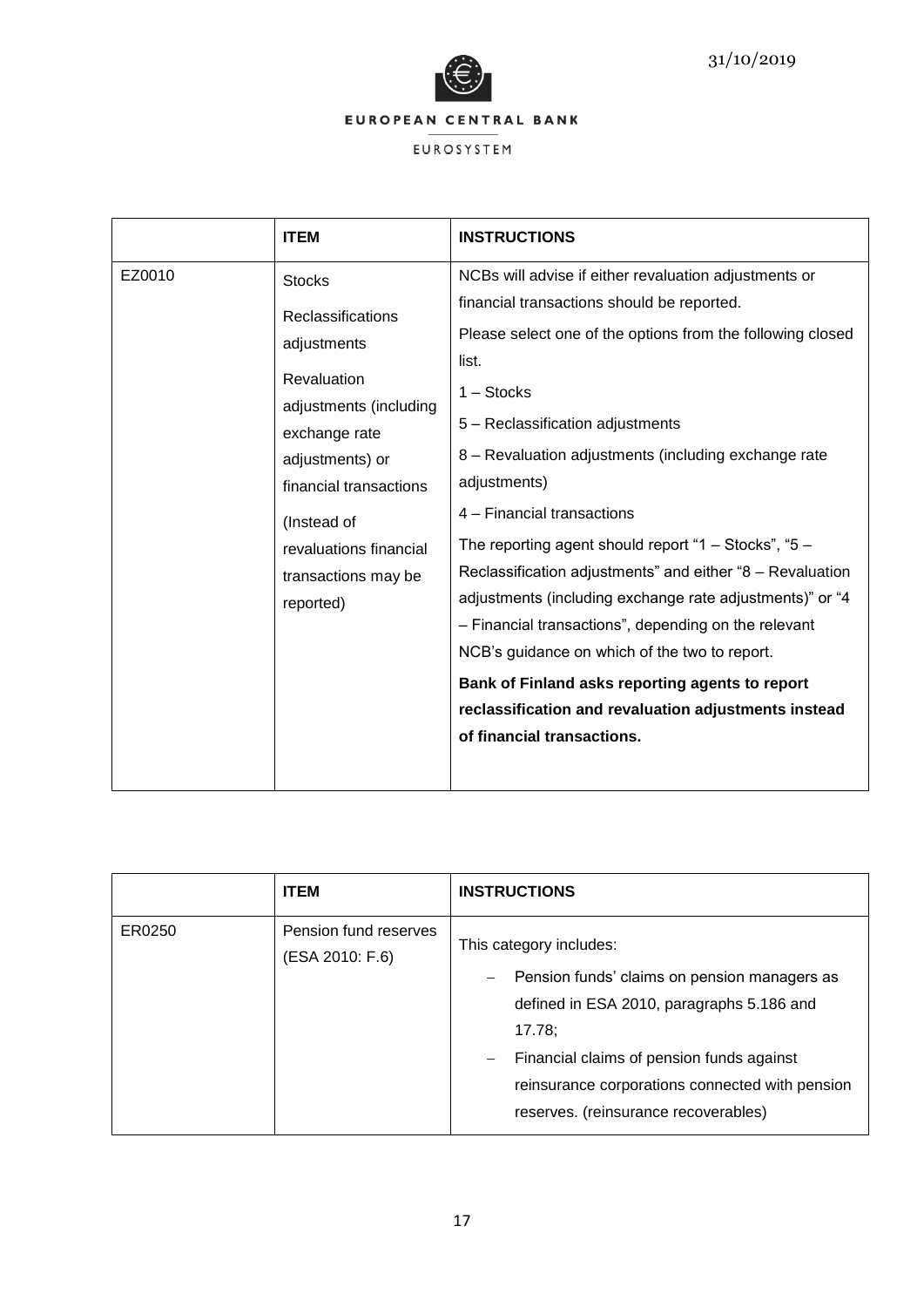

| ER0260 | Claims of pension<br>funds on pension<br>managers (ESA 2010:<br>F.64) | Pension funds' claims on pension managers as defined in<br>ESA 2010, paragraphs 5.186 and 17.78.      |
|--------|-----------------------------------------------------------------------|-------------------------------------------------------------------------------------------------------|
| ER0270 | Reinsurance<br>recoverables (ESA<br>2010: F.61)                       | Financial claims of pension funds against reinsurance<br>corporations connected with pension reserves |

|                | <b>ITEM</b>                                               | <b>INSTRUCTIONS</b>                                                                                                                                                                                                                                                                                                                                                                                                                                                                                                                                                                                         |
|----------------|-----------------------------------------------------------|-------------------------------------------------------------------------------------------------------------------------------------------------------------------------------------------------------------------------------------------------------------------------------------------------------------------------------------------------------------------------------------------------------------------------------------------------------------------------------------------------------------------------------------------------------------------------------------------------------------|
| EC0010         | Total                                                     | Total value of pension fund reserves vis-à-vis all<br>counterparty countries should be reported here.                                                                                                                                                                                                                                                                                                                                                                                                                                                                                                       |
| EC0020         | Domestic                                                  | Total value of pension fund reserves vis-à-vis the<br>counterparty country in which the pension fund is resident<br>should be reported here.                                                                                                                                                                                                                                                                                                                                                                                                                                                                |
| EC0130         | Euro area Member<br>States other than<br>domestic (total) | Total value of pension fund reserves vis-à-vis<br>counterparty countries in the euro area other than the<br>counterparty country in which the pension fund is resident<br>should be reported here.                                                                                                                                                                                                                                                                                                                                                                                                          |
| EC0030, EC0140 | <b>MFIs</b><br>$(S.121+122+123)$                          | MFIs as defined in Article 1 of Regulation (EU)<br>No 1071/2013 (ECB/2013/33). This sector consists of<br>NCBs (S.121), credit institutions as defined in Union law,<br>MMFs (S.123), other financial institutions whose business<br>is to receive deposits and/or close substitutes for deposits<br>from entities other than MFIs and, for their own account,<br>at least in economic terms, to grant loans and/or make<br>investments in securities, and electronic money<br>institutions that are principally engaged in financial<br>intermediation in the form of issuing electronic money<br>(S.122). |
| EC0050, EC0160 | General government<br>(S.13)                              | General government sector (S.13) consists of institutional<br>units that are non-market producers whose output is<br>intended for individual and collective consumption and                                                                                                                                                                                                                                                                                                                                                                                                                                 |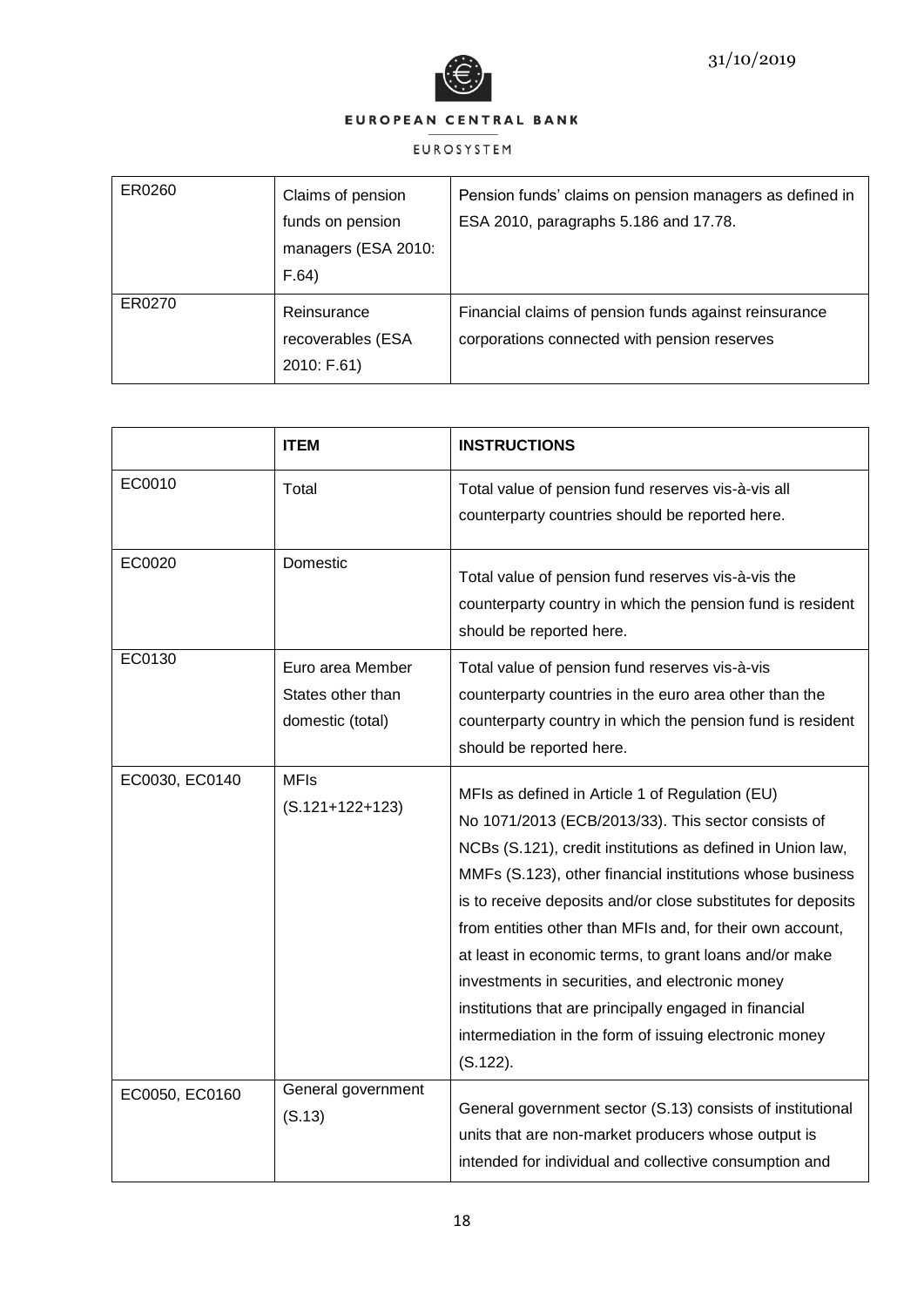

|                |                                                                                                                                                   | that are financed by compulsory payments made by units                                                                                                                                                                                                                                                                                                                                                                                                                                                                                                                                                                                                                                                                                                                                                                                                                                                                                                                                                                                                                                                                                                                                                                                                                                                                                                                                                                                                                                                                                                         |
|----------------|---------------------------------------------------------------------------------------------------------------------------------------------------|----------------------------------------------------------------------------------------------------------------------------------------------------------------------------------------------------------------------------------------------------------------------------------------------------------------------------------------------------------------------------------------------------------------------------------------------------------------------------------------------------------------------------------------------------------------------------------------------------------------------------------------------------------------------------------------------------------------------------------------------------------------------------------------------------------------------------------------------------------------------------------------------------------------------------------------------------------------------------------------------------------------------------------------------------------------------------------------------------------------------------------------------------------------------------------------------------------------------------------------------------------------------------------------------------------------------------------------------------------------------------------------------------------------------------------------------------------------------------------------------------------------------------------------------------------------|
|                |                                                                                                                                                   | belonging to other sectors, and institutional units                                                                                                                                                                                                                                                                                                                                                                                                                                                                                                                                                                                                                                                                                                                                                                                                                                                                                                                                                                                                                                                                                                                                                                                                                                                                                                                                                                                                                                                                                                            |
|                |                                                                                                                                                   | principally engaged in the redistribution of national income                                                                                                                                                                                                                                                                                                                                                                                                                                                                                                                                                                                                                                                                                                                                                                                                                                                                                                                                                                                                                                                                                                                                                                                                                                                                                                                                                                                                                                                                                                   |
|                |                                                                                                                                                   | and wealth (ESA 2010, paragraphs 2.111 to 2.113).                                                                                                                                                                                                                                                                                                                                                                                                                                                                                                                                                                                                                                                                                                                                                                                                                                                                                                                                                                                                                                                                                                                                                                                                                                                                                                                                                                                                                                                                                                              |
| EC0070, EC0180 | Non-MMF investment<br>funds (S.124)                                                                                                               | Investment funds as defined in Article 1 of Regulation<br>(EU) No 1073/2013 (ECB/2013/38). This subsector<br>consists of all collective investment undertakings, except<br>MMFs, that invest in financial and/or non-financial assets,<br>to the extent that the objective is investing capital raised<br>from the public (S.124).                                                                                                                                                                                                                                                                                                                                                                                                                                                                                                                                                                                                                                                                                                                                                                                                                                                                                                                                                                                                                                                                                                                                                                                                                             |
| EC0080, EC0190 | Other financial<br>intermediaries (S.125),<br>financial auxiliaries<br>(S.126), captive<br>financial institutions<br>and money lenders<br>(S.127) | Other financial intermediaries, except insurance<br>corporations and pension funds subsector (S.125)<br>consists of all financial corporations and quasi-<br>corporations which are principally engaged in financial<br>intermediation by incurring liabilities in forms other than<br>currency, deposits (or close substitutes for deposits),<br>investment fund shares/units, or in relation to insurance,<br>pension and standardised guarantee schemes from<br>institutional units. Financial vehicle corporations as<br>defined in Regulation (EU) No 1075/2013 (ECB/2013/40)<br>are included in this subsector (ESA 2010, paragraphs<br>2.86 to 2.94). The financial auxiliaries subsector (S.126)<br>consists of all financial corporations and quasi-<br>corporations which are principally engaged in activities<br>closely related to financial intermediation but which are<br>not financial intermediaries themselves. This subsector<br>also includes head offices whose subsidiaries are all or<br>mostly financial corporations (ESA 2010, paragraphs 2.95<br>to 2.97). The captive financial institutions and money<br>lenders subsector (S.127) consists of all financial<br>corporations and quasi-corporations which are neither<br>engaged in financial intermediation nor in providing<br>financial auxiliary services, and where most of either their<br>assets or their liabilities are not transacted on open<br>markets. This subsector includes holding companies that<br>hold controlling levels of equity in a group of subsidiary |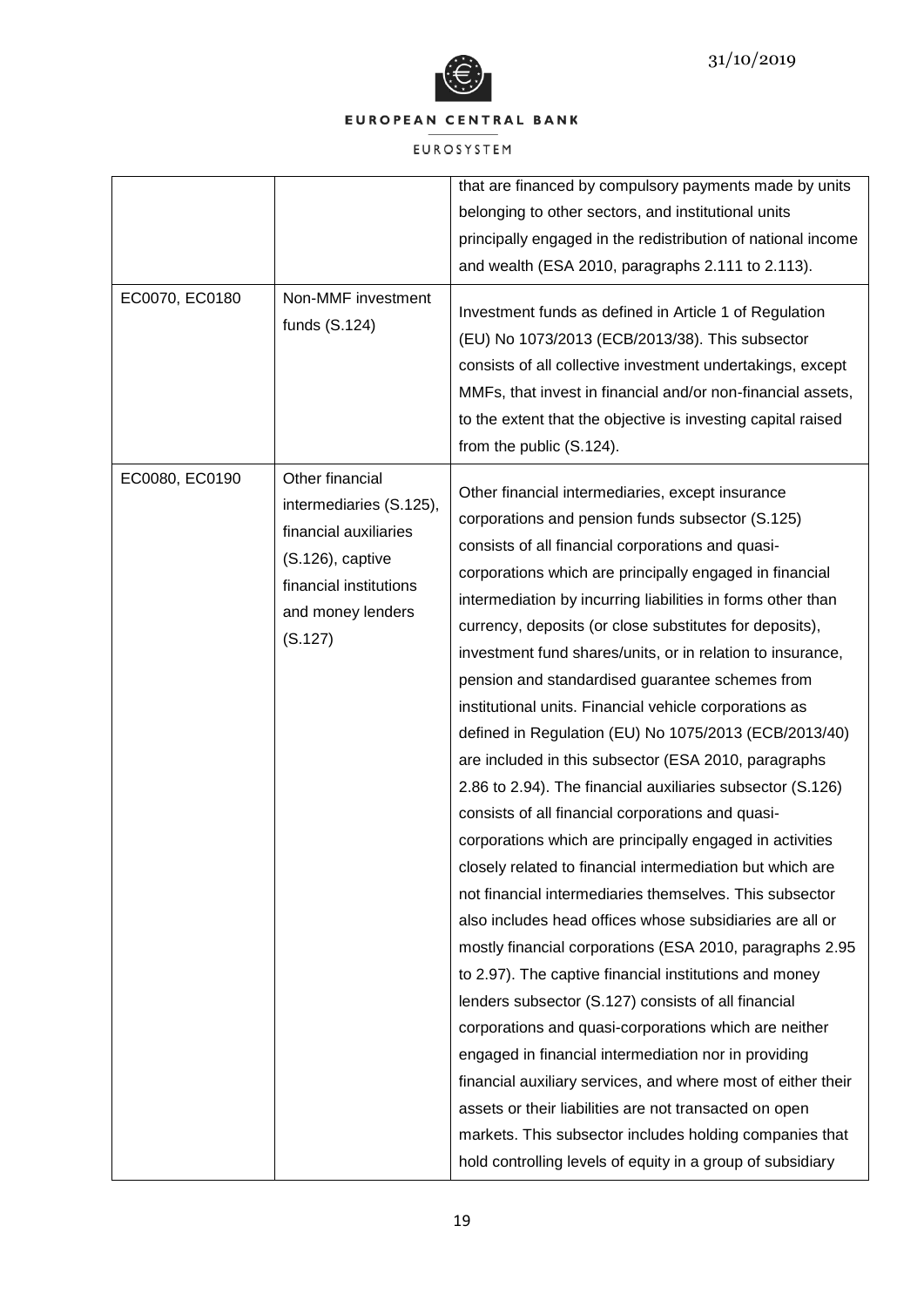



#### EUROSYSTEM

|                |                                      | corporations and whose principal activity is owning the<br>group without providing any other service to the<br>businesses in which the equity is held, that is, they do not<br>administer or manage other units (ESA 2010, paragraphs<br>2.98 and 2.99).                                                                              |
|----------------|--------------------------------------|---------------------------------------------------------------------------------------------------------------------------------------------------------------------------------------------------------------------------------------------------------------------------------------------------------------------------------------|
| EC0090, EC0200 | Insurance corporations<br>(S.128)    | Insurance corporations (S.128) as defined in Article 1 of<br>Regulation (EU) No 1374/2014 (ECB/2014/50).                                                                                                                                                                                                                              |
| EC0100, EC0210 | Pension funds (S.129)                | Pension funds as defined in Article 1 of Regulation (EU)<br>2018/231 (S.129).                                                                                                                                                                                                                                                         |
| EC0110, EC0220 | Non-financial<br>corporations (S.11) | Non-financial corporations sector (S.11) consists of<br>institutional units that are independent legal entities and<br>market producers, and whose principal activity is the<br>production of goods and non-financial services. This<br>sector also includes non-financial quasi-corporations (ESA<br>2010, paragraphs 2.45 to 2.50). |
| EC0240         | Rest of the world<br>(total)         | Total value of pension fund reserves vis-à-vis<br>counterparty countries outside the euro area should be<br>reported here.                                                                                                                                                                                                            |

# **EP.03.01 – Liabilities for statistical purposes**

# **General comments:**

"Stocks" are holdings of liabilities at a point in time expressed in monetary terms and must be reported on a gross basis. Stocks should always be reported.

"Reclassification adjustments" should include any change in value (compared with the previous period) reported in "1 – Stocks" that arises from the correction of reporting errors. If there are no reporting errors, the cells will remain empty.

Ideally, corrections of erroneous data (resubmissions) should be submitted; if this is not possible, reclassification adjustments can be submitted instead.

There are three types of reclassification adjustment that should be reported under EZ0010 "5 – reclassification adjustment": (i) those where a correction for the classification of the financial instrument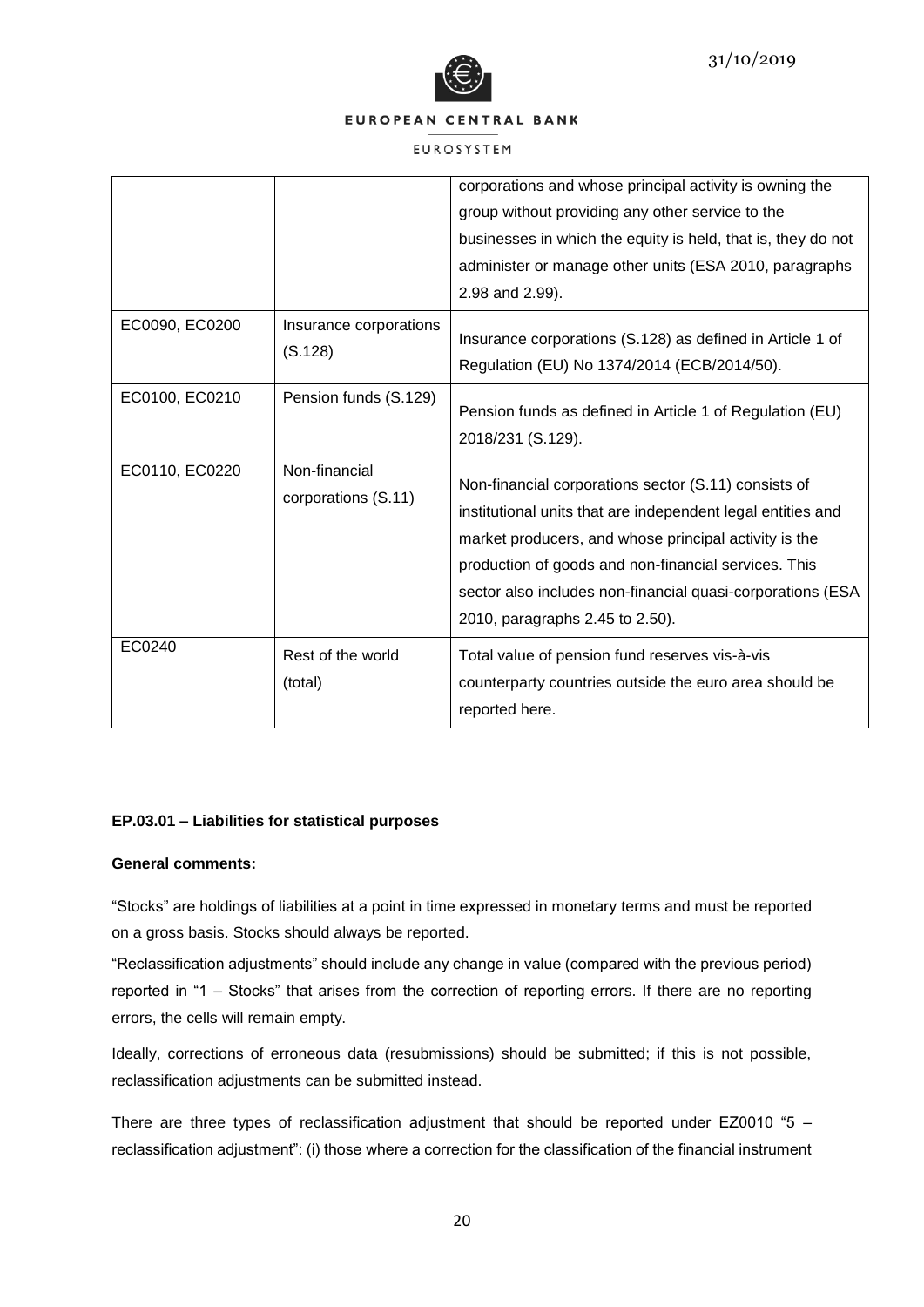



#### **FUROSYSTEM**

takes place; (ii) those where a correction of a breakdown is needed; and (iii) those where the total outstanding amounts change as a result of reclassification adjustments.

In the first case the financial instrument has not been reported correctly. A negative sign corrects an amount that was incorrectly attributed to a financial instrument, while a positive sign corrects an amount that was not attributed to another financial instrument even though it should have been.

Example, case 1: "Debt securities issued" (**EP.03.01** (ER0060/EC0010)) at a value of 100 are misclassified as "other accounts receivable" (EP.03.01 (ER0150/EC0010)). In this case a reclassification (EZ0010 "5 – reclassification adjustment") of +100 should be recorded for "debt securities issued" (EP.03.01 (ER0060/EC0010)), and -100 is recorded for "other accounts receivable" (EP.03.01 (ER0150/EC0010)).

The following entries should therefore be reported in EP.03.01 (EZ0010 "5 – reclassification adjustment").

|                                                       |        | Total  |
|-------------------------------------------------------|--------|--------|
|                                                       |        | EC0010 |
| 11. Debt securities issued (ESA 2010: F.3)            | ER0060 | $+100$ |
| 15. Other accounts receivable/payable (ESA 2010: F.8) | ER0150 | $-100$ |

In the second case the counterparty breakdown needs to be corrected.

Example, case 2: A "domestic loan with original maturity of up to one year received from an MFI" at a value of 100 is actually a "domestic loan with original maturity of over one year and up to five years received from an MFI". In this case -100 should be recorded in **EP.03.01** (ER0030/EC0010, EC0020, EC0030) and +100 in EP.03.01 (ER0040/EC0010, EC0020, EC0030).

The following entries should be reported in EP.03.01 (EZ0010 "5 – reclassification adjustment"):

|                                    |        |        | Total  |                  |
|------------------------------------|--------|--------|--------|------------------|
|                                    |        |        |        | Domestic         |
|                                    |        |        |        | MFIs (S.121+122) |
|                                    |        |        |        |                  |
|                                    |        | EC0010 | EC0020 | EC0030           |
| 10. Loans received (ESA 2010: F.4) | ER0020 |        |        |                  |
| Up to 1 year                       | ER0030 | $-100$ | $-100$ | $-100$           |
| Over 1 and up to 5 years           | ER0040 | $+100$ | $+100$ | $+100$           |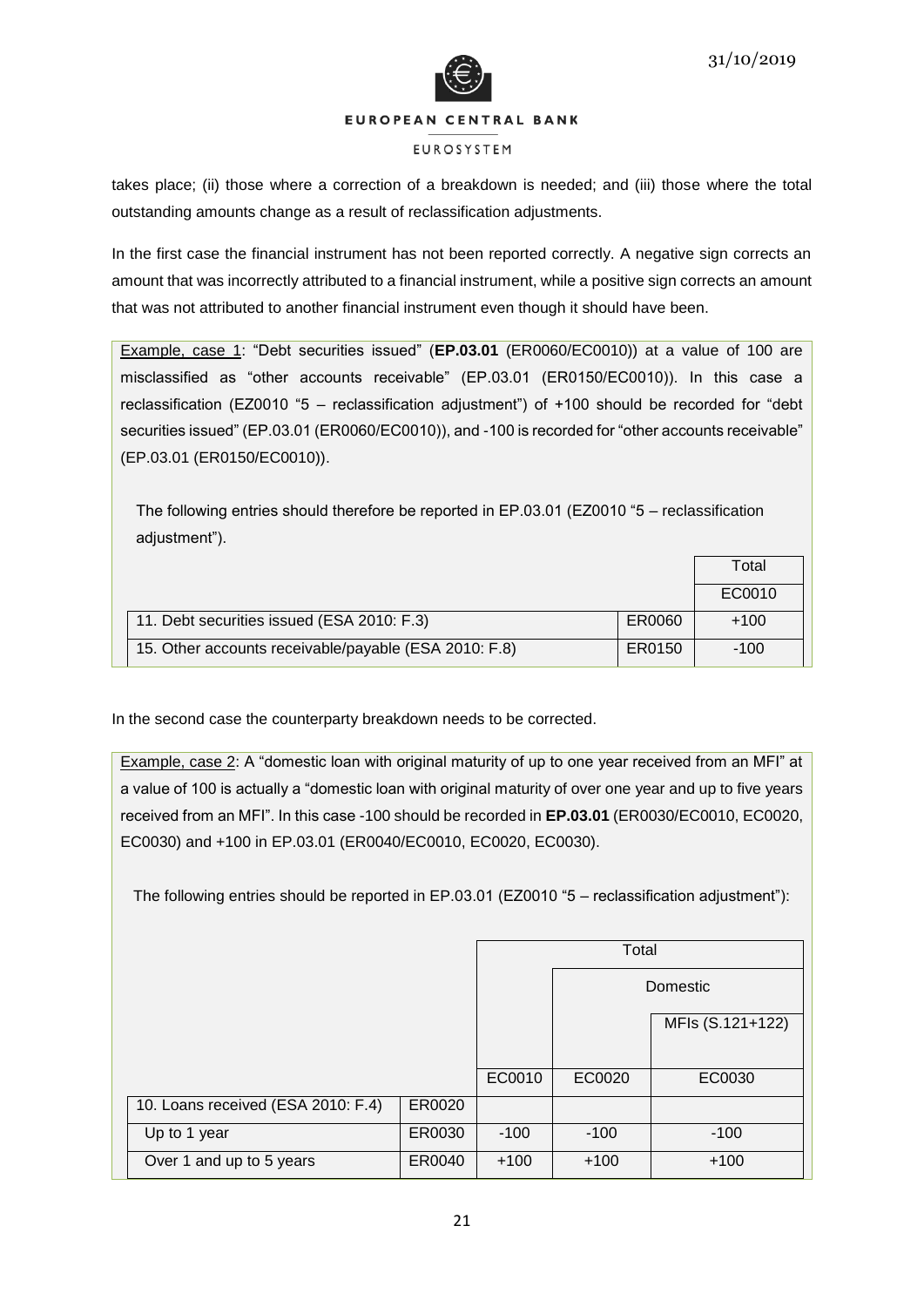

In the third case, stocks of total assets/liabilities change as a result of reclassification adjustments. This type of reclassification may be submitted as a result of, for example, a miscalculation or misreporting (e.g. the value has been reported as being 10 instead of 100).

Example, case 3: The value of a "domestic loan with original maturity of up to one year received from an MFI" has been erroneously reported as being 90 below its actual value. In this example, this impacts on "any other assets, not elsewhere shown" of a defined benefit fund in PFE.02.01 (ER0260/ EC0041).

This case involves an entry at a value of +90 for "domestic loans with original maturity of up to one year received from an MFI" and related entries (**EP.03.01** (ER0020, ER0030/EC0010, EC0020, EC0030)) EZ0010 "5 – reclassification adjustment". In addition, a value of +90 for "any other liabilities, not elsewhere shown" (PFE.02.01 (R0310/EC0041) should be reported as loans as reported in EP.03.01 are part of this category. In this example this impacts on "any other assets, not elsewhere shown" by +90 in PFE.02.01 (ER0260/EC0041). Total assets and liabilities at a value of +90 in PFE.02.01 (R0270, R0320/ EC0041) also change.

The following entries should therefore be reported in EP.03.01 (EZ0010 "5 – reclassification adjustment").

|                                    |        |        | Total  |               |
|------------------------------------|--------|--------|--------|---------------|
|                                    |        |        |        | Domestic      |
|                                    |        |        |        | <b>MFIs</b>   |
|                                    |        |        |        | $(S.121+122)$ |
|                                    |        | EC0010 | EC0020 | EC0030        |
| 10. Loans received (ESA 2010: F.4) | ER0020 | $+90$  | $+90$  | $+90$         |
| Up to 1 year                       | ER0030 | $+90$  | $+90$  | $+90$         |

The following entries should also be reported in PFE.02.01.

|                                            |       | Reclassification |
|--------------------------------------------|-------|------------------|
|                                            |       | EC0041           |
| Any other assets, not elsewhere shown      | R0260 | $+90$            |
| <b>Total assets</b>                        | R0270 | $+90$            |
| Any other liabilities, not elsewhere shown | R0310 | $+90$            |
| <b>Total liabilities</b>                   | R0320 | $+90$            |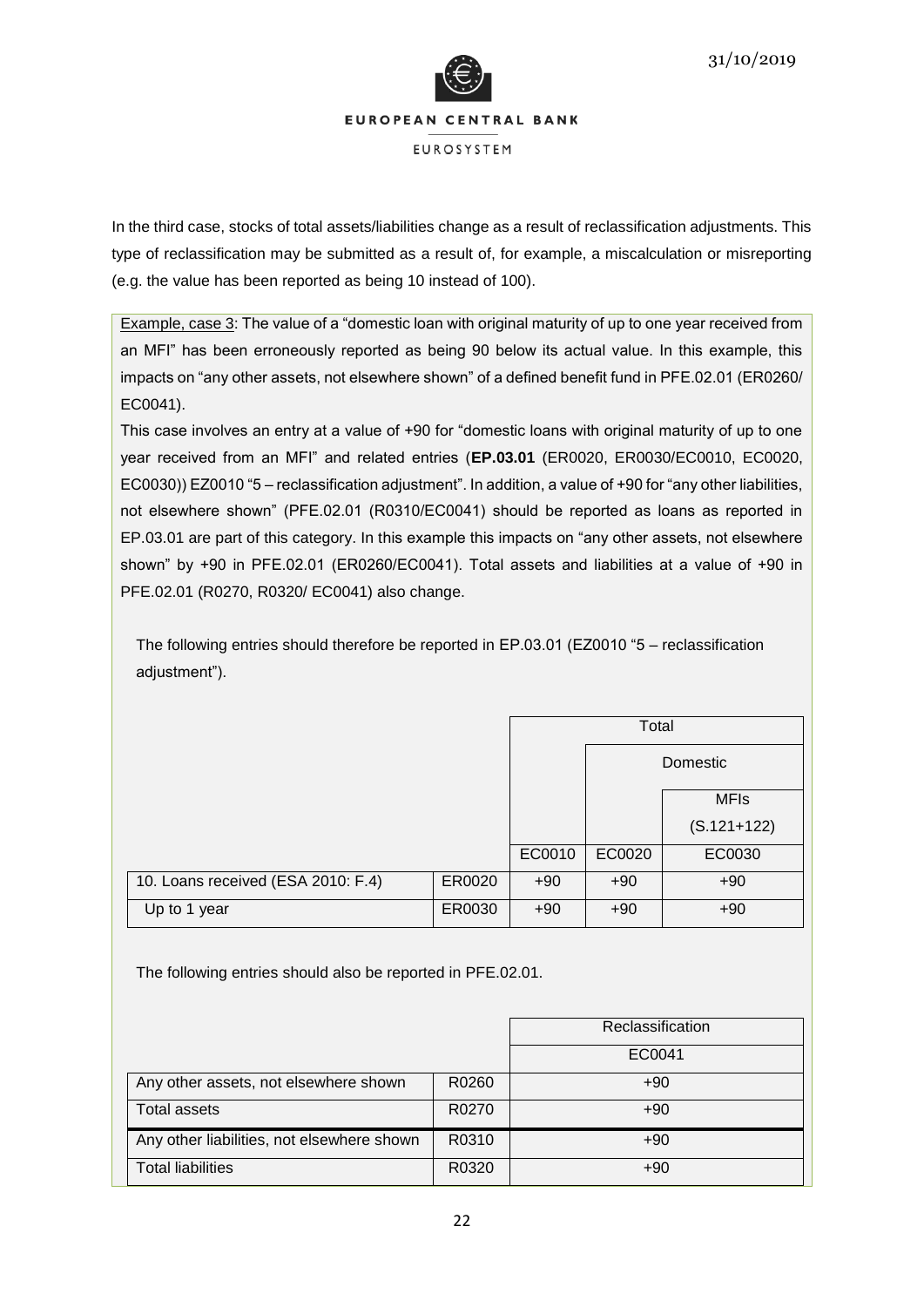

EUROSYSTEM

"Financial transactions" should be reported as set out in Paragraph 1 of Part 5 of Annex II of Regulation (EU) 2018/231.

"Revaluation adjustments" should be reported as set out in Paragraph 2 of Part 5 of Annex II of Regulation (EU) 2018/231.

|                                                                           | <b>ITEM</b>                                                                                                                                                                                                                                                                                                                                                                                                                     | <b>INSTRUCTIONS</b>                                                                                                                                                                                                                                                                                                      |
|---------------------------------------------------------------------------|---------------------------------------------------------------------------------------------------------------------------------------------------------------------------------------------------------------------------------------------------------------------------------------------------------------------------------------------------------------------------------------------------------------------------------|--------------------------------------------------------------------------------------------------------------------------------------------------------------------------------------------------------------------------------------------------------------------------------------------------------------------------|
| EZ0010                                                                    | <b>Stocks</b><br>Reclassifications<br>adjustments<br><b>Revaluation</b><br>adjustments (including<br>exchange rate<br>adjustments) or<br>financial transactions                                                                                                                                                                                                                                                                 | NCBs will advise if either revaluation adjustments or<br>financial transactions should be reported.<br>Please select an option from the following closed list:<br>$1 -$ Stocks<br>5 - Reclassification adjustments<br>8 - Revaluation adjustments (including exchange rate<br>adjustments)<br>4 - Financial transactions |
| (Instead of<br>revaluations financial<br>transactions may be<br>reported) | The reporting agent should report "1 - Stocks", "5 -<br>Reclassification adjustments" and either "8 - Revaluation<br>adjustments (including exchange rate adjustments)" or "4<br>- Financial transactions", depending on the relevant<br>NCB's guidance on which of the two to report.<br>Bank of Finland asks reporting agents to report<br>reclassification and revaluation adjustments instead<br>of financial transactions. |                                                                                                                                                                                                                                                                                                                          |

|        | <b>ITEM</b>                             | <b>INSTRUCTIONS</b>                                                                                                                              |
|--------|-----------------------------------------|--------------------------------------------------------------------------------------------------------------------------------------------------|
| ER0010 | Liabilities for statistical<br>purposes | Liabilities for statistical purposes include "total liabilities"<br>PFE,02,01 R0320 and "excess of assets over liabilities"<br>PFE.02.01 ER0321. |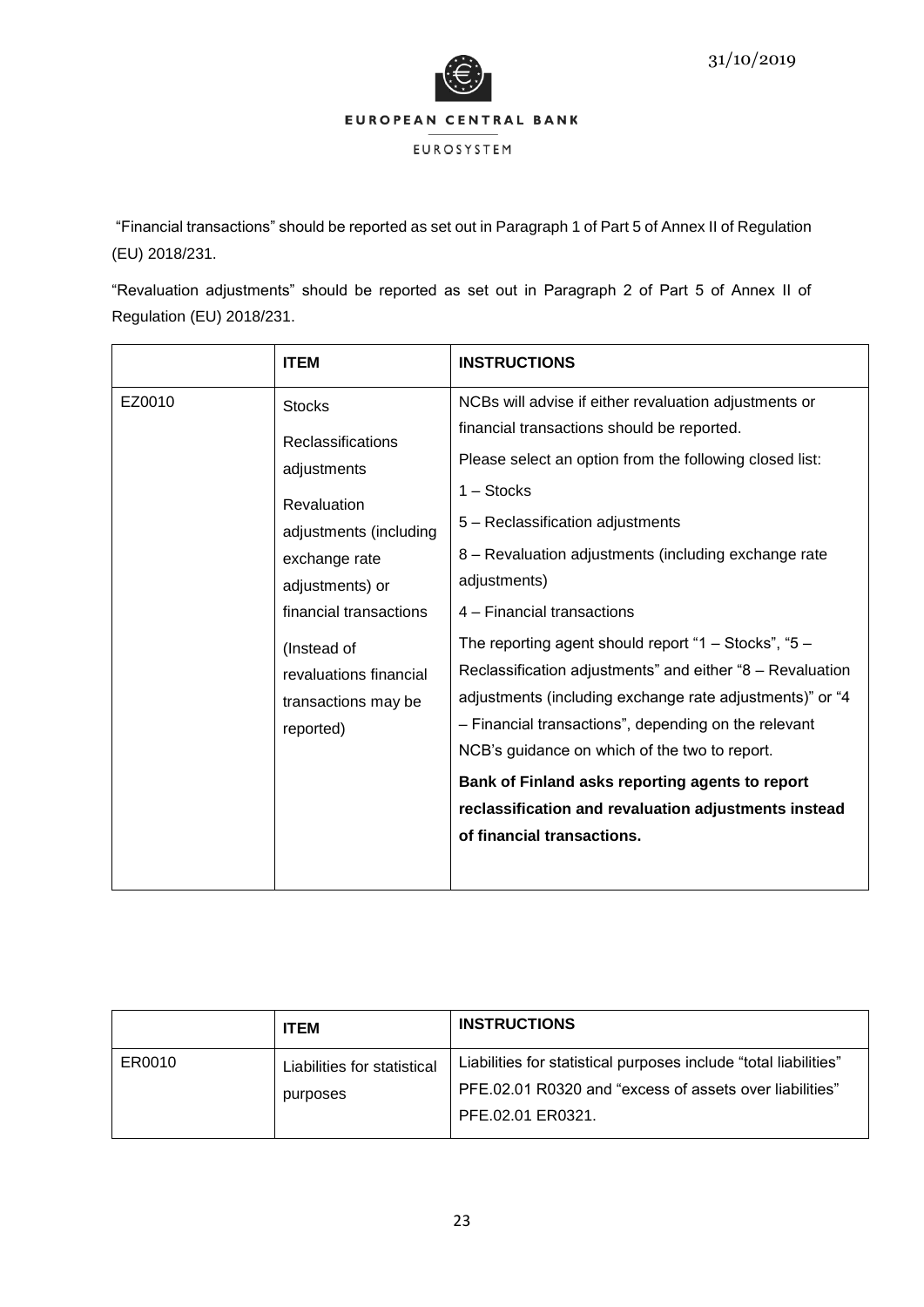

| ER0020-ER0050 | Loans received<br>(ESA 2010: F.4)         | Amounts owed to creditors by the pension fund, other<br>than those arising from the issue of negotiable securities.<br>This category consists of the following.<br>- Loans: loans granted to the pension funds which are<br>either evidenced by non-negotiable documents or not<br>evidenced by documents.<br>- Repos and repo-type operations against cash collateral:<br>counterpart of cash received in exchange for securities<br>sold by the pension fund at a given price under a firm<br>commitment to repurchase the same (or similar) securities<br>at a fixed price on a specified future date. Amounts<br>received by the pension fund in exchange for securities<br>transferred to a third party (the "temporary acquirer") are<br>to be classified here where there is a firm commitment to<br>reverse the operation and not merely an option to do so.<br>This implies that the pension fund retains all risks and<br>rewards of the underlying securities during the operation,<br>- Cash collateral received in exchange for securities<br>lending: amounts received in exchange for securities<br>temporarily transferred to a third party in the form of<br>securities lending operations against cash collateral.<br>- Cash collateral received in operations involving the<br>temporary transfer of gold against collateral.<br>Loans received should be included in "any other liabilities,<br>not elsewhere shown" PFE.02.01 R0310. |
|---------------|-------------------------------------------|-----------------------------------------------------------------------------------------------------------------------------------------------------------------------------------------------------------------------------------------------------------------------------------------------------------------------------------------------------------------------------------------------------------------------------------------------------------------------------------------------------------------------------------------------------------------------------------------------------------------------------------------------------------------------------------------------------------------------------------------------------------------------------------------------------------------------------------------------------------------------------------------------------------------------------------------------------------------------------------------------------------------------------------------------------------------------------------------------------------------------------------------------------------------------------------------------------------------------------------------------------------------------------------------------------------------------------------------------------------------------------------------------------------------------------------------------------------|
| ER0030        | Up to 1 year                              | Loans received (ESA 2010: F.4) with original maturity up<br>to 1 year                                                                                                                                                                                                                                                                                                                                                                                                                                                                                                                                                                                                                                                                                                                                                                                                                                                                                                                                                                                                                                                                                                                                                                                                                                                                                                                                                                                     |
| ER0040        | Over 1 and up to 5<br>years               | Loans received (ESA 2010: F.4) with original maturity over<br>1 and up to 5 years                                                                                                                                                                                                                                                                                                                                                                                                                                                                                                                                                                                                                                                                                                                                                                                                                                                                                                                                                                                                                                                                                                                                                                                                                                                                                                                                                                         |
| ER0050        | Over 5 years                              | Loans received (ESA 2010: F.4) with original maturity over<br>5 years                                                                                                                                                                                                                                                                                                                                                                                                                                                                                                                                                                                                                                                                                                                                                                                                                                                                                                                                                                                                                                                                                                                                                                                                                                                                                                                                                                                     |
| ER0060        | Debt securities issued<br>(ESA 2010: F.3) | Securities issued by the pension fund, other than equity,<br>that are usually negotiable instruments and traded on<br>secondary markets, or that can be offset on the market,<br>and do not grant the holder any ownership rights in                                                                                                                                                                                                                                                                                                                                                                                                                                                                                                                                                                                                                                                                                                                                                                                                                                                                                                                                                                                                                                                                                                                                                                                                                      |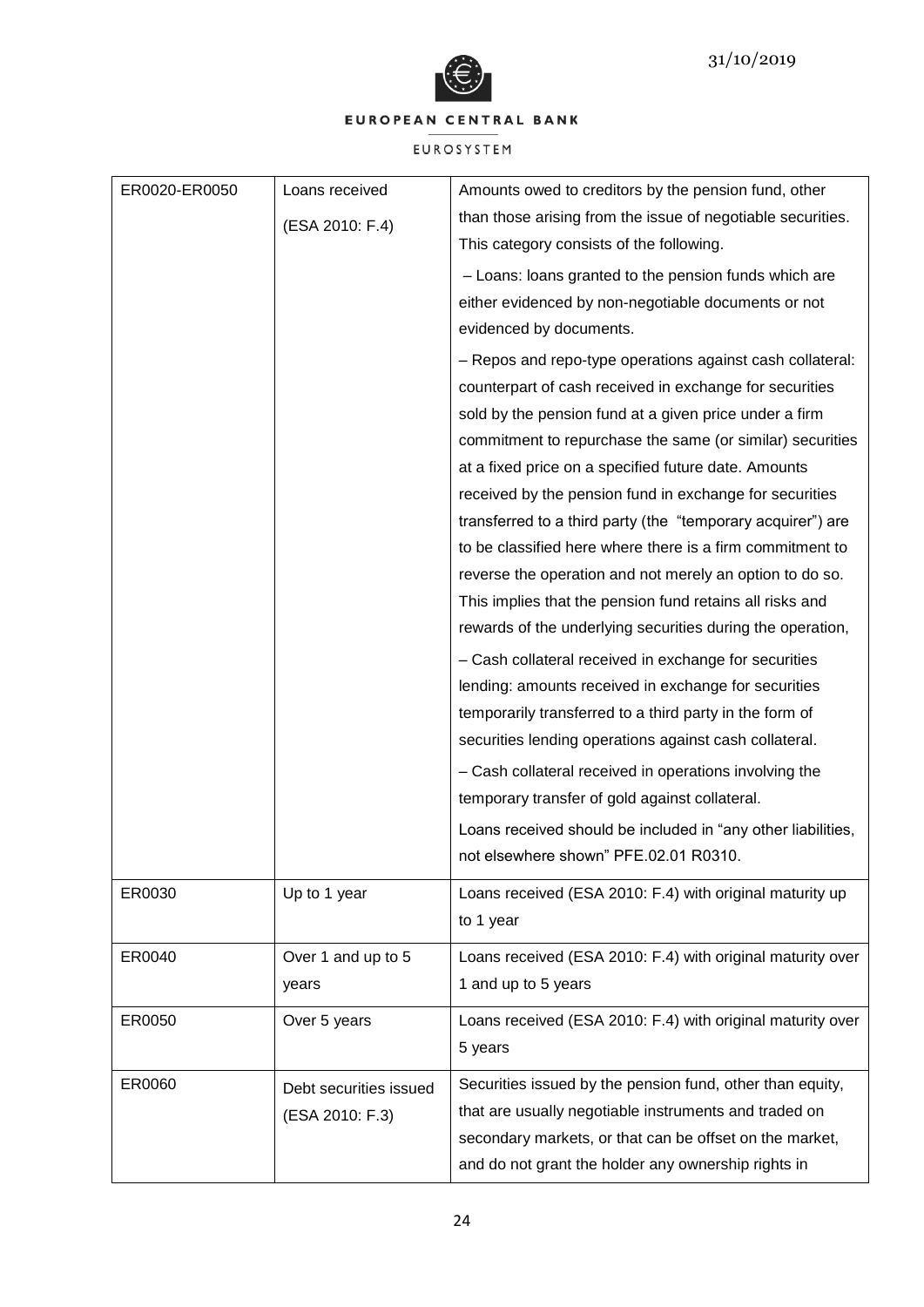

|        |                           | respect of the issuing institution. This item is included      |
|--------|---------------------------|----------------------------------------------------------------|
|        |                           | under "any other liabilities, not elsewhere                    |
|        |                           | shown"PFE.02.01 R0310.                                         |
|        |                           |                                                                |
| ER0070 | Equity (ESA 2010: F.5,    | Financial assets that represent ownership rights in            |
|        | F.519                     | corporations or quasi-corporations. Such financial assets      |
|        |                           | generally entitle the holders to a share in the profits of the |
|        |                           | corporations or quasi-corporations, and to a share in their    |
|        |                           | net assets in the event of liquidation.                        |
|        |                           | Equity should be recorded under "excess of assets over         |
|        |                           | liabilities" PFE.02.01.ER0321.                                 |
| ER0080 | <b>Technical reserves</b> | Technical reserves, for pension schemes are divided into       |
|        | (ESA 2010: F.6)           | three subcategories:                                           |
|        |                           |                                                                |
|        |                           | pension entitlements (F.63);                                   |
|        |                           | claims of pension funds on pension managers                    |
|        |                           | (F.64);                                                        |
|        |                           | entitlements to non-pension benefits (F.65);                   |
|        |                           | Technical reserves should be reported gross of                 |
|        |                           | reinsurance.                                                   |
|        |                           | Technical reserves should include "technical provisions"       |
|        |                           | PFE.02.01 R0280 and "margin for adverse deviation"             |
|        |                           | PFE.02.01 R0290.                                               |
|        |                           |                                                                |
| ER0090 | o/w Pension               | The amount of capital that the pension fund holds in order     |
|        | entitlements              | to meet the future claims of its pension schemes. It           |
|        | (ESA 2010: F.63)          | comprises financial claims that current employees and          |
|        |                           | former employees hold against either                           |
|        |                           | their employers;                                               |
|        |                           | a scheme designated by the employer to pay                     |
|        |                           | pensions as part of a compensation agreement                   |
|        |                           | between the employer and the employee; or                      |
|        |                           | an insurer.                                                    |
| ER0100 | Pension entitlements,     | The amount of capital that the pension fund holds in order     |
|        | o/w defined               | to meet the future pension claims of its defined               |
|        | contribution schemes      | contribution scheme policyholders. In a defined                |
|        |                           | contribution scheme the benefits paid are dependent on         |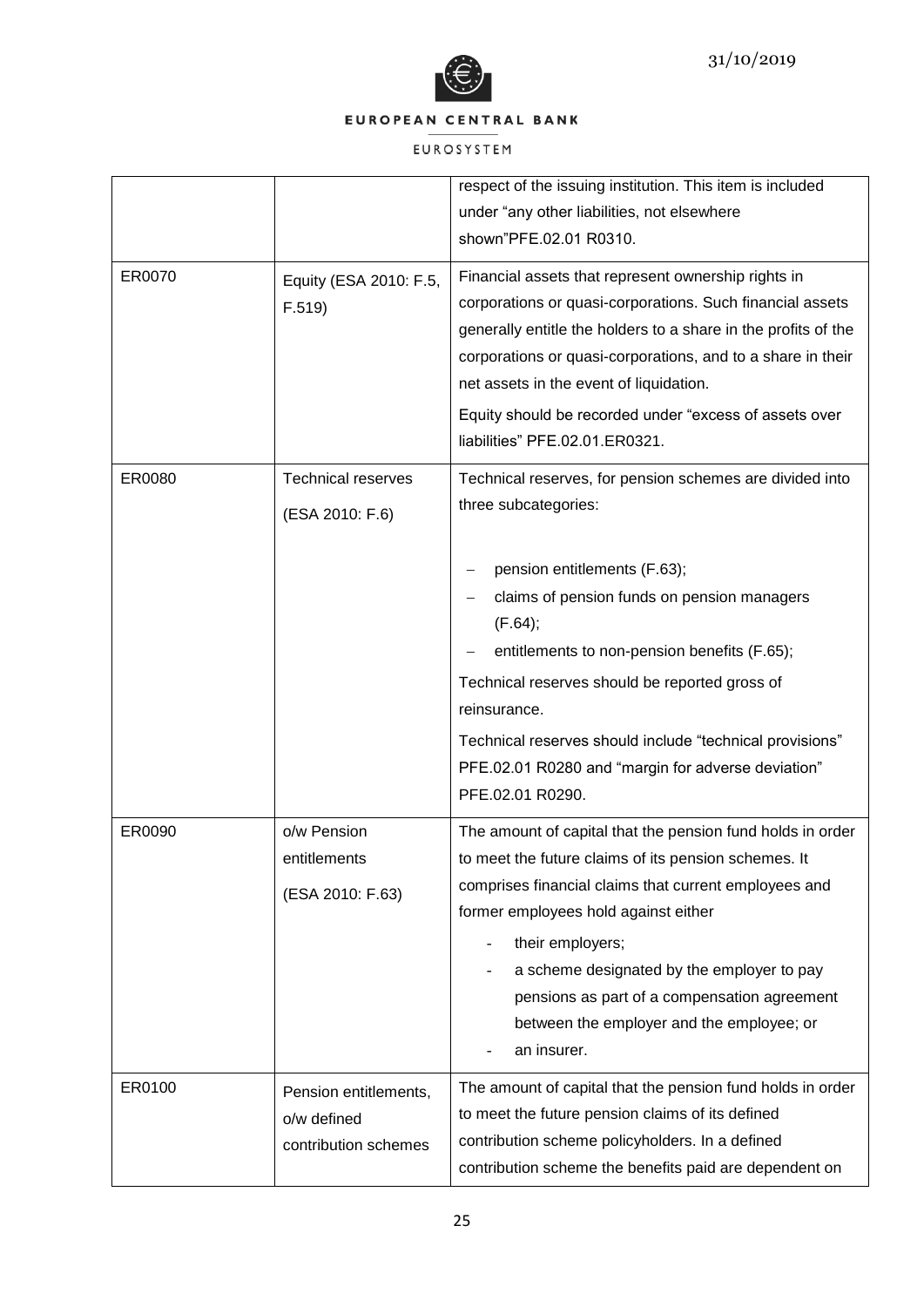



|        |                                                                 | the performance of the assets acquired by the pension                                                                                                                                                                                                                                                                                                                                                                                                                                                                                                                                                                                                                                                                                                                                                                                                                                                                                                                                                                                                               |
|--------|-----------------------------------------------------------------|---------------------------------------------------------------------------------------------------------------------------------------------------------------------------------------------------------------------------------------------------------------------------------------------------------------------------------------------------------------------------------------------------------------------------------------------------------------------------------------------------------------------------------------------------------------------------------------------------------------------------------------------------------------------------------------------------------------------------------------------------------------------------------------------------------------------------------------------------------------------------------------------------------------------------------------------------------------------------------------------------------------------------------------------------------------------|
|        |                                                                 | scheme. The liability of a defined contribution scheme is                                                                                                                                                                                                                                                                                                                                                                                                                                                                                                                                                                                                                                                                                                                                                                                                                                                                                                                                                                                                           |
|        |                                                                 | the current market value of the fund's assets.                                                                                                                                                                                                                                                                                                                                                                                                                                                                                                                                                                                                                                                                                                                                                                                                                                                                                                                                                                                                                      |
| ER0110 | Pension entitlements,<br>o/w defined benefit<br>schemes         | The amount of capital that the pension fund holds in order<br>to meet the future pension claims of its defined benefit<br>scheme policyholders. In a defined benefit pension<br>scheme the level of pension benefits promised to<br>participating employees is determined by a formula<br>agreed in advance. The liability of a defined benefit<br>pension scheme is equal to the present value of the<br>promised benefits.<br>Notional defined contribution schemes and hybrid<br>schemes are grouped as defined benefit schemes (ESA<br>2010, paragraph 17.59). A notional defined contribution<br>scheme is similar to a defined contribution scheme but<br>with a guaranteed minimum amount payable. Hybrid<br>schemes are those schemes which have both a defined<br>benefit and a defined contribution element. A scheme is<br>classified as "hybrid" either because both defined benefit<br>and defined contribution provisions are present or<br>because it embodies a notional defined contribution<br>scheme and, at the same time, a defined benefit or |
| ER0120 | o/w Claims of pension                                           | defined contribution provision.<br>Pension funds' claims on pension managers as defined in                                                                                                                                                                                                                                                                                                                                                                                                                                                                                                                                                                                                                                                                                                                                                                                                                                                                                                                                                                          |
|        | funds on pension<br>managers                                    | ESA 2010, paragraphs 5.186 and 17.78.                                                                                                                                                                                                                                                                                                                                                                                                                                                                                                                                                                                                                                                                                                                                                                                                                                                                                                                                                                                                                               |
|        | (ESA 2010: F.64)                                                | Thus the amount payable by the pension fund to the<br>pension manager.                                                                                                                                                                                                                                                                                                                                                                                                                                                                                                                                                                                                                                                                                                                                                                                                                                                                                                                                                                                              |
| ER0130 | o/w Entitlements to<br>non-pension benefits<br>(ESA 2010: F.65) | This is the excess of net contributions over benefits, which<br>represents an increase in the liability of the insurance<br>scheme towards the beneficiaries (defined in ESA 2010,<br>paragraph 5.187).                                                                                                                                                                                                                                                                                                                                                                                                                                                                                                                                                                                                                                                                                                                                                                                                                                                             |
| ER0140 | <b>Financial derivatives</b><br>(ESA 2010: F.71)                | Financial derivatives are financial instruments linked to a<br>specified financial instrument, indicator, or commodity,<br>through which specific financial risks can be traded in                                                                                                                                                                                                                                                                                                                                                                                                                                                                                                                                                                                                                                                                                                                                                                                                                                                                                  |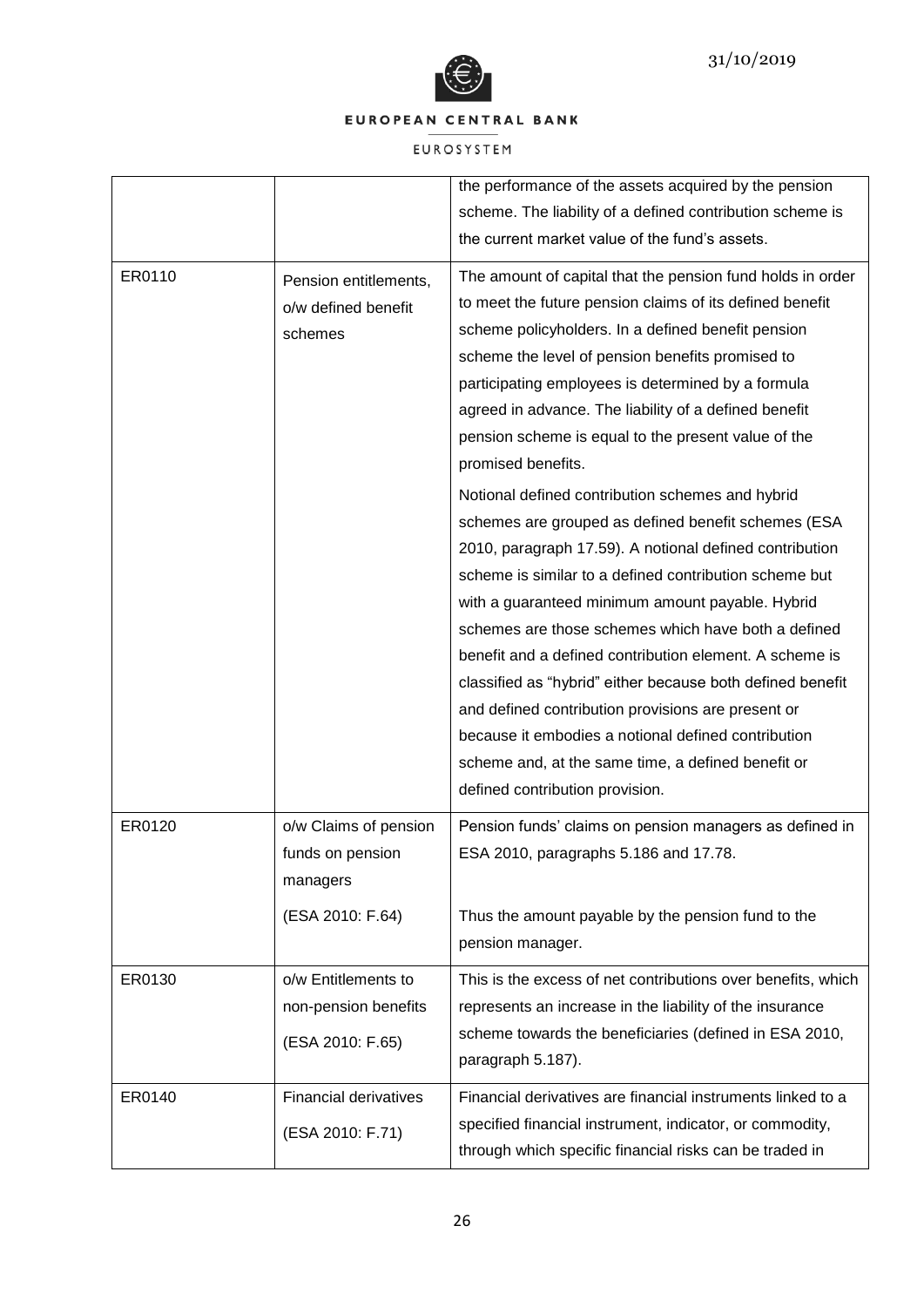



|        |                    | financial markets in their own right. This category includes |
|--------|--------------------|--------------------------------------------------------------|
|        |                    | the following.                                               |
|        |                    | options                                                      |
|        |                    | warrants                                                     |
|        |                    | futures                                                      |
|        |                    | forwards                                                     |
|        |                    | swaps                                                        |
|        |                    | credit derivatives                                           |
|        |                    | Financial derivatives are recorded at market value on the    |
|        |                    | balance sheet on a gross basis. Individual derivative        |
|        |                    | contracts with positive market values are recorded on the    |
|        |                    | assets side of the balance sheet and contracts with          |
|        |                    | negative market values on the liabilities side of the        |
|        |                    | balance sheet also with a positive value. Gross future       |
|        |                    | commitments arising from derivative contracts should not     |
|        |                    | be entered as on-balance-sheet items. Financial              |
|        |                    | derivatives may be recorded on a net basis according to      |
|        |                    | different valuation methods. In the event that only net      |
|        |                    | positions are available or that positions are recorded other |
|        |                    | than at market value, these positions are reported instead.  |
|        |                    | This category does not include financial derivatives that    |
|        |                    | are not subject to on-balance-sheet recording in             |
|        |                    | accordance with national rules. Financial derivatives        |
|        |                    | should be included in "any other liabilities, not elsewhere  |
|        |                    | shown" PFE.02.01 R0310                                       |
| ER0150 | Other accounts     | This is the residual item on the liabilities side of the     |
|        | receivable/payable | balance sheet, defined as "liabilities not included          |
|        | (ESA 2010: F.8)    | elsewhere". NCBs may require the reporting of specific       |
|        |                    | sub-positions included in this category, such as:            |
|        |                    | - amounts payable not related to the pension fund's main     |
|        |                    | business, i.e. amounts due to suppliers, taxes due,          |
|        |                    | wages, social contributions, etc.;                           |
|        |                    | - provisions representing liabilities against third parties, |
|        |                    | i.e. pensions, dividends, etc.;                              |
|        |                    | - net positions arising from securities lending without cash |
|        |                    | collateral;                                                  |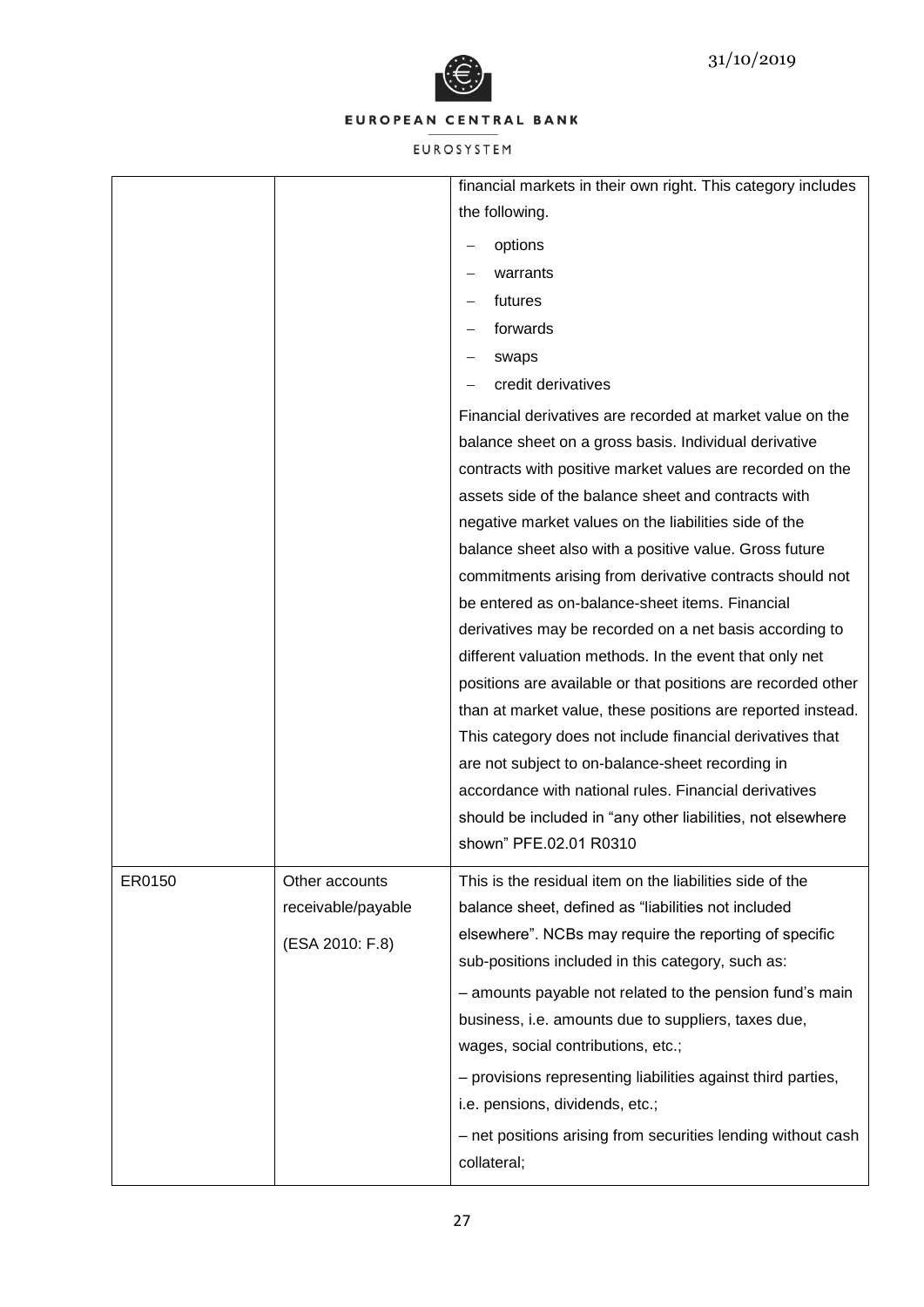

|        |                      | - net amounts payable in respect of future settlements of   |
|--------|----------------------|-------------------------------------------------------------|
|        |                      | transactions in securities;                                 |
|        |                      |                                                             |
|        |                      | - accrued interest payable on loans.                        |
| ER0160 | Net worth (ESA 2010: | This is the balancing item of a balance sheet (B.90) (ESA   |
|        | B.90)                | 2010, paragraph 7.02). The stock of the assets and          |
|        |                      | liabilities recorded in the balance sheet are valued at the |
|        |                      | appropriate prices, which are usually the market prices     |
|        |                      | prevailing on the date to which the balance sheet relates.  |
|        |                      | In a defined benefit pension scheme, however, the level of  |
|        |                      | pension benefits promised to participating employees is     |
|        |                      | determined by a formula agreed in advance. The liability    |
|        |                      | of a defined benefit pension scheme is equal to the         |
|        |                      | present value of the promised benefits, and therefore in a  |
|        |                      | defined benefit pension scheme net worth can be different   |
|        |                      | from zero. In a defined contribution scheme the benefits    |
|        |                      | paid are dependent on the performance of the assets         |
|        |                      | acquired by the pension scheme. The liability of a defined  |
|        |                      | contribution scheme is the current market value of the      |
|        |                      | fund's assets. The fund's net worth is always zero.         |
|        |                      | Net worth is expected to be included in "excess of assets   |
|        |                      | over liabilities" PFE.02.01 ER0321                          |
|        |                      |                                                             |

|        | <b>ITEM</b>                                               | <b>INSTRUCTIONS</b>                                                                                                                                                                                |
|--------|-----------------------------------------------------------|----------------------------------------------------------------------------------------------------------------------------------------------------------------------------------------------------|
| EC0010 | Total                                                     | Total value of pension fund reserves vis-à-vis all<br>counterparty countries should be reported here.                                                                                              |
| EC0020 | Domestic                                                  | Total value of pension fund reserves vis-à-vis the<br>counterparty country in which the pension fund is resident<br>should be reported here.                                                       |
| EC0130 | Euro area Member<br>States other than<br>domestic (total) | Total value of pension fund reserves vis-à-vis<br>counterparty countries in the euro area other than the<br>counterparty country in which the pension fund is resident<br>should be reported here. |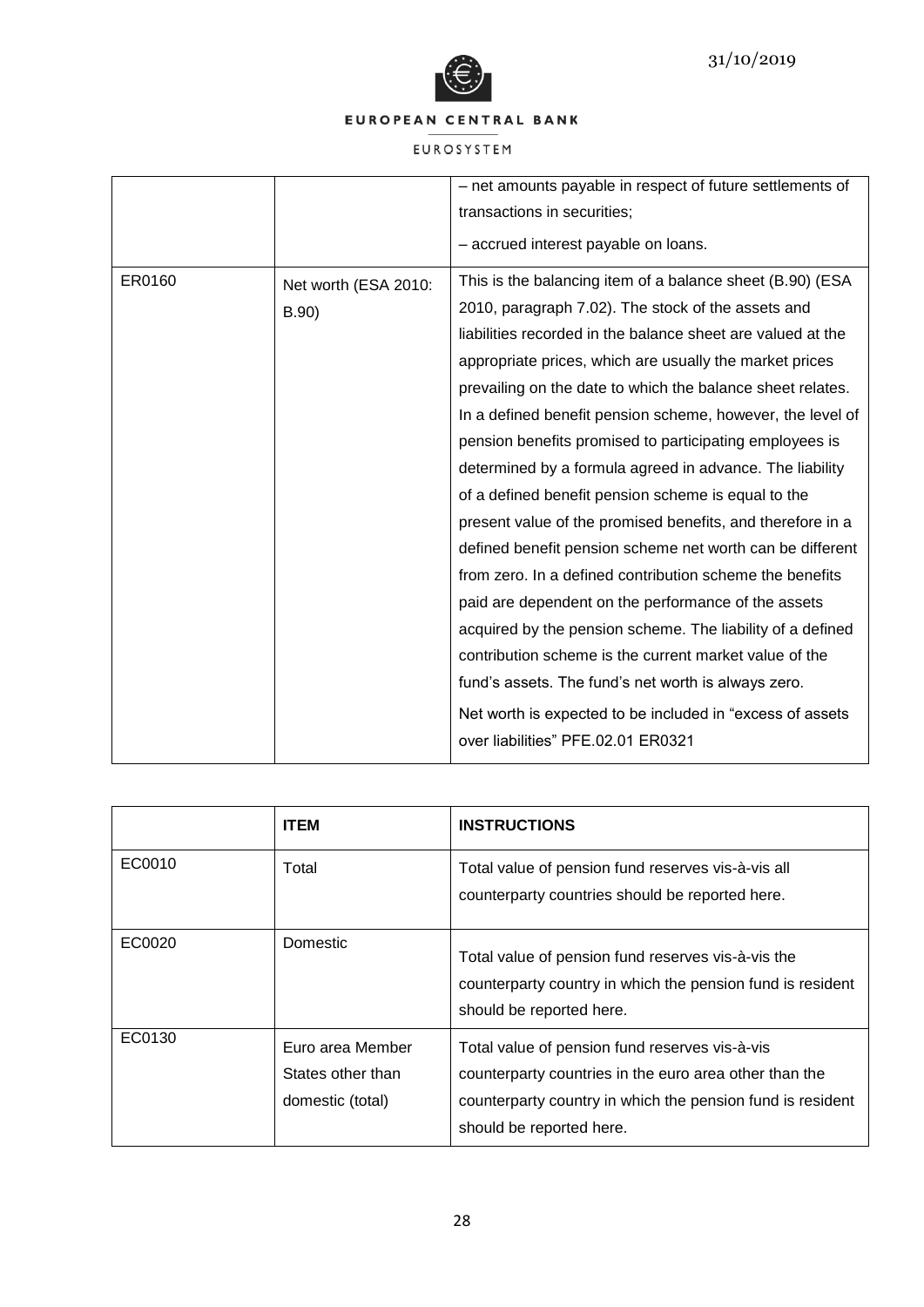



| EC0030, EC0140 | <b>MFIs</b><br>$(S.121+122+123)$                                                                                                                  | MFIs as defined in Article 1 of Regulation (EU)<br>No 1071/2013 (ECB/2013/33). This sector consists of<br>NCBs (S.121), credit institutions as defined in Union law,<br>MMFs (S.123), other financial institutions whose business<br>is to receive deposits and/or close substitutes for deposits<br>from entities other than MFIs and, for their own account,<br>at least in economic terms, to grant loans and/or make<br>investments in securities, and electronic money<br>institutions that are principally engaged in financial<br>intermediation in the form of issuing electronic money<br>$(S.122)$ .                             |
|----------------|---------------------------------------------------------------------------------------------------------------------------------------------------|--------------------------------------------------------------------------------------------------------------------------------------------------------------------------------------------------------------------------------------------------------------------------------------------------------------------------------------------------------------------------------------------------------------------------------------------------------------------------------------------------------------------------------------------------------------------------------------------------------------------------------------------|
| EC0050, EC0160 | General government<br>(S.13)                                                                                                                      | General government sector (S.13) consists of institutional<br>units that are non-market producers whose output is<br>intended for individual and collective consumption and<br>that are financed by compulsory payments made by units<br>belonging to other sectors, and institutional units<br>principally engaged in the redistribution of national income<br>and wealth (ESA 2010, paragraphs 2.111 to 2.113).                                                                                                                                                                                                                          |
| EC0070, EC0180 | Non-MMF investment<br>funds (S.124)                                                                                                               | Investment funds as defined in Article 1 of Regulation<br>(EU) No 1073/2013 (ECB/2013/38). This subsector<br>consists of all collective investment undertakings, except<br>MMFs, that invest in financial and/or non-financial assets,<br>to the extent that the objective is investing capital raised<br>from the public (S.124).                                                                                                                                                                                                                                                                                                         |
| EC0080, EC0190 | Other financial<br>intermediaries (S.125),<br>financial auxiliaries<br>(S.126), captive<br>financial institutions<br>and money lenders<br>(S.127) | Other financial intermediaries, except insurance<br>corporations and pension funds subsector (S.125)<br>consists of all financial corporations and quasi-<br>corporations which are principally engaged in financial<br>intermediation by incurring liabilities in forms other than<br>currency, deposits (or close substitutes for deposits),<br>investment fund shares/units, or in relation to insurance,<br>pension and standardised guarantee schemes from<br>institutional units. Financial vehicle corporations as<br>defined in Regulation (EU) No 1075/2013 (ECB/2013/40)<br>are included in this subsector (ESA 2010, paragraphs |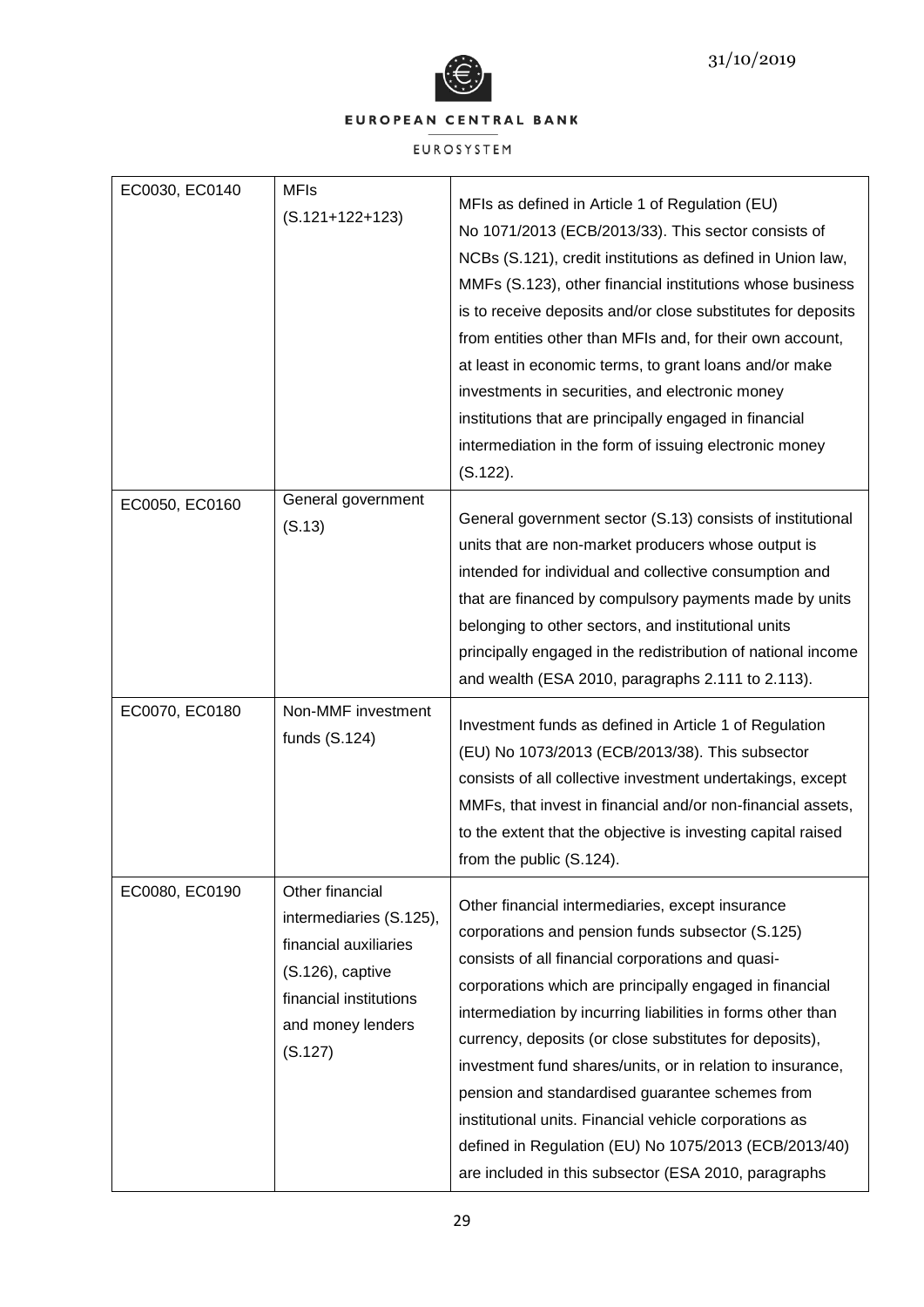

|                |                        | 2.86 to 2.94). The financial auxiliaries subsector (S.126)   |
|----------------|------------------------|--------------------------------------------------------------|
|                |                        | consists of all financial corporations and quasi-            |
|                |                        | corporations which are principally engaged in activities     |
|                |                        | closely related to financial intermediation but which are    |
|                |                        | not financial intermediaries themselves. This subsector      |
|                |                        | also includes head offices whose subsidiaries are all or     |
|                |                        | mostly financial corporations (ESA 2010, paragraphs 2.95     |
|                |                        | to 2.97). The captive financial institutions and money       |
|                |                        | lenders subsector (S.127) consists of all financial          |
|                |                        | corporations and quasi-corporations which are neither        |
|                |                        | engaged in financial intermediation nor in providing         |
|                |                        | financial auxiliary services, and where most of either their |
|                |                        | assets or their liabilities are not transacted on open       |
|                |                        | markets. This subsector includes holding companies that      |
|                |                        | hold controlling levels of equity in a group of subsidiary   |
|                |                        | corporations and whose principal activity is owning the      |
|                |                        | group without providing any other service to the             |
|                |                        | businesses in which the equity is held, i.e. they do not     |
|                |                        | administer or manage other units (ESA 2010, paragraphs       |
|                |                        | 2.98 and 2.99).                                              |
| EC0090, EC0200 | Insurance corporations |                                                              |
|                | (S.128)                | Insurance corporations (S.128) as defined in Article 1 of    |
|                |                        | Regulation (EU) No 1374/2014 (ECB/2014/50).                  |
| EC0100, EC0210 | Pension funds (S.129)  | Pension funds as defined in Article 1 of Regulation (EU)     |
|                |                        | 2018/231 (S.129).                                            |
|                |                        |                                                              |
| EC0110, EC0220 | Non-financial          | Non-financial corporations sector (S.11) consists of         |
|                | corporations (S.11)    | institutional units that are independent legal entities and  |
|                |                        | market producers, and whose principal activity is the        |
|                |                        | production of goods and non-financial services. This         |
|                |                        | sector also includes non-financial quasi-corporations (ESA   |
|                |                        | 2010, paragraphs 2.45 to 2.50).                              |
|                |                        |                                                              |
| EC0120, EC0230 | Households + non-      | Households sector (S.14) consists of individuals or groups   |
|                | profit institutions    | of individuals, as consumers and as entrepreneurs,           |
|                | serving households     | producing market goods and non-financial and financial       |
|                |                        |                                                              |
|                | $(S.14 + S.15)$        | services (market producers), provided that the production    |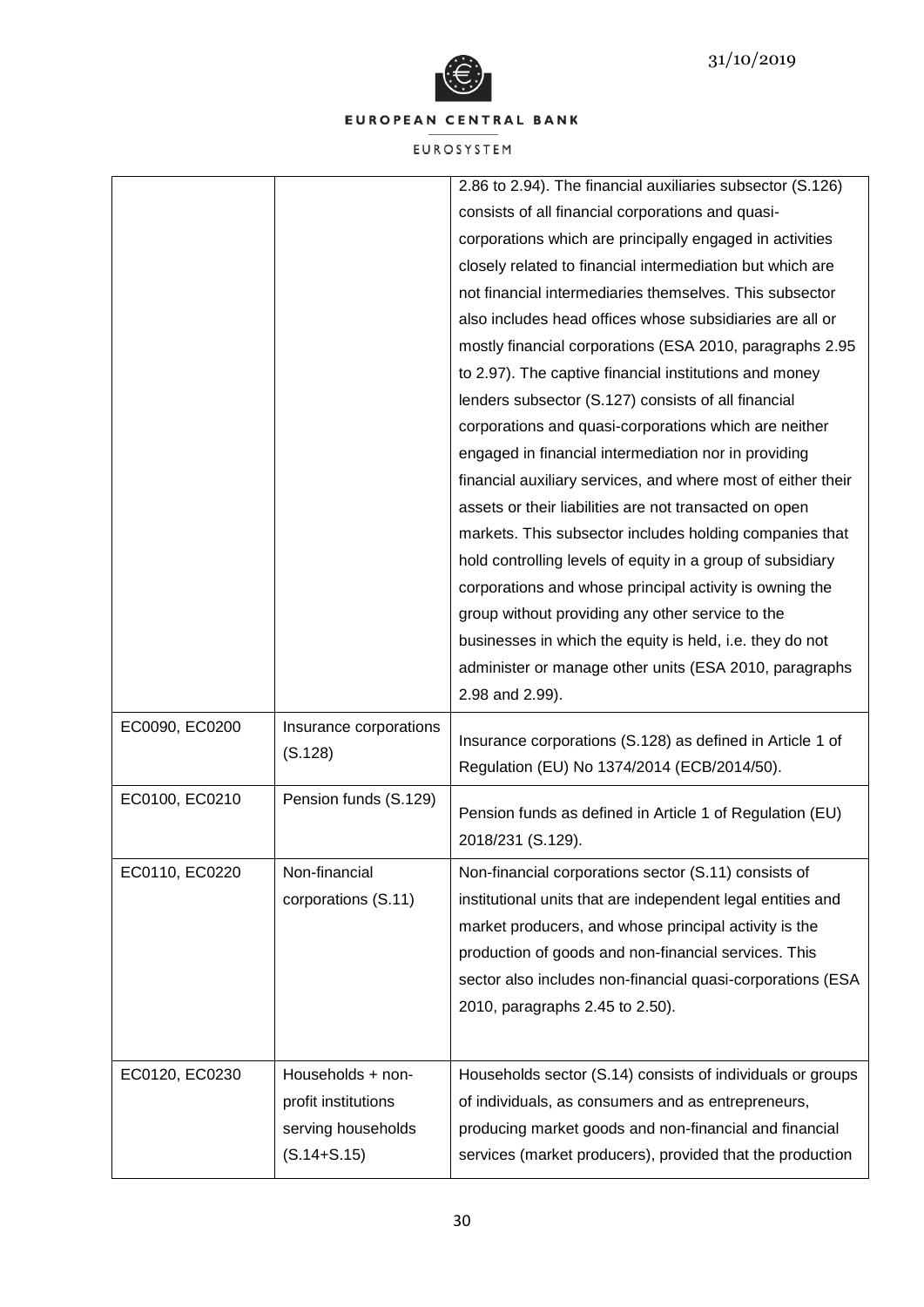

EUROSYSTEM

|        |                   | of goods and services is not carried out by separate        |
|--------|-------------------|-------------------------------------------------------------|
|        |                   | entities treated as quasi-corporations. It also includes    |
|        |                   | individuals or groups of individuals that produce goods     |
|        |                   | and non-financial services for exclusively own final use.   |
|        |                   | The households sector includes sole proprietorships and     |
|        |                   | partnerships that are not independent legal entities, other |
|        |                   | than those treated as quasi-corporations, and that are      |
|        |                   | market producers (ESA 2010, paragraphs 2.118 to 2.128).     |
|        |                   | The non-profit institutions serving households (NPISHs)     |
|        |                   | sector (S.15) consists of non-profit institutions that are  |
|        |                   | separate legal entities, serve households and are private   |
|        |                   | non-market producers. Their principal resources are         |
|        |                   | voluntary contributions in cash or in kind from households  |
|        |                   | in their capacity as consumers, from payments made by       |
|        |                   | general government and from property income (ESA            |
|        |                   | 2010, paragraphs 2.129 and 2.130).                          |
|        |                   |                                                             |
|        |                   | For pension entitlements, only households (S.14) should     |
|        |                   | be reported under this category.                            |
| EC0240 | Rest of the world | Total value of pension fund reserves vis-à-vis              |
|        | (total)           | counterparty countries outside the euro area should be      |
|        |                   | reported here.                                              |
|        |                   |                                                             |

# **EP.04.01 – Liabilities - Pension entitlements - country split**

# **General comments:**

"Stocks" are holdings of liabilities at a point in time expressed in monetary terms and must be reported on a gross basis. Stocks should always be reported.

"Reclassification adjustments" should include any change in value (compared to the previous period) reported in "1 – Stocks" that arises from the correction of reporting errors. If there are no reporting errors, the cells will remain empty.

Ideally, corrections of erroneous data (resubmissions) should be submitted; if this is not possible reclassification adjustments can be submitted instead.

There are three types of reclassification adjustment that should be reported under EZ0010 "5 – reclassification adjustment": (i) those where a correction of the classification of the financial instrument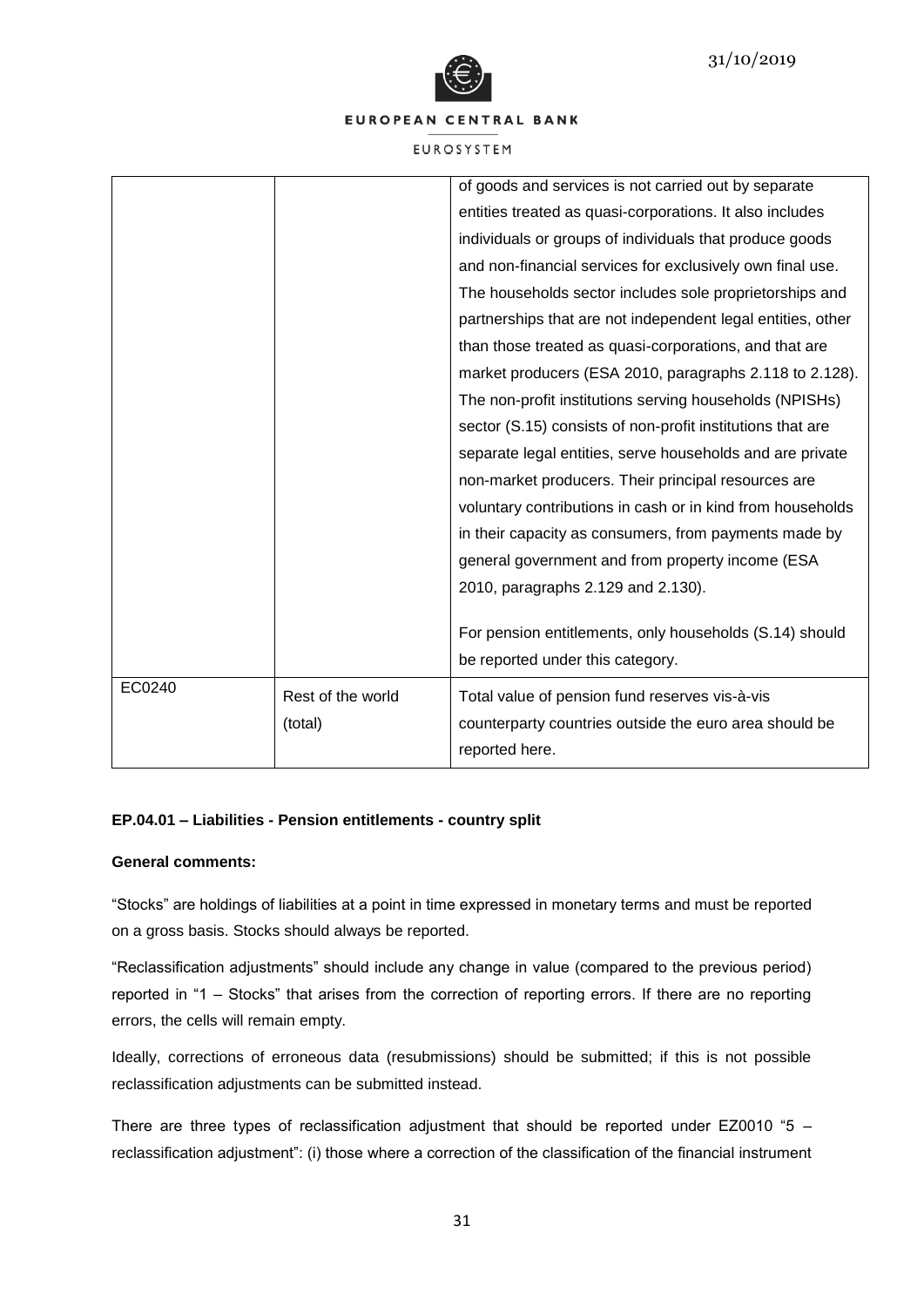



#### **EUROSYSTEM**

takes place; (ii) those where a correction of the counterparty area is needed; and those where the total outstanding amounts change as a result of reclassification adjustments.

In the first case, the financial instrument has not been reported correctly. A negative sign corrects an amount that was incorrectly attributed to a financial instrument, while a positive sign corrects an amount that was not attributed to another financial instrument even though it should have been. If a reclassification has been recorded in EP.03.01 (ER0090), template EP.04.01 specifies exactly in which country the change has taken place.

Example, case 1: If a defined benefit pension entitlement at a value of 100 to a Belgian household needs to be reclassified to other accounts receivable/payable, an entry of -100 in **EP.04.01** (ER0300/EC0020) is required. In addition, in template **EP.03.01** -100 is recorded for "defined benefit entitlements to Euro area Member States other than domestic (total)" (ER0110/EC0010, EC0130, EC0230). In addition, -100 needs to be recorded in technical reserves and pension entitlements EP.03.01 (ER0080/EC0010, EC0130) and EP.03.01 (ER0090/EC0010, EC0130, EC0230) needs to be recorded. The counter entry of +100 is recorded in "other accounts receivable/payable" EP.03.01 (ER0150/EC0010). In addition, -100 is recorded in "technical provisions" **PFE.02.01** (R0280/EC0041), which includes pension entitlements and +100 is recorded in "any other liabilities, not elsewhere shown" PFE.02.01 (R0310/EC0041).

 The following entries should therefore be reported in EP.04.01 (EZ0010 "5 – reclassification adjustment"):

|                      |        | <b>BE</b>                                                                                        |
|----------------------|--------|--------------------------------------------------------------------------------------------------|
|                      |        | EC0020                                                                                           |
| Pension entitlements | ER0300 | $-100$                                                                                           |
|                      |        | The following entries should be reported in EP.03.01 (EZ0010 "5 - reclassification adjustment"): |
|                      |        | Total                                                                                            |
|                      |        | Furo area Member States other than                                                               |

|        | Euro area Member States other than |                    |  |  |  |  |
|--------|------------------------------------|--------------------|--|--|--|--|
|        | domestic (total)                   |                    |  |  |  |  |
|        | Households + non-                  |                    |  |  |  |  |
|        | Total<br>profit institutions       |                    |  |  |  |  |
|        |                                    | serving households |  |  |  |  |
| EC0010 | EC0130                             | EC0230             |  |  |  |  |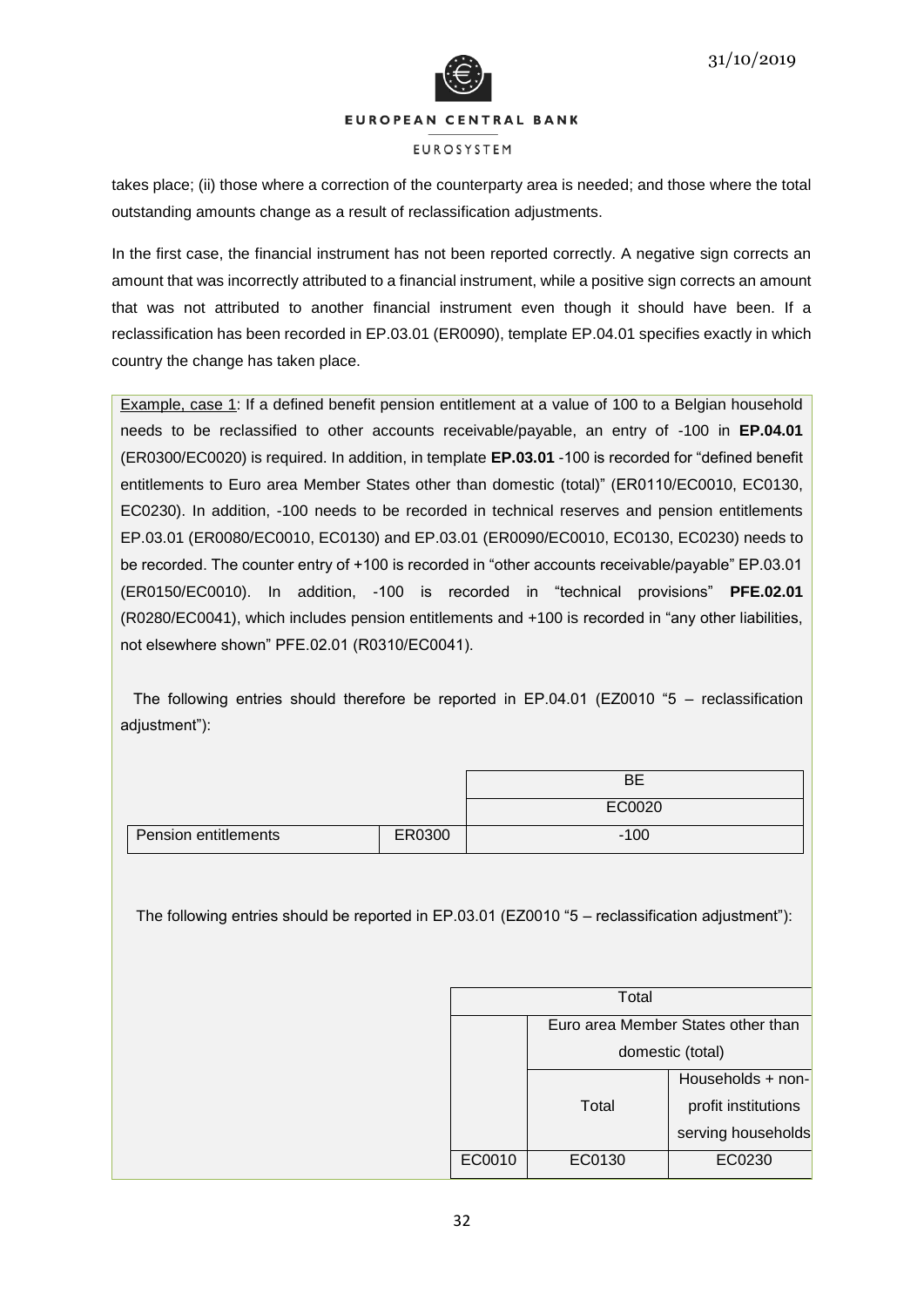

### **EUROSYSTEM**

| <b>Technical reserves</b>                                      | ER0080 |        | $-100$ |        | $-100$           |        |
|----------------------------------------------------------------|--------|--------|--------|--------|------------------|--------|
| Pension entitlements                                           |        | ER0090 | $-100$ |        | $-100$           | $-100$ |
| Defined benefit schemes                                        |        | ER0110 | $-100$ |        | $-100$           | $-100$ |
|                                                                |        |        |        |        |                  |        |
|                                                                |        |        | Total  |        |                  |        |
|                                                                |        |        |        |        | EC0010           |        |
| Other accounts receivable/                                     |        |        |        |        |                  |        |
| ER0150<br>payable (ESA 2010: F8)                               |        |        |        | $+100$ |                  |        |
| The following entries should also to be reported in PFE.02.01. |        |        |        |        |                  |        |
|                                                                |        |        |        |        |                  |        |
|                                                                |        |        |        |        | Reclassification |        |
|                                                                | EC0041 |        |        |        |                  |        |
| <b>Technical provisions</b>                                    |        | R0280  | $-100$ |        |                  |        |
| Any other liabilities, not elsewhere shown                     |        | R0310  | $+100$ |        |                  |        |
|                                                                |        |        |        |        |                  |        |
|                                                                |        |        |        |        |                  |        |

In the second case a correction of the counterparty country is necessary.

Example, case 2: If "defined benefit entitlements to a Belgian household" at a value of 100 are actually "defined benefit entitlements to a Canadian household", -100 would be recorded in **EP.04.01** (ER0300/EC0020) and +100 in EP.04.01 (ER0300/EC0330). If these are defined benefit entitlements to Euro area Member States other than domestic (total) -100 for ER0090, ER0110/EC0130, EC0230 and ER0080/EC0130 and +100 for Rest of the world (total) (ER0080, ER0090, ER0110/EC0240) need to be recorded in template **EP.03.01**.

The following should therefore be reported in EP.04.01 (EZ0010 "5 – reclassification adjustment").

|                      |        | BE     | Canada |
|----------------------|--------|--------|--------|
|                      |        | EC0020 | EC0330 |
| Pension entitlements | ER0300 | $-100$ | $+100$ |

The following entries should be reported in EP.03.01 (EZ0010 "5 – reclassification adjustment"):

**Total**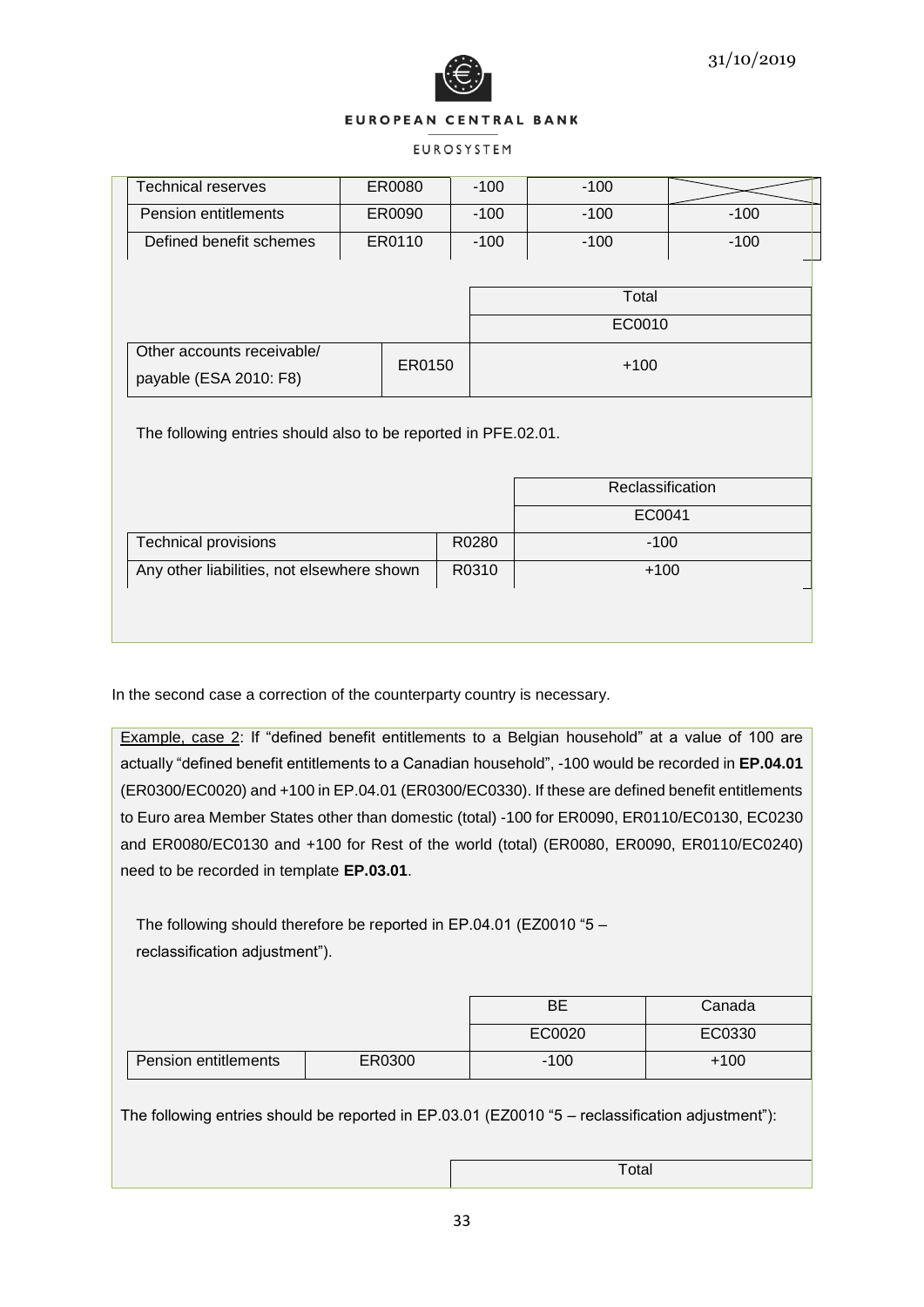

#### **EUROSYSTEM**

|                           |        |        |        | Euro area Member States other than |
|---------------------------|--------|--------|--------|------------------------------------|
|                           |        |        |        | domestic (total)                   |
|                           |        |        |        | Households + non-                  |
|                           |        |        | Total  | profit institutions                |
|                           |        |        |        | serving households                 |
|                           |        | EC0010 | EC0130 | EC0230                             |
| <b>Technical reserves</b> | ER0080 | $-100$ | $-100$ |                                    |
| Pension entitlements      | ER0090 | $-100$ | $-100$ | $-100$                             |
| Defined benefit schemes   | ER0110 | $-100$ | $-100$ | $-100$                             |
|                           |        |        |        |                                    |

|                           |        | Rest of the world (total) |
|---------------------------|--------|---------------------------|
|                           |        | EC0240                    |
| <b>Technical reserves</b> | ER0080 | $+100$                    |
| Pension entitlements      | ER0090 | $+100$                    |
| Defined benefit schemes   | ER0110 | $+100$                    |

In the third case, stocks of total assets/liabilities change as a result of reclassification adjustments. This type of reclassification may be submitted, for instance, as a result of miscalculation or misreporting (e.g. the value has been reported as being 10 instead of 100).

Example, case 3: An erroneous value has been reported for a listed equity (assets). Instead of being reported as 100, it is reported as 10. Through the correction of the value of the listed equity, the value of a "defined contribution pension entitlements to a Belgian household" changes from 10 to 100. An entry of +90 for "pension entitlements to a Belgian household" **EP.04.01** (ER0300/EC0020) is needed to account for the value change. In addition, an entry of +90 is required in **EP.03.01** for "technical reserves" and "defined contribution schemes pension entitlements" vis-à-vis Euro area Member States other than domestic (total) (ER0080, ER0100/EC0010, EC0130), (ER0100/EC0230) and "Pension entitlements: vis-à-vis Euro area Member States other than domestic (total) (ER0090/EC0010, EC0130, EC0230). Listed equity is corrected in **PFE.02.01** (R0040/EC0041) with an entry of +90 (but also in PFE.02.01 (R0030 /EC0041)). In addition, total assets and liabilities, technical provisions change by +90 in PFE.02.01 (R0270, R0320, R0280/EC0041).

> The following entries should be reported in EP.04.01 (EZ0010 "5 – reclassification adjustment"):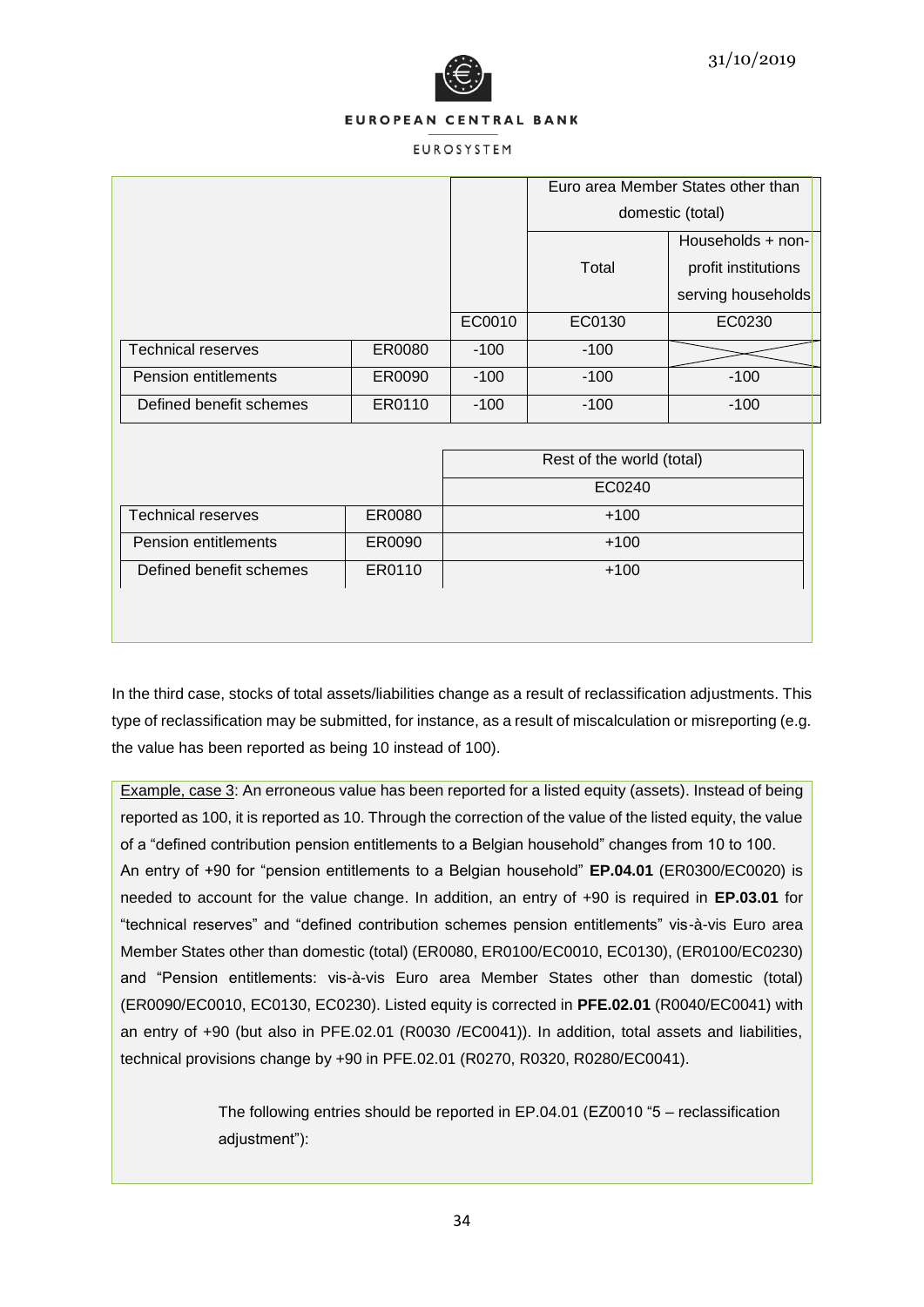

|                                                                                                          |                      |                          |        |        | <b>BE</b>                                             |
|----------------------------------------------------------------------------------------------------------|----------------------|--------------------------|--------|--------|-------------------------------------------------------|
|                                                                                                          |                      |                          |        |        | EC0020                                                |
| Pension entitlements                                                                                     |                      |                          | ER0300 | $+90$  |                                                       |
| The following entries should also be reported in EP.03.01 (EZ0010 "5 -<br>reclassification adjustment"): |                      |                          |        |        |                                                       |
|                                                                                                          |                      |                          |        | Total  |                                                       |
|                                                                                                          |                      |                          |        |        | Euro area Member States other than                    |
|                                                                                                          |                      |                          |        |        | domestic (total)                                      |
|                                                                                                          |                      |                          |        | Total  | Households +<br>non-profit<br>institutions<br>serving |
|                                                                                                          |                      |                          |        |        | households                                            |
|                                                                                                          |                      |                          | EC0010 | EC0130 | EC0230                                                |
| <b>Technical reserves</b>                                                                                |                      | ER0080                   | $+90$  | $+90$  |                                                       |
| Pension<br>entitlements                                                                                  |                      | ER0090                   | $+90$  | $+90$  | $+90$                                                 |
| Defined<br>contribution<br>schemes                                                                       |                      | ER0100                   | $+90$  | $+90$  | $+90$                                                 |
| The following entries should also be reported in PFE.02.01:<br>Reclassification                          |                      |                          |        |        |                                                       |
|                                                                                                          |                      |                          |        |        | EC0041                                                |
|                                                                                                          | Equities             |                          | R0030  |        | $+90$                                                 |
| Equities - listed                                                                                        |                      | R0040                    | $+90$  |        |                                                       |
|                                                                                                          | Total assets         |                          | R0270  |        | $+90$                                                 |
|                                                                                                          | Technical provisions |                          | R0280  |        | $+90$                                                 |
|                                                                                                          |                      | <b>Total liabilities</b> | R0320  |        | $+90$                                                 |
|                                                                                                          |                      |                          |        |        |                                                       |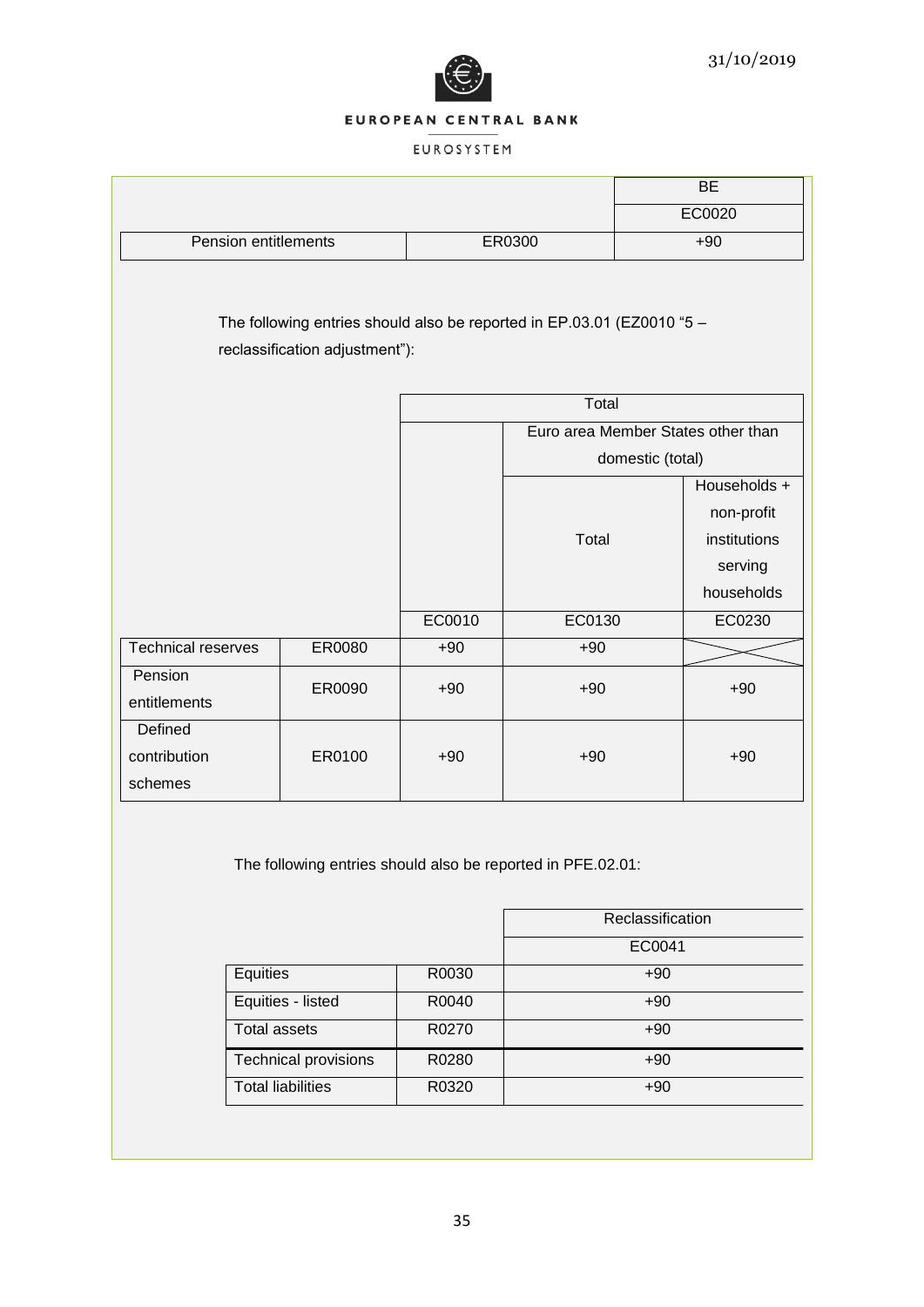



# EUROSYSTEM

"Financial transactions" should be reported as set out in Paragraph 1 of Part 5 of Annex II of Regulation (EU) 2018/231.

"Revaluation adjustments" should be reported as set out in Paragraph 2 of Part 5 of Annex II of Regulation (EU) 2018/231.

|        | <b>ITEM</b>                                                                                                                                                                                                                                  | <b>INSTRUCTIONS</b>                                                                                                                                                                                                                                                                                                                                                                                                                                                                                                                                                                                                                                                                                                                       |
|--------|----------------------------------------------------------------------------------------------------------------------------------------------------------------------------------------------------------------------------------------------|-------------------------------------------------------------------------------------------------------------------------------------------------------------------------------------------------------------------------------------------------------------------------------------------------------------------------------------------------------------------------------------------------------------------------------------------------------------------------------------------------------------------------------------------------------------------------------------------------------------------------------------------------------------------------------------------------------------------------------------------|
| EZ0010 | <b>Stocks</b><br><b>Reclassifications</b><br>adjustments<br>Revaluation<br>adjustments (including<br>exchange rate<br>adjustments) or<br>financial transactions<br>(Instead of<br>revaluations financial<br>transactions may be<br>reported) | NCBs will advise if either revaluation adjustments or<br>financial transactions should be reported.<br>Please select one of the options from the following closed<br>list.<br>$1 -$ Stocks<br>5 - Reclassification adjustments<br>8 - Revaluation adjustments (including exchange rate<br>adjustments)<br>4 - Financial transactions<br>The reporting agent should report "1 - Stocks", "5 -<br>Reclassification adjustments" and either "8 - Revaluation<br>adjustments (including exchange rate adjustments)" or "4<br>- Financial transactions", depending on the relevant<br>NCB's guidance on which of the two to report.<br>Bank of Finland asks reporting agents to report<br>reclassification and revaluation adjustments instead |
|        |                                                                                                                                                                                                                                              | of financial transactions.                                                                                                                                                                                                                                                                                                                                                                                                                                                                                                                                                                                                                                                                                                                |

|        | <b>ITEM</b>          | <b>INSTRUCTIONS</b>                                                                                             |
|--------|----------------------|-----------------------------------------------------------------------------------------------------------------|
| ER0300 | Pension entitlements | The amount of capital that the pension fund holds in order<br>to meet the future claims of its pension schemes. |

Please note that the domestic counterparties field should remain empty. For example, if the country of authorisation is equal to "BE", EC0020 "BE" should not be reported.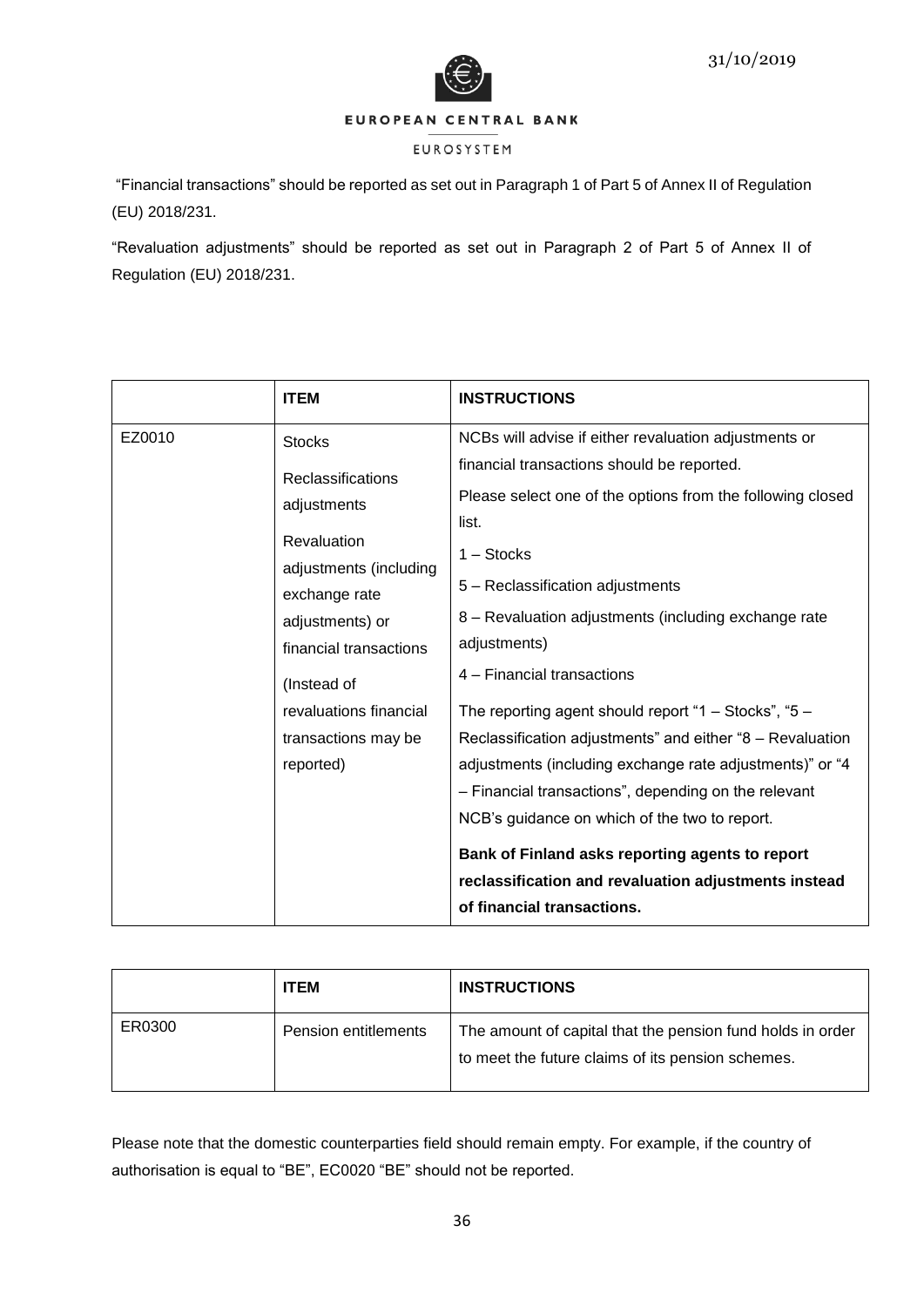

|        | <b>ITEM</b> | <b>INSTRUCTIONS</b>                                                                                                 |
|--------|-------------|---------------------------------------------------------------------------------------------------------------------|
| EC0020 | <b>BE</b>   | The amount of capital that the pension fund holds in order<br>to meet future claims from Belgian counterparties.    |
| EC0030 | DE          | The amount of capital that the pension fund holds in order<br>to meet future claims from German counterparties.     |
| EC0040 | EE          | The amount of capital that the pension fund holds in order<br>to meet future claims from Estonian counterparties.   |
| EC0050 | IE          | The amount of capital that the pension fund holds in order<br>to meet future claims from Irish counterparties.      |
| EC0060 | <b>GR</b>   | The amount of capital that the pension fund holds in order<br>to meet future claims from Greek counterparties.      |
| EC0070 | ES          | The amount of capital that the pension fund holds in order<br>to meet future claims from Spanish counterparties.    |
| EC0080 | <b>FR</b>   | The amount of capital that the pension fund holds in order<br>to meet future claims from French counterparties.     |
| EC0090 | IT          | The amount of capital that the pension fund holds in order<br>to meet future claims from Italian counterparties.    |
| EC0100 | <b>CY</b>   | The amount of capital that the pension fund holds in order<br>to meet future claims from Cypriot counterparties.    |
| EC0110 | LV          | The amount of capital that the pension fund holds in order<br>to meet future claims from Latvian counterparties.    |
| EC0120 | LT          | The amount of capital that the pension fund holds in order<br>to meet future claims from Lithuanian counterparties. |
| EC0130 | LU          | The amount of capital that the pension fund holds in order<br>to meet future claims from Luxembourg counterparties. |
| EC0140 | MT          | The amount of capital that the pension fund holds in order<br>to meet future claims from Maltese counterparties.    |
| EC0150 | <b>NL</b>   | The amount of capital that the pension fund holds in order<br>to meet future claims from Dutch counterparties.      |
| EC0160 | AT          | The amount of capital that the pension fund holds in order<br>to meet future claims from Austrian counterparties.   |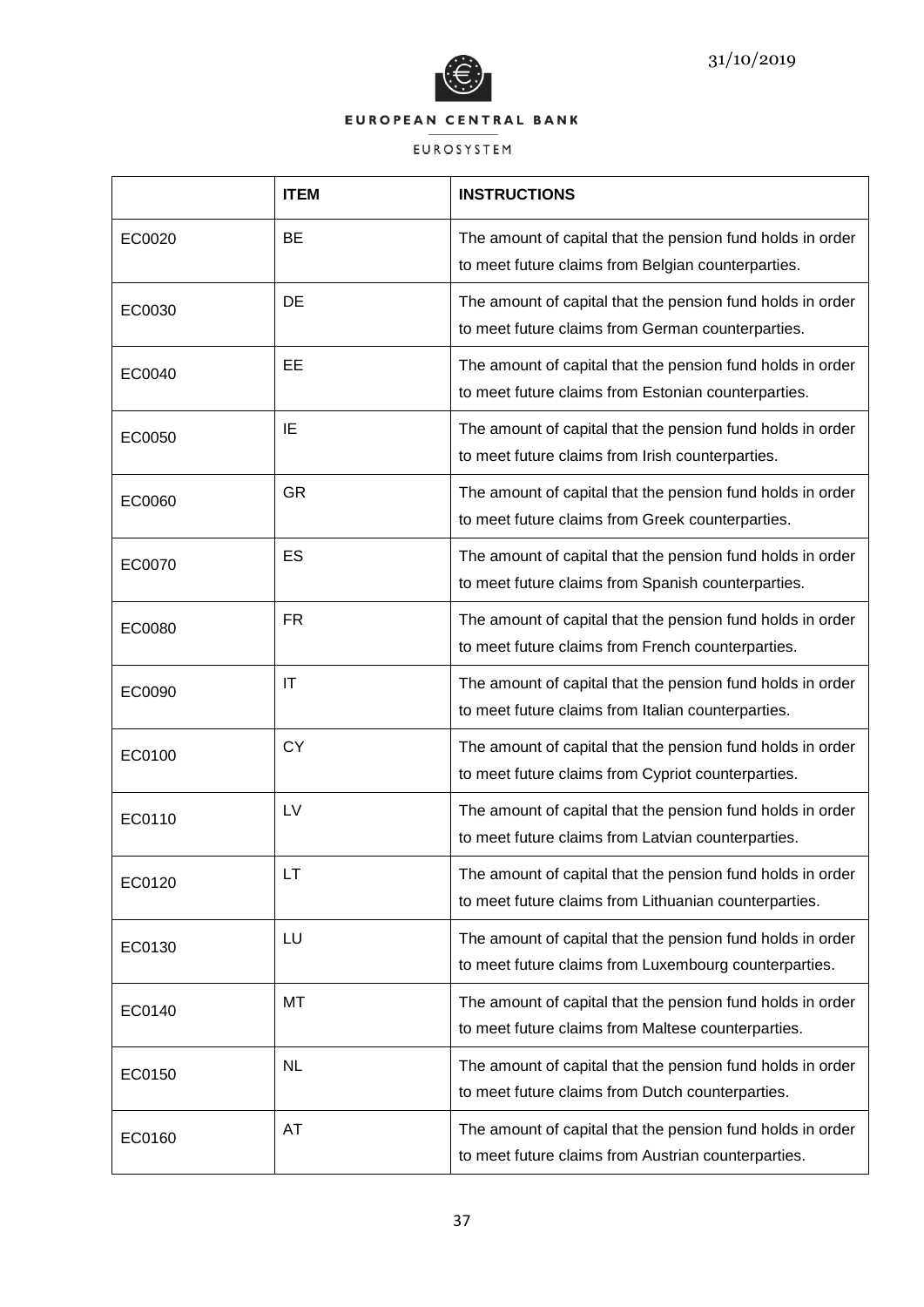

| EC0170 | PT            | The amount of capital that the pension fund holds in order<br>to meet future claims from Portuguese counterparties. |
|--------|---------------|---------------------------------------------------------------------------------------------------------------------|
| EC0180 | SI            | The amount of capital that the pension fund holds in order<br>to meet future claims from Slovenian counterparties.  |
| EC0190 | <b>SK</b>     | The amount of capital that the pension fund holds in order<br>to meet future claims from Slovakian counterparties.  |
| EC0200 | F1            | The amount of capital that the pension fund holds in order<br>to meet future claims from Finnish counterparties.    |
| EC0220 | <b>BG</b>     | The amount of capital that the pension fund holds in order<br>to meet future claims from Bulgarian counterparties.  |
| EC0230 | CZ            | The amount of capital that the pension fund holds in order<br>to meet future claims from Czech counterparties.      |
| EC0240 | <b>DK</b>     | The amount of capital that the pension fund holds in order<br>to meet future claims from Danish counterparties.     |
| EC0250 | HR            | The amount of capital that the pension fund holds in order<br>to meet future claims from Croatian counterparties.   |
| EC0260 | HU            | The amount of capital that the pension fund holds in order<br>to meet future claims from Hungarian counterparties.  |
| EC0270 | PL            | The amount of capital that the pension fund holds in order<br>to meet future claims from Polish counterparties.     |
| EC0280 | <b>RO</b>     | The amount of capital that the pension fund holds in order<br>to meet future claims from Romanian counterparties.   |
| EC0290 | <b>SE</b>     | The amount of capital that the pension fund holds in order<br>to meet future claims from Swedish counterparties.    |
| EC0300 | <b>UK</b>     | The amount of capital that the pension fund holds in order<br>to meet future claims from UK counterparties.         |
| EC0320 | <b>Brazil</b> | The amount of capital that the pension fund holds in order<br>to meet future claims from Brazilian counterparties.  |
| EC0330 | Canada        | The amount of capital that the pension fund holds in order<br>to meet future claims from Canadian counterparties.   |
| EC0340 | China         | The amount of capital that the pension fund holds in order<br>to meet future claims from Chinese counterparties.    |